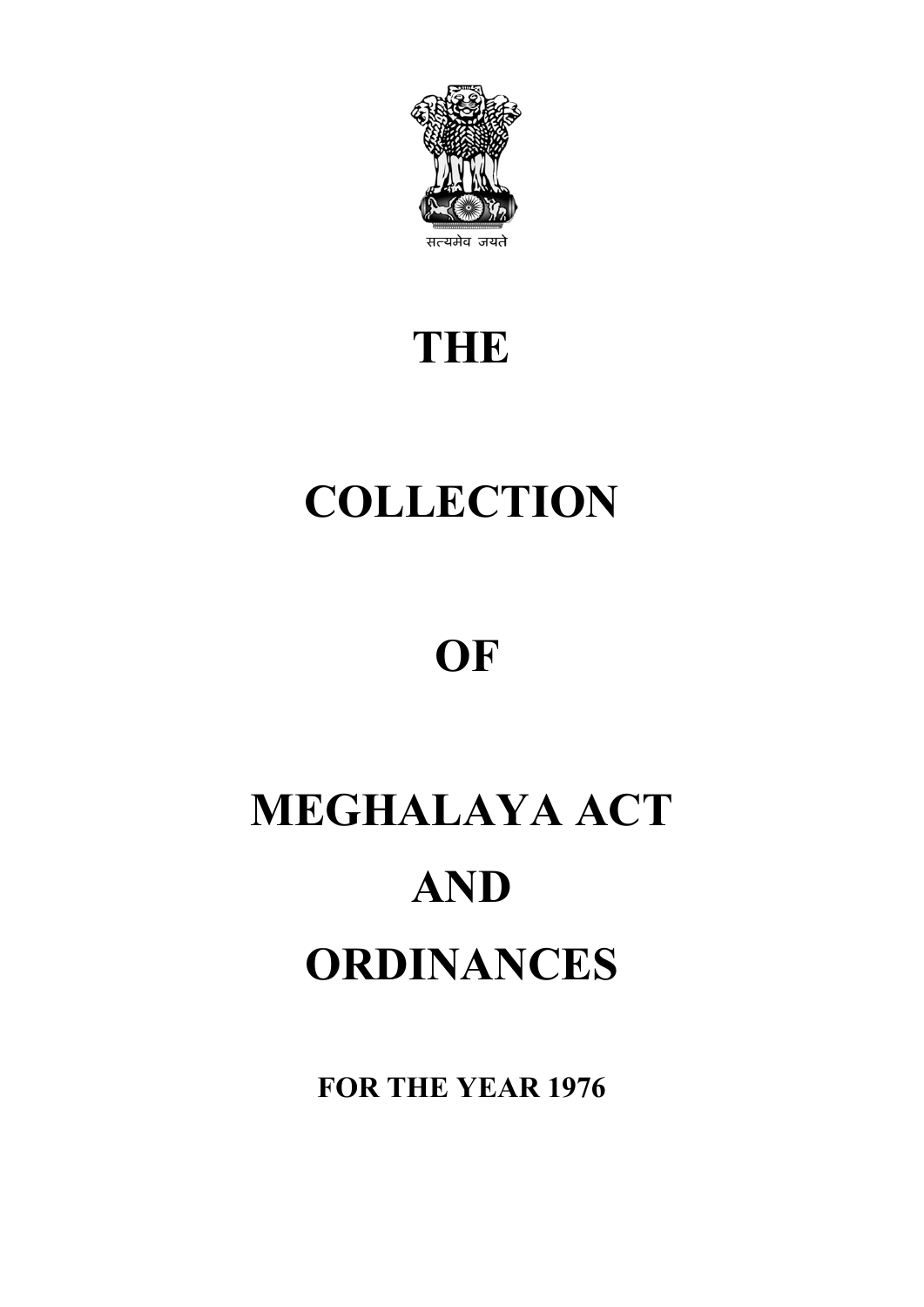# **CONTENTS**

# **STATE OF MEGHALAYA ACTS, 1976**

| Sl No.         | <b>Short Title</b>                                             | Page No.  |
|----------------|----------------------------------------------------------------|-----------|
| $\mathbf{1}$   | The Meghalaya Appropriation (No.III) Act, 1975 (Act of 1976)   | $1-2$     |
| $\overline{c}$ | The Meghalaya Appropriation (No. IV) Act, 1975 (Act 2 of       | $2 - 4$   |
|                | 1976).                                                         |           |
| 3              | The Meghalaya Sales Tax (Amendment) Act, 1975 (Act 3 of        | 5         |
|                | 1976).                                                         |           |
| 4              | The Meghalaya Finance (Sales Tax) (Amendment) Act, 1975        | $6-10$    |
|                | (Act 4 of 1976).                                               |           |
| 5              | The Meghalaya Rural Indebtedness Relief Act, 1975 (Act 5 of    | $6 - 10$  |
|                | 1976).                                                         |           |
| 6              | The Meghalaya Appropriation (No. I) Act, 1976 (Act 6 of 1976)  | $11 - 13$ |
| 7              | The Meghalaya Appropriation (No. II) Act, 1976 (Act 7 of 1976) | $14 - 23$ |
| 8              | The Meghalaya Prevention of Gambling (Amendment) Act, 1976     | 24        |
|                | (Act 8 of 1976).                                               |           |
| 9              | The Meghalaya Finance Act, 1976 (Act 9 9f 1976).               | 25        |
| 10             | The Meghalaya Credit Operation and Miscellaneous Provisions    | 26-39     |
|                | Act, 1976 (Act 10 of 1976).                                    |           |
| 11             | The Meghalaya Appropriation (No. III) Act, 1976 (Act 11 of     | 40-41     |
|                | 1976).                                                         |           |
| 12             | The Meghalaya Appropriation (No. IV) Act, 1976 (Act 12 of      | 41-42     |
|                | 1976).                                                         |           |
| 13             | The Meghalaya Tree (Preservation) Act, 1976 (Act 13 of 1976).  | 43-46     |
| 14             | The Meghalaya Intoxicating Liquor (Prohibition of Publication  | 47-49     |
|                | of Advertisement) Act, 1976 (Act 14 of 1976).                  |           |
| 15             | The Meghalaya Amusements and Betting Tax (Amendment) Act,      | 50        |
|                | 1976 (Act 15 of 1976).                                         |           |
| 16             | The Meghalaya Transfer of Land (Regulation) (Amendment)        | 51-52     |
|                | Act, 1976 (Act 16 of 1976).                                    |           |
| 17             | The Meghalaya Appropriation (No V) Act, 1976 (Act 17 of        | 52-53     |
|                | 1976).                                                         |           |
| 18             | The Meghalaya Administration of Justice (Amendment) Act,       | 54-56     |
|                | 1976 (Act 18 of 1976)                                          |           |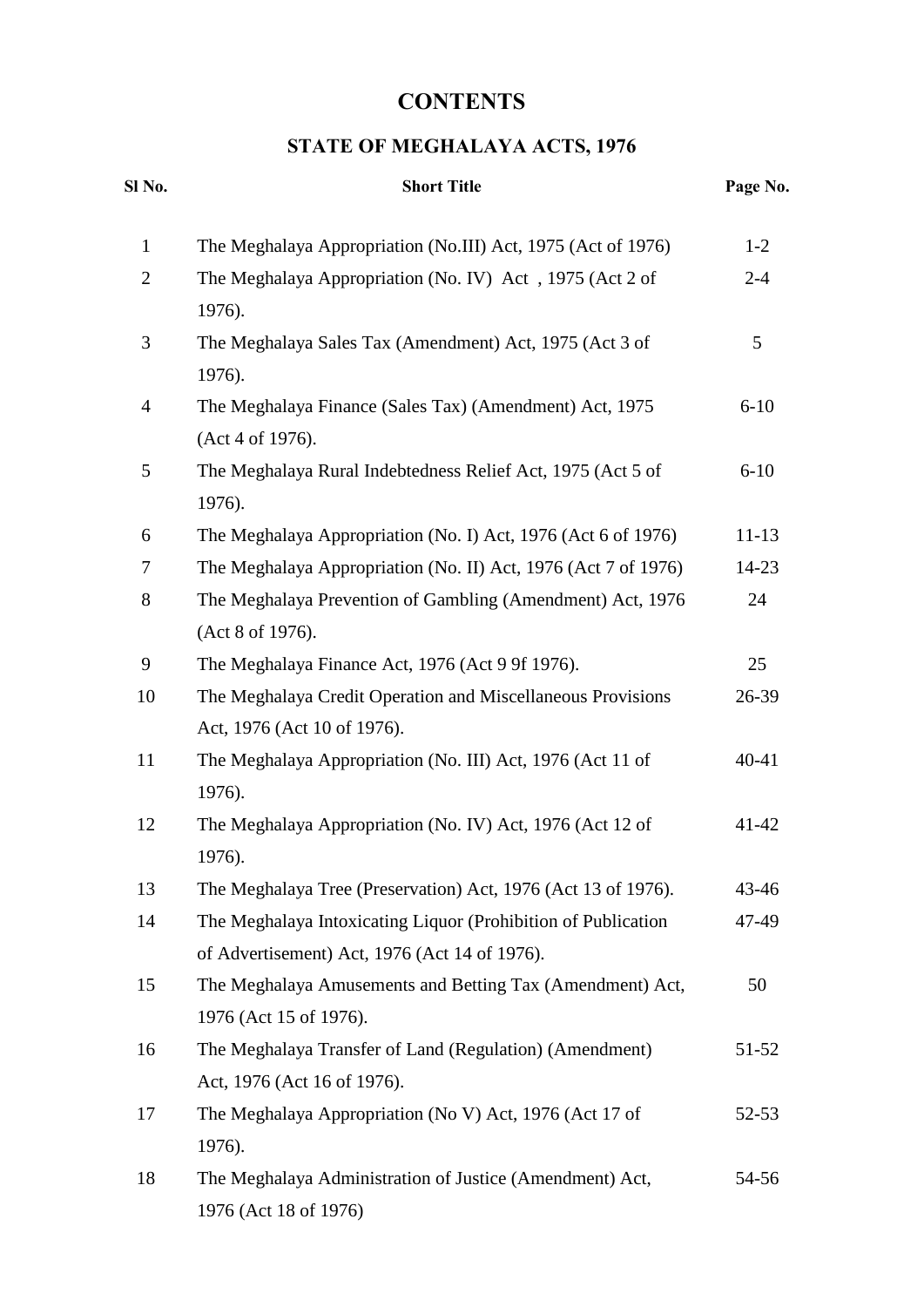# **ORDINANCE 1976**

| Sl No. | <b>Short Title</b>                                                                            | Page No. |
|--------|-----------------------------------------------------------------------------------------------|----------|
|        | The Meghalaya Tree (Preservation) Ordinance, 1976 (Ordinance<br>1 of 1976)                    | 57-59    |
| 2      | The Meghalaya Administration of Justice (Amendment)<br>Ordinance, 1976 (Ordinance 2 of 1976). | 60-61    |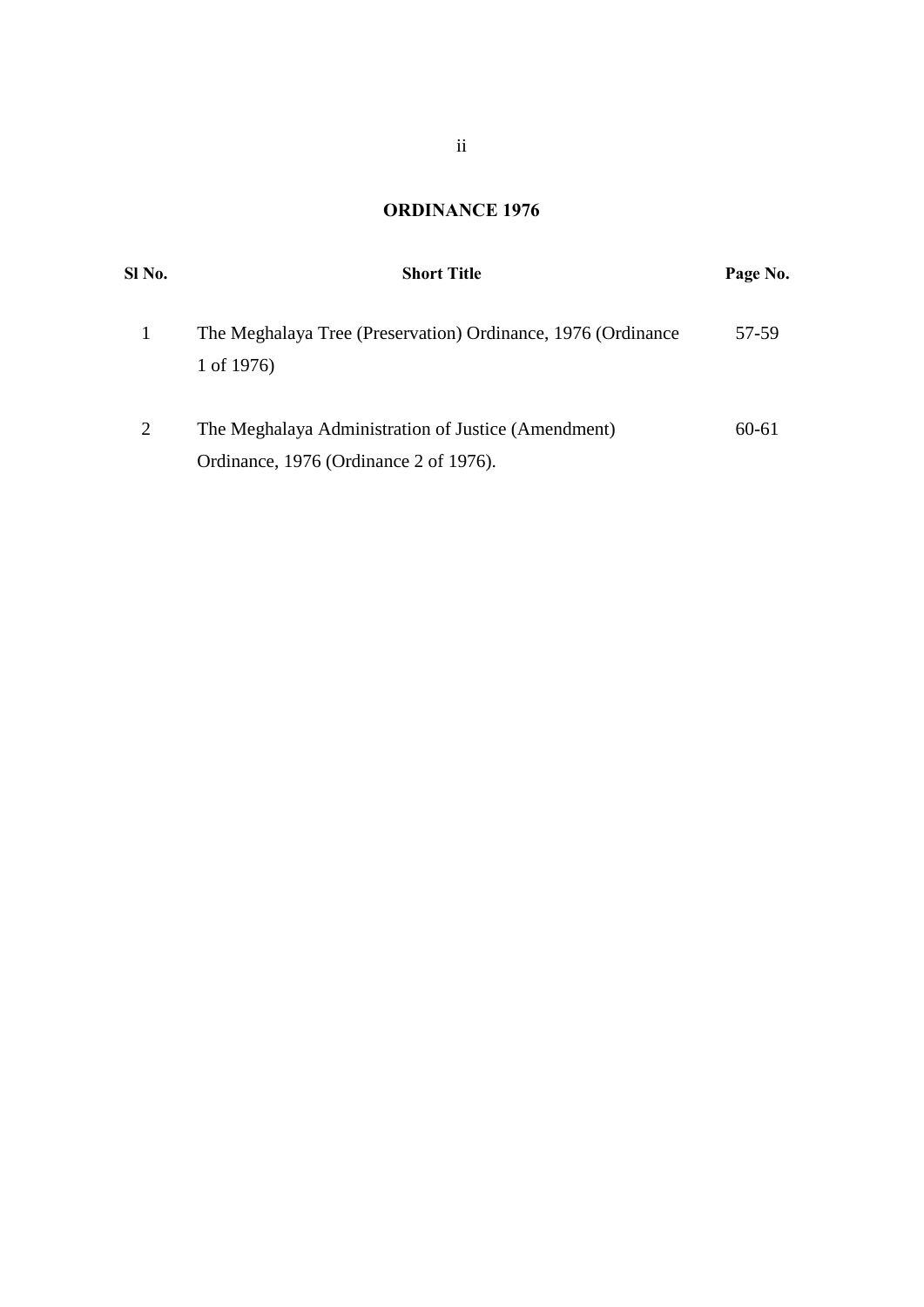#### **MEGHALAYA ACT 1 OF 1976**

#### THE MEGHALAYA APPROPRIATION (NO. III) ACT, 1976

(As passed by the Assembly)

### **[Received the assent of Governor on the 8<sup>th</sup> January, 1976]**

(Published in the *Gazette of Meghalaya*, Extraordinary, dated 9<sup>th</sup> January, 1976)

An

*Act*

# **to provide for the authorisation of appropriation of money out of the Consolidated Fund of Meghalaya to meet the amounts spent on certain services during the financial year ended on the 31st day of March, 1971, in excess of the amounts authorised or granted for those services and for that year.**

Be it enacted by the Legislature of Meghalaya in the Twenty-sixth Year of the Republic of India as follows:-

Short title 1. This Act may be called the Meghalaya Appropriation (No.III) Act, 1975.

- Issue of Rs.5, 24, 045 from and out of the Consolidated Fund or Meghalaya to meet certain excess expenditure for the year ended on the 31<sup>st</sup> day of March, 1971.
- 2. From and out of the Consolidated Fund of Meghalaya, the sums specified in column (3) of the Schedule amounting in the aggregate to the sum of five lakhs, twenty-four thousand and forty-five rupees shall be deemed to have been authorised to be paid and applied to meet the amount spent for defraying the charges in respect of the services specified in column (2) of the Schedule during the financial year ended on the  $31<sup>st</sup>$  day of March, 1971, in excess of the amounts authorised or granted for those services and for that year.
- Appropriation. 3. The sums deemed to have been authorised to be paid and applied from and out of the Consolidated Fund of Meghalaya under this Act shall be deemed to have been appropriated for the services and purposes expressed in the Scheduled in relation to the financial year ended on the  $31<sup>st</sup>$  day of March, 1971.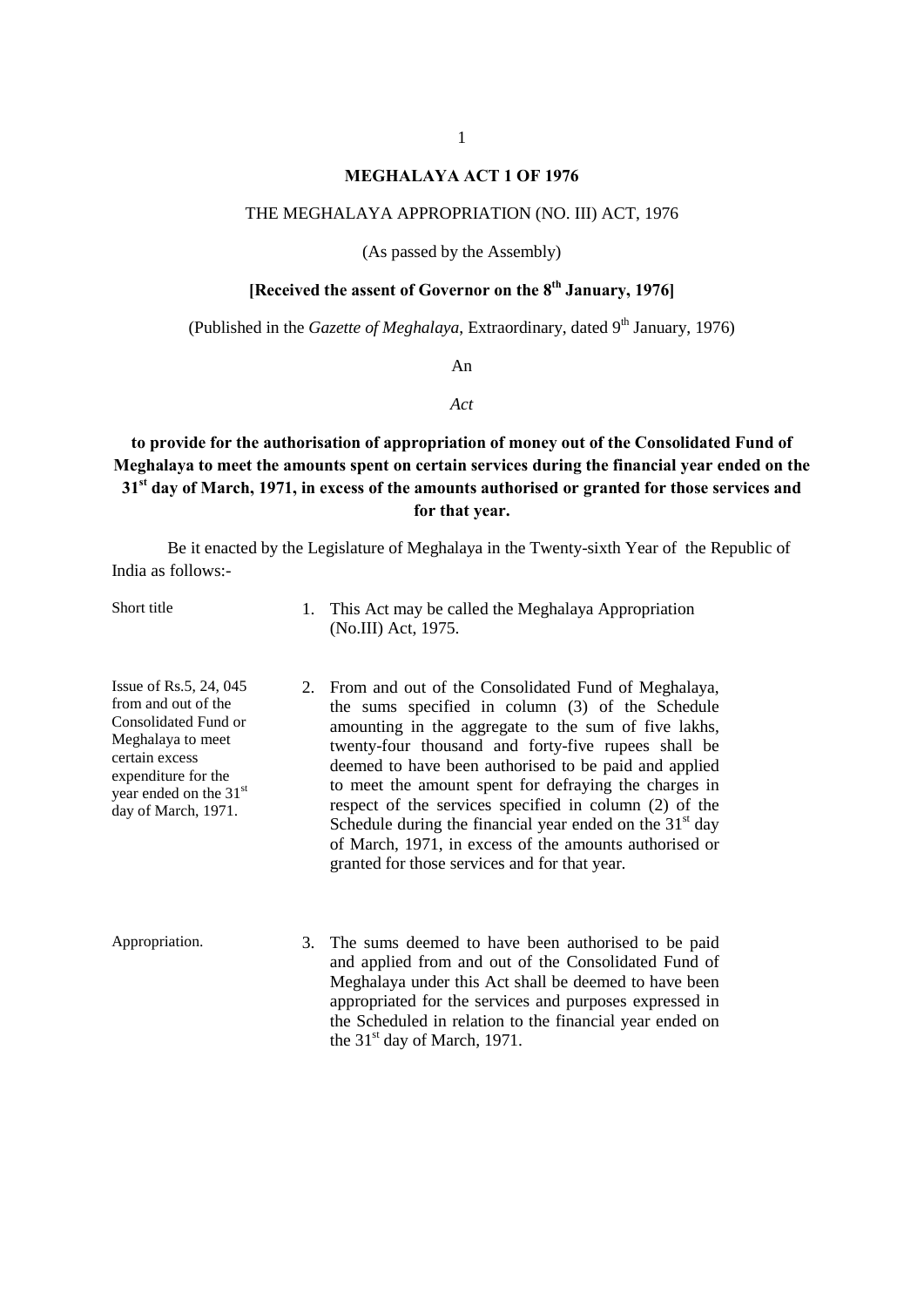#### **SCHEDULE**

#### **(***See* **Sections 2 and 3)**

| (1)   |     |                          | (2)                                                             | (3)                       | (4)                                    |          |
|-------|-----|--------------------------|-----------------------------------------------------------------|---------------------------|----------------------------------------|----------|
| Grant |     |                          | <b>Services and purposes</b>                                    | <b>Sums not exceeding</b> | <b>Total</b>                           |          |
| No.   |     |                          | (Major heads)                                                   | Voted by the<br>Assembly  | Charged on the<br>Consolidated<br>Fund |          |
|       |     |                          |                                                                 | Rs.                       | Rs.                                    | Rs.      |
| 28    | 30  |                          | Public Health-II- Public Health<br>Engineering.                 | 5,17,932                  | $\cdots$                               | 5,17,932 |
| 79    | 109 | $\overline{\phantom{a}}$ | Capital Outlay on other works<br>outside the Revenue Account.   | 4,742                     |                                        | 4,742    |
| 88    | Q   | $\overline{\phantom{a}}$ | Loans and Advances, etc. [VII –<br>Loans to Displaced persons.] | 1,371                     | $\cdots$                               | 1,371    |
|       |     |                          | <b>Total</b><br>$\bullet\bullet\bullet$                         | 5,24,045                  | $\bullet\bullet\bullet$                | 5,24,045 |

#### **MEGHALAYA ACT 2 OF 1976**

 $\overline{\phantom{a}}$ 

#### **THE MEGHALAYA APPROPRIATION (No. IV) ACT, 1976**

(As passed by the Assembly)

# **[Received the assent of Governor on the 8th January, 1976]**

(Published in the *Gazette of Meghalaya*, Extraordinary, dated 9<sup>th</sup> January, 1976)

#### **An**

#### *Act*

#### **to authorise payment and appropriation of certain further sums from and out of the Consolidated Fund of Meghalaya for the services of the financial year 1975-76.**

Be it enacted by the Legislature of Meghalaya in the Twenty-sixth Year of the Republic of India as follows:-

Short title 1. This Act may be called the Meghalaya Appropriation (No. IV) Act, 1975.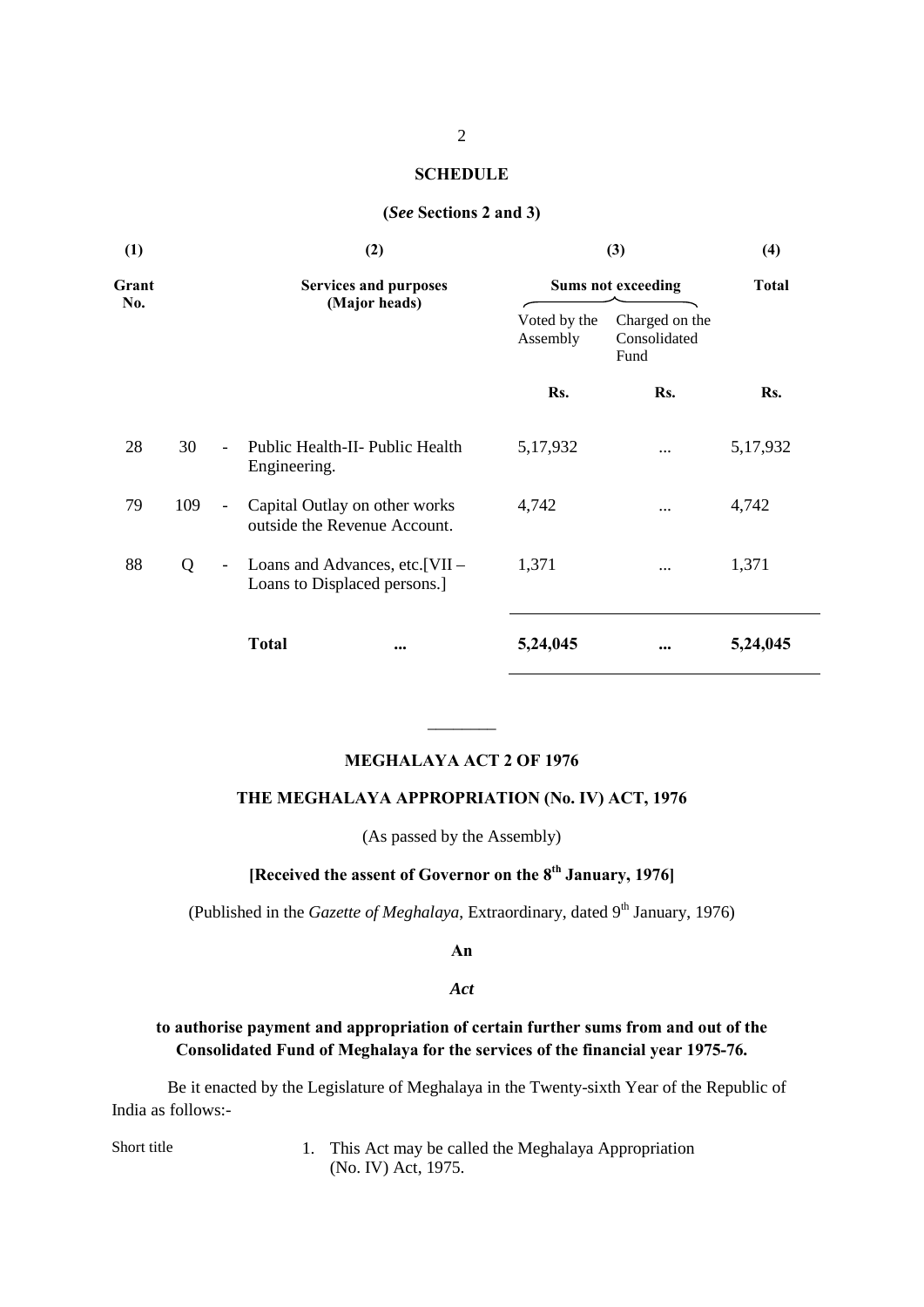| Withdrawal of<br>Rs.1, 57, 94,338 from<br>and out of the<br>Consolidated Fund of<br>Meghalaya for the<br>financial year 1975-76. |  | 2. From and out of the Consolidated Fund of Meghalaya<br>there may be paid and applied sum not exceeding those<br>specified in column (3) of the Schedule amounting in the<br>aggregate to the sum of one crore, fifty-seven lakhs,<br>ninety-four thousand, three hundred and thirty-eight<br>rupees towards defraying the several charges which will<br>come in course of payment during the financial year<br>1975-76 in respect of the services specified in column<br>(2) of the Schedule. |
|----------------------------------------------------------------------------------------------------------------------------------|--|-------------------------------------------------------------------------------------------------------------------------------------------------------------------------------------------------------------------------------------------------------------------------------------------------------------------------------------------------------------------------------------------------------------------------------------------------------------------------------------------------|
|----------------------------------------------------------------------------------------------------------------------------------|--|-------------------------------------------------------------------------------------------------------------------------------------------------------------------------------------------------------------------------------------------------------------------------------------------------------------------------------------------------------------------------------------------------------------------------------------------------------------------------------------------------|

Appropriation. 3. The sums authorised to be paid and applied from and out of the Consolidated Fund of Meghalaya by this Act, shall be appropriated for the services and purposes expressed in the Schedule in relation to the said year.

#### **SCHEDULE**

# **(***See* **Sections 2 and 3)**

| (1)   |     |                          | (2)                                                                                 | (3)                       | (4)                                    |          |
|-------|-----|--------------------------|-------------------------------------------------------------------------------------|---------------------------|----------------------------------------|----------|
| Grant |     |                          | <b>Services and purposes</b>                                                        | <b>Sums not exceeding</b> | <b>Total</b>                           |          |
| No.   |     |                          | (Major heads)                                                                       | Voted by the<br>Assembly  | Charged on the<br>Consolidated<br>Fund |          |
|       |     |                          |                                                                                     | Rs.                       | Rs.                                    | Rs.      |
| 3     | 213 |                          | <b>Council of Ministers</b>                                                         | 62,446                    |                                        | 32,446   |
| 20    | 259 | $\overline{\phantom{a}}$ | <b>Public Works</b>                                                                 | 1,08,919                  |                                        | 1,08,919 |
| 24    | 265 | $\blacksquare$           | Other Administrative Services-IV-<br>Census, Vital Statistics Guest<br>Houses, etc. | 78,700                    |                                        | 78,700   |
| 25    | 255 | $\overline{\phantom{a}}$ | Other Administrative Service-V-<br>Miscellaneous Administrative<br>Services.        | 1,20,000                  |                                        | 1,20,000 |
| 31    | 277 | $\overline{\phantom{a}}$ | Education                                                                           | 63,000                    | 213                                    | 63.213   |
| 33    | 278 | $\blacksquare$           | Art and Culture<br><br>$\ddotsc$                                                    | 25,000                    |                                        | 25,000   |
| 40    | 283 | $\overline{\phantom{a}}$ | Housing-II-C- Government<br>Residential Buildings.                                  | 29,238                    |                                        | 29,238   |
| 41    | 284 | $\overline{\phantom{a}}$ | Urban Development A-General - I-<br>Municipal Administration.                       | 15,000                    |                                        | 15,000   |
| 53    | 295 |                          | Other Social and Community<br>Services.                                             | 39,585                    |                                        | 39,585   |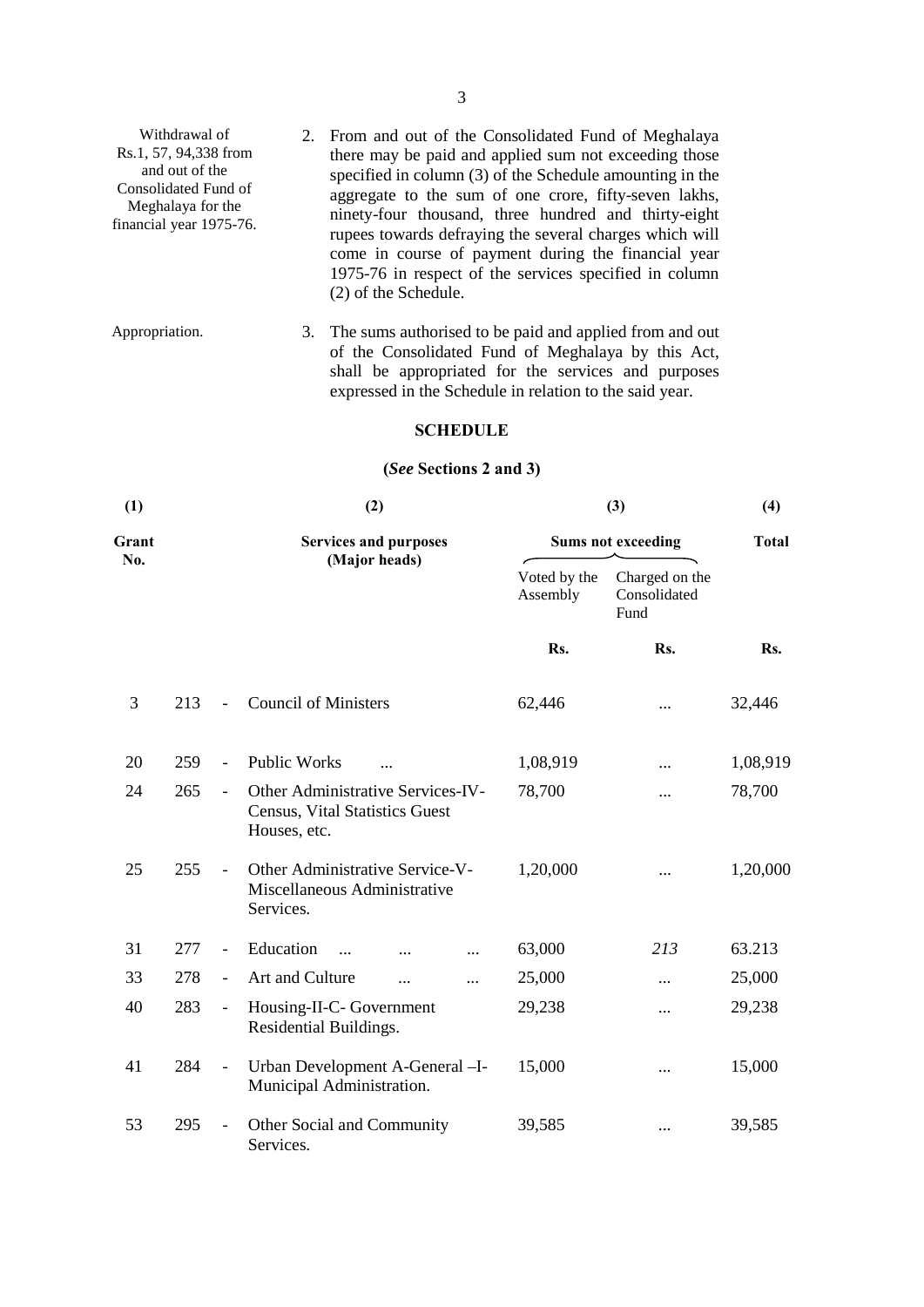| (1)   |     |                              | (2)                                                                                                                       | (3)                      | (4)                                    |              |
|-------|-----|------------------------------|---------------------------------------------------------------------------------------------------------------------------|--------------------------|----------------------------------------|--------------|
| Grant |     | <b>Services and purposes</b> |                                                                                                                           |                          | <b>Sums not exceeding</b>              | <b>Total</b> |
| No.   |     |                              | (Major heads)                                                                                                             | Voted by the<br>Assembly | Charged on the<br>Consolidated<br>Fund |              |
|       |     |                              |                                                                                                                           | Rs.                      | Rs.                                    | Rs.          |
| 56A   | 299 | $\blacksquare$               | Special and Backward Areas-C-<br>North Eastern Areas.                                                                     | 67,47,000                |                                        | 67,47,000    |
| 66    | 313 | $\qquad \qquad \blacksquare$ | Forests                                                                                                                   | 1,74,617                 |                                        | 1,74,617     |
| 68    | 314 | $\overline{\phantom{a}}$     | Community Development-and 283-<br>Housing-C-Government Residential<br>Buildings, etc.                                     | 11,50,000                |                                        | 11,50,000    |
| 70    | 321 | $\blacksquare$               | Village and Small Industries - I-<br>Handloom and Sericulture and 288-<br>Housing-C- Government Residential<br>Buildings. |                          | 52,606                                 | 52,606       |
| 72    | 328 | $\blacksquare$               | Mines and Minerals B-Regulation<br>and Development of Mines.                                                              | 3,55,978                 |                                        | 3,55,978     |
| 79    | 459 | $\qquad \qquad -$            | Capital Outlay on Public Works.                                                                                           | 4,42,400                 |                                        | 4,42,400     |
| 84A   | 499 | $\overline{\phantom{a}}$     | Capital Outlay on Special and<br>Backward Areas-C- North Eastern<br>Areas.                                                | 36,80,000                |                                        | 36,80,000    |
| 86A   | 509 | $\qquad \qquad \blacksquare$ | Capital Outlay on Food and<br>Nutrition.                                                                                  |                          | 3,238                                  | 3,238        |
| 101   | 688 |                              | Loan for Social Security and<br>Welfare - I- Relief Measures and<br>Rehabilitation Schemes.                               | 1,71,400                 |                                        | 1,71,400     |
| 106   | 7   | 5                            | - Loans for Agriculture                                                                                                   | 25,00,000                |                                        | 25,00,000    |
|       |     |                              | <b>Total</b>                                                                                                              | 1,57,38,281              | 56,057                                 | 1,57,94,338  |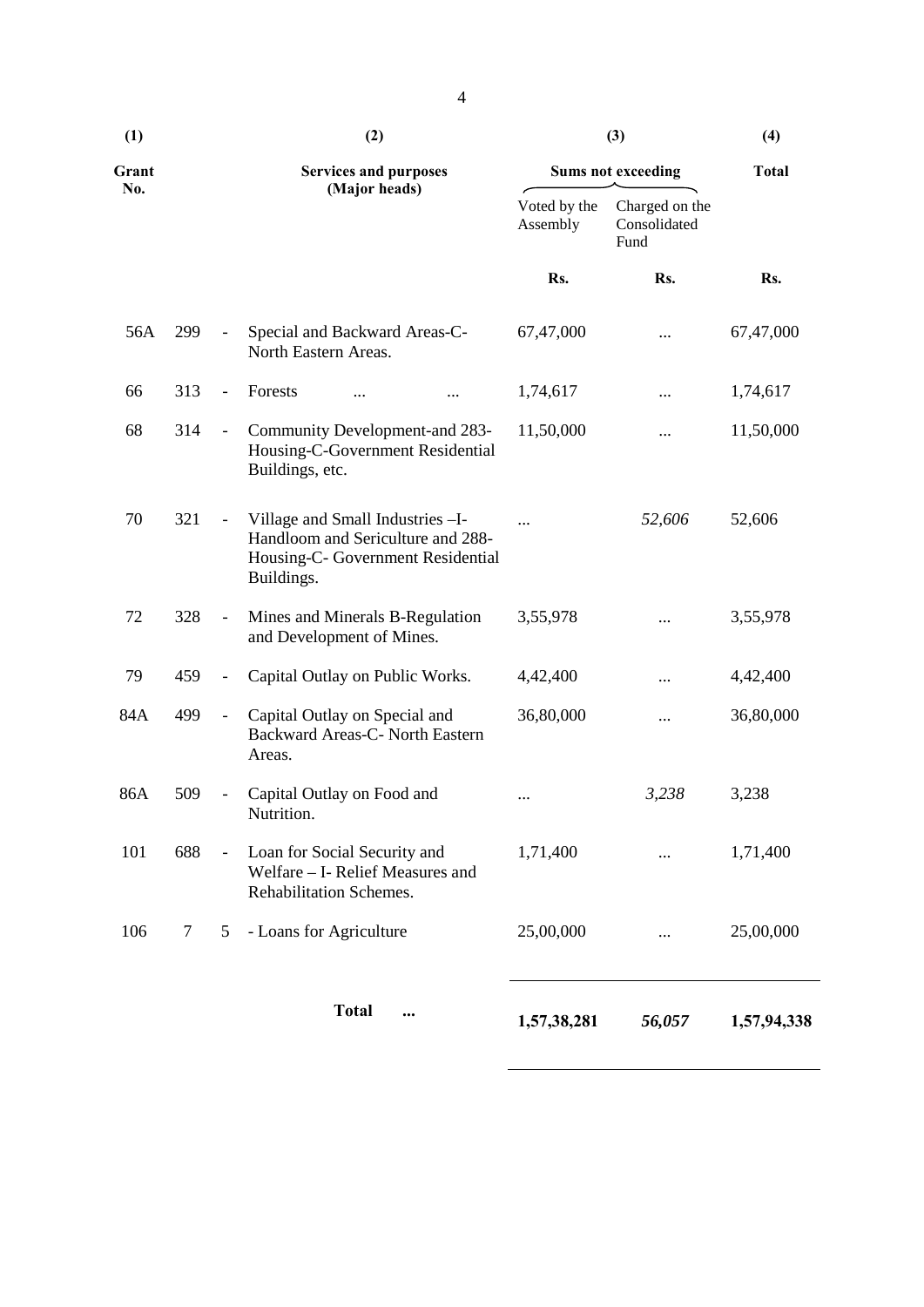#### **MEGHALAYA ACT 3 OF 1976**

#### **THE MEGHALAYA SALES TAX (AMENDMENT) ACT, 1976**

(As passed by the Assembly)

### **[Received the assent of Governor on the 8th January, 1976]**

(Published in the *Gazette of Meghalaya*, Extraordinary, dated 9<sup>th</sup> January, 1976)

**An**

#### *Act*

# **further to amend the Meghalaya Sales Tax Act (Assam Act XVII of 1947 as adapted by Meghalaya) (hereinafter referred to as the principal Act)**

Be it enacted by the Legislature of Meghalaya in the Twenty-sixth Year of the Republic of India as follows:-

| Short title, extent and<br>commencement.                          |    | (1) This Act may be called the Meghalaya Sales Tax<br>(Amendment) Act, 1975.                                                                                           |  |  |
|-------------------------------------------------------------------|----|------------------------------------------------------------------------------------------------------------------------------------------------------------------------|--|--|
|                                                                   |    | (2) It shall have the like extent as the principal Act.                                                                                                                |  |  |
|                                                                   |    | (3) It shall come into force on the $1st$ day of December,<br>1975.                                                                                                    |  |  |
| Amendment of<br>Schedule II to the<br>Meghalaya Sales Tax<br>Act. | 2. | For item 1 of Schedule II to the principal Act for the<br>words and figure "3 paise in the rupee" the words and<br>figure "4 paise in the rupee" shall be substituted. |  |  |

#### **MEGHALAYA ACT 4 OF 1976 THE MEGHALAYA FINANCE (SALES TAX) (AMENDMENT) ACT, 1975.**

 $\overline{\phantom{a}}$ 

(As passed by the Assembly)

#### **[Received the assent of Governor on the 10<sup>th</sup> January, 1976]** (Published in the *Gazette of Meghalaya*, Extraordinary, dated 17<sup>th</sup> January, 1976)

**An**

#### *Act*

#### **further to amend the Meghalaya Finance (Sales Tax) Act (Assam Act XI of 1956 as adapted by Meghalaya) (hereinafter referred to as the principal Act)**

Be it enacted by the Legislature of Meghalaya in the Twenty-sixth Year of the Republic of India as follows:-

| Short title,  | 1. (1) This Act may be called the Meghalaya Finance |
|---------------|-----------------------------------------------------|
| extent and    | (Sales Tax) (Amendment) Act. 1975.                  |
| commencement. |                                                     |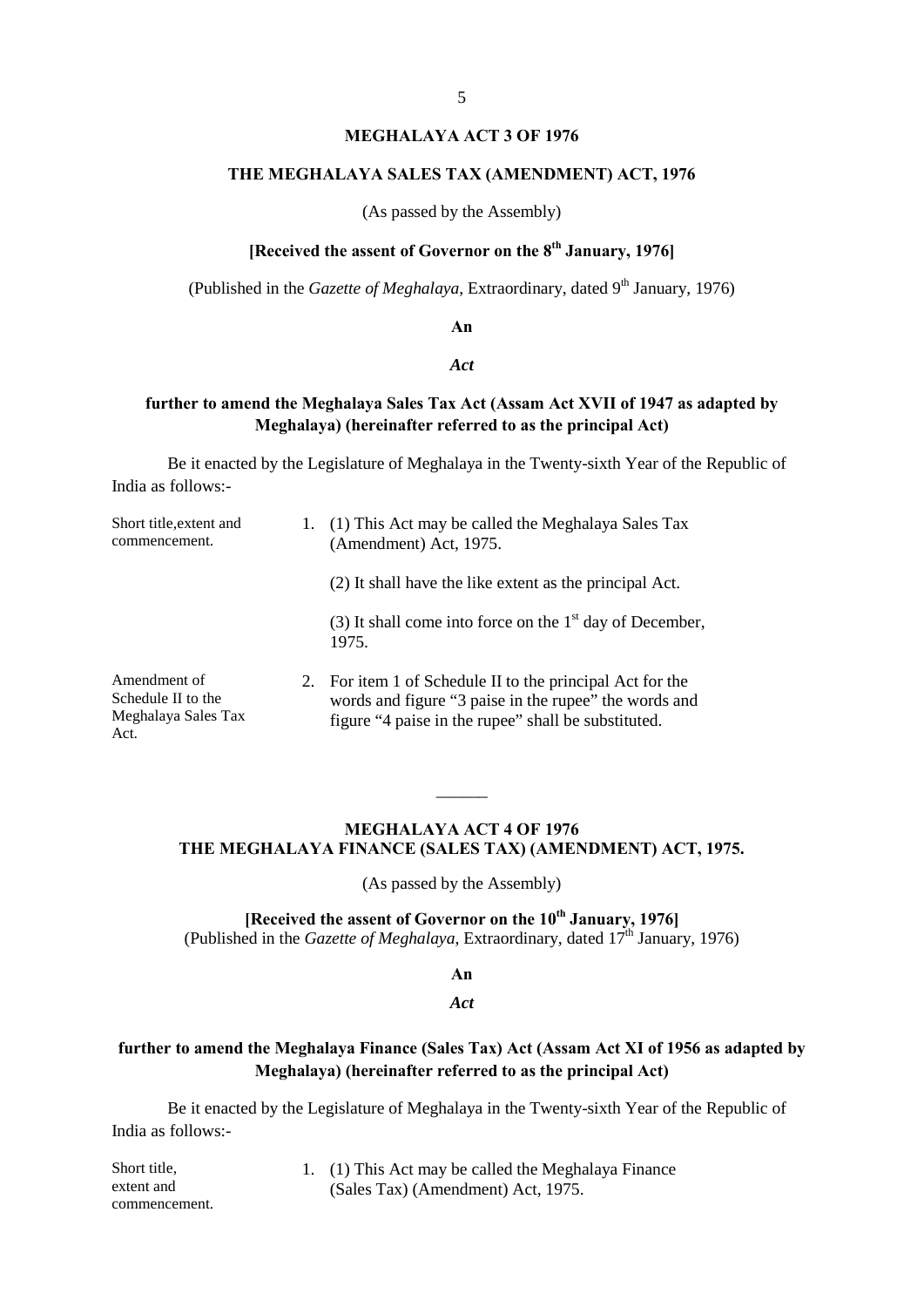|                                                                          | (2) It shall have the like extent as the principal Act.                                                                                                                                 |  |  |  |
|--------------------------------------------------------------------------|-----------------------------------------------------------------------------------------------------------------------------------------------------------------------------------------|--|--|--|
|                                                                          | (3) It shall come into force on the $1st$ day of December,<br>1975.                                                                                                                     |  |  |  |
| Amendment of<br>Schedule to the<br>Meghalaya Finance<br>(Sales Tax) Act. | 2. In items Nos. 40 and 46 of the Schedule to principal Act<br>for the words and figure "3 paise in the rupee", the<br>words and figure "4 paise in the rupee" shall be<br>substituted. |  |  |  |

.

#### **MEGHALAYA ACT 5 OF 1976**

 $\overline{\phantom{a}}$ 

#### **THE MEGHALAY RURAL INDEBTEDNESS RELIEF ACT, 1975.**

(As passed by the Assembly)

# **[Received the assent of President on the 18th March, 1976]**

(Published in the *Gazette of Meghalaya*, Extraordinary, dated 23rd March, 1976)

#### **An**

#### *Act*

# **to provide for relief of rural indebtedness in Meghalaya.**

Be it enacted by the Legislature of Meghalaya in the Twenty-sixth Year of the Republic of India as follows:-

| Short title, extent and<br>commencement. | (i) (1) This Act may be called the Meghalaya Rural<br>Indebtedness Relief Act, 1975.                                                                                                        |
|------------------------------------------|---------------------------------------------------------------------------------------------------------------------------------------------------------------------------------------------|
|                                          | (2) It shall extend to the whole of Meghalaya.                                                                                                                                              |
|                                          | (3) It shall come into force at once.                                                                                                                                                       |
| Definitions.                             | (ii) In this Act, unless there is anything repugnant in the<br>subject or context $-$                                                                                                       |
|                                          | (a) "agriculture" includes horticulture, dairy farming,<br>pisciculture, forestry, sericulture, bee-keeping,<br>piggery, poultry farming and growing of fruits,<br>vegetables and the like; |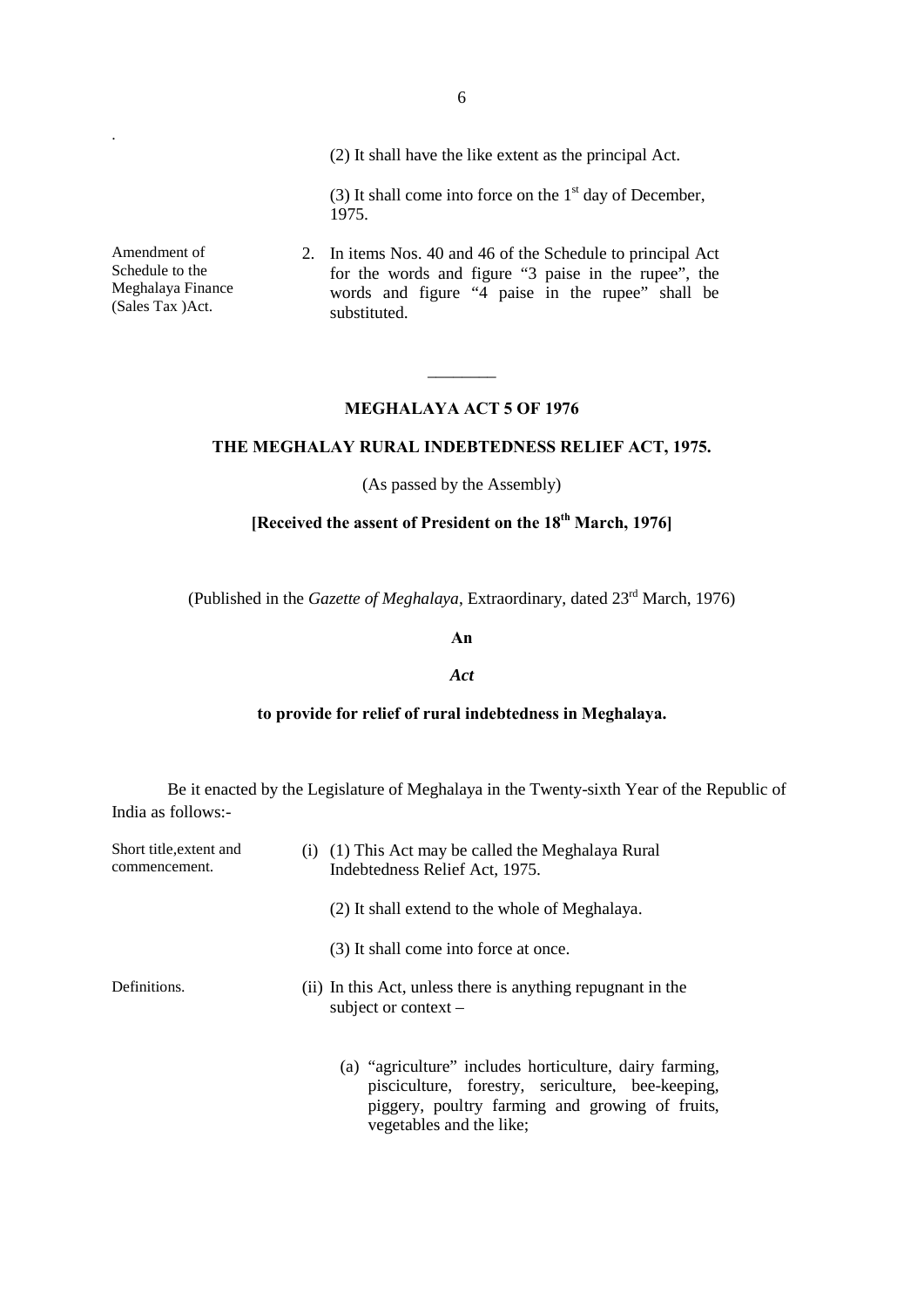- (b) "agriculture labourer" means a person who follows any one or more of the following agricultural occupations in the capacity of a labourer on hire or exchange, whether paid in cash, in kind or partly in cash and partly in kind:
	- i. Farming including cultivation and tillage of soil,etc.;
	- ii. Dairy farming;
	- iii. Productions, cultivation, growing and harvesting of any horticultural commodity;
	- iv. Raising of livestock, bees or poultry; and
	- v. Any practice performed on a farm as incidental to or in conjunction with farm operations (including any forestry or timbering operations) and preparation for market and delivery to storage or to market or to carriage for transportation of farm products.
- (c) "bank" means a banking company as defined in clause (c) of section 5 of the Banking Regulation Act, 1949 (Act 10 of 1949) and includes the State Bank of India Act, 1955 (Act 23 of 1955), a subsidiary bank as defined in the State Bank of India (Subsidiary Banks) Act, 1959 (Act 38 of 1959), a corresponding new bank as defined in the Banking Companies (Acquisition and Transfer of Undertakings) Act, 1970 (Act 5 of 1970) and includes any other financial institution which may be notified in this behalf by the State Government;
- (d) "debt" includes all liabilities owing to a creditor in cash or in kind, secured or unsecured, payable under a decree or order of a civil court or otherwise and subsisting on the date of commencement of this Act, whether due or not due, but does not include the following, namely:-
	- (i) any debt or sum due to the Central Government or any State Government ;
	- (ii) any debt or sum due to a bank, a cooperative society including a co-operative bank ;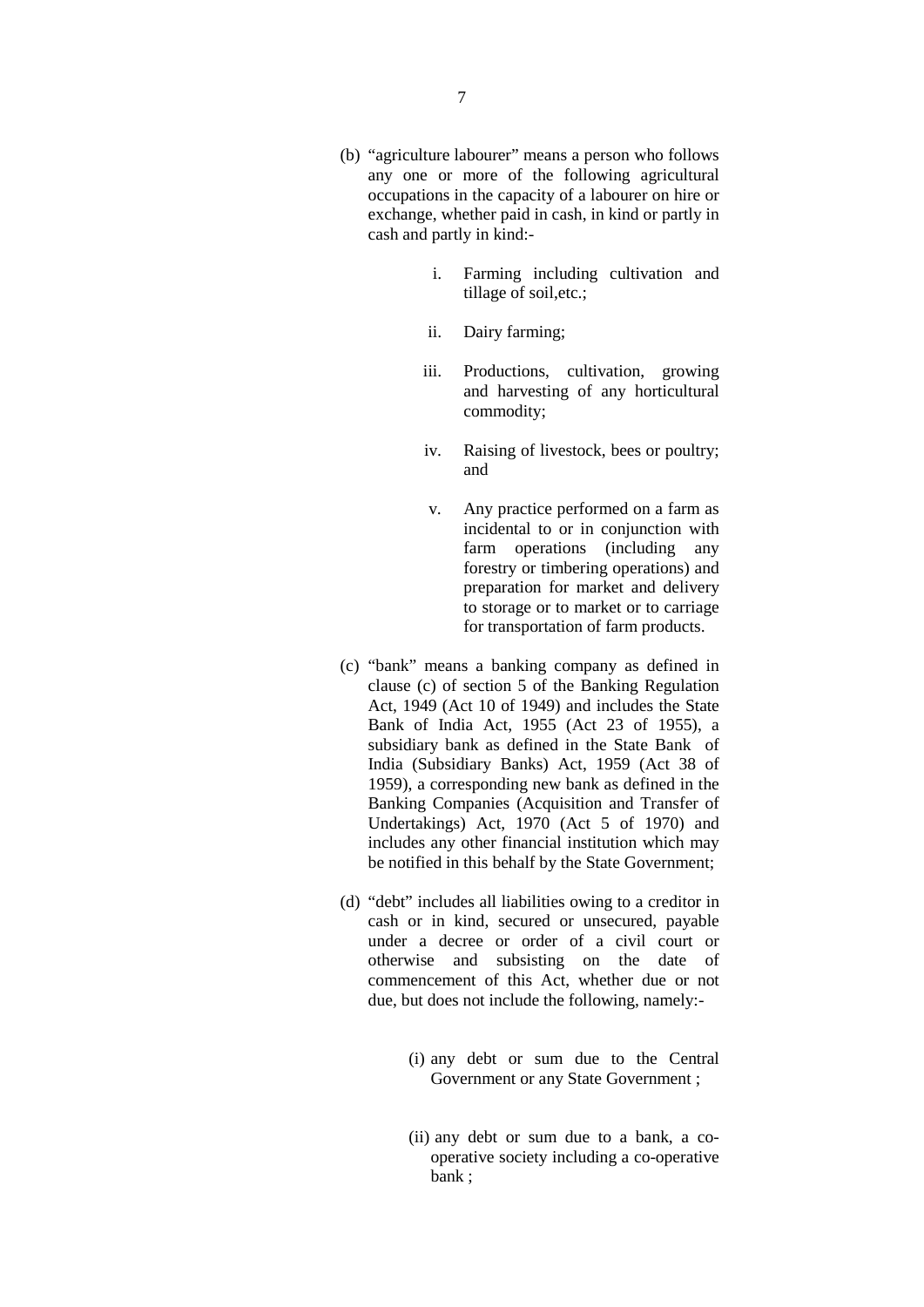- (iii) any debt or sum due to an Agricultural Refineries Corporation, a Corporation constituted under the Agricultural Refinance Corporation Act , 1963 (Act 10 0f 1963);
- (iv) any debt or sum recoverable as a public demand under the Meghalaya Public Demands Recovery act (Bengal Act 3 of 1913 as adapted by Meghalaya);
- (v) any debt or sum due to a Municipality, a Town Committee constituted or established under any law or a statutory authority including a District Council ;
- (vi) any debt which represents the price of goods purchased by a debtor ;
- (vii) any liability arising out of breach of trust or tortious liability ;
- (viii) any liability in respect of maintenance whether under a decree of a court or otherwise ;
- (ix) any liability in respect to wages or remuneration due as salary or otherwise of service rendered ;
- (x) any rent due in respect of any property let out to a debtor.

*Explanation*.- Any liability incurred by a debtor on or after the commencement of this Act, which is in fact , a substitution of a liability previously incurred by him shall be deemed to be debt within the meaning of this Act.

(e) "debtor" means a person who is resident outside an area included in a municipality or a cantonment and who belongs to any of the following categories, namely:-

- (i) agriculture labourer,
- (ii) Marginal farmer,
- (iii)Rural artisan,
- (iv) Small farmer,

(f) "farmer" means a person who is engaged in agriculture ;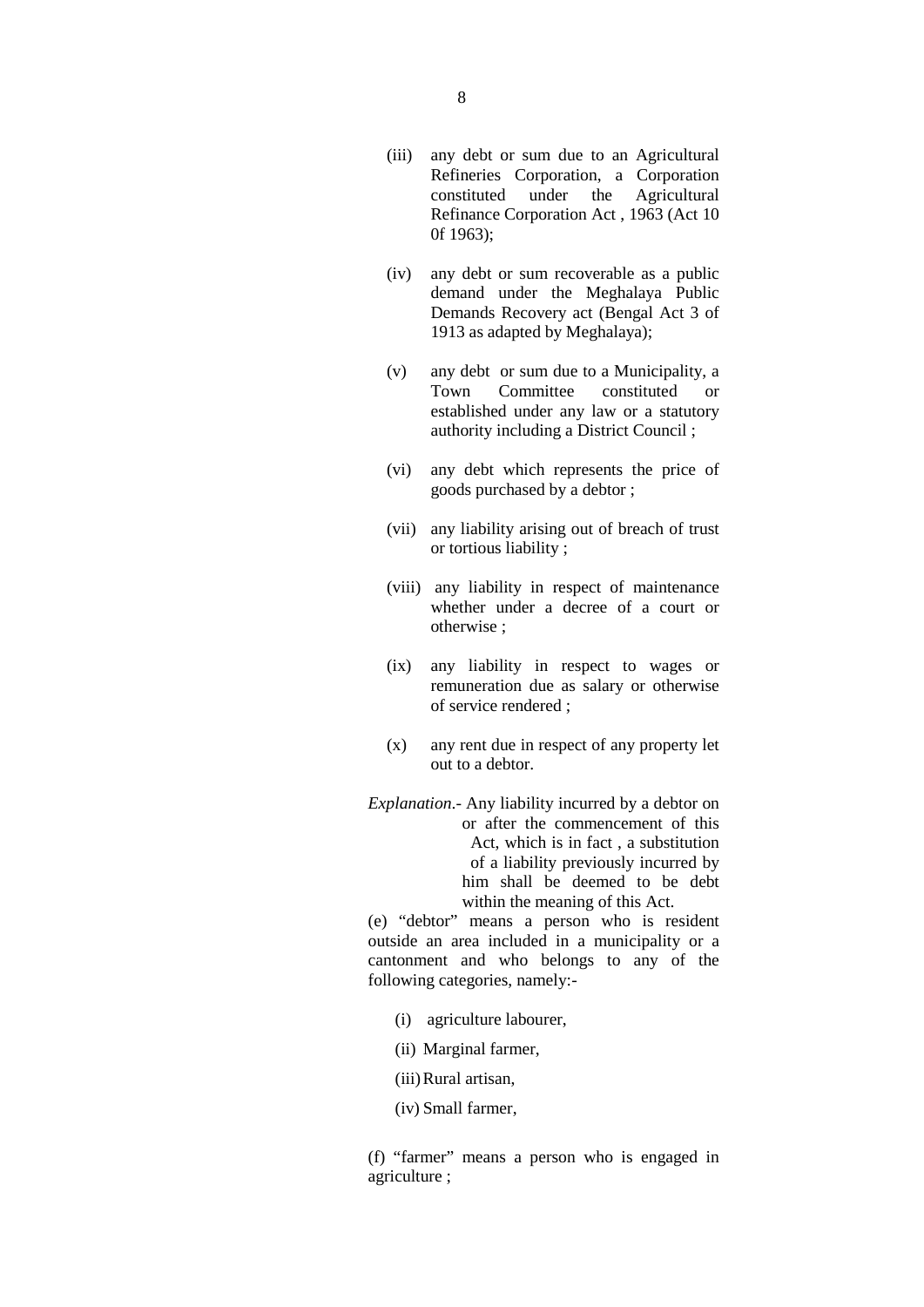(g) "loan" means an advance, whether of money or in kind, made on condition of repayment with interest and includes any transaction which is in substitute a loan;

(h) "marginal farmer" means a farmer who owns land measuring not more than half hectare of irrigated or one hectare of unirrigated land and who cultivates personally such land and shall also include a farmer who cultivates as a tenant or share cropper of land measuring not more than half hectare of irrigated land or one hectare of unirrigated land ;

(i) "rural artisan" means a person who does not hold any agricultural land and whose principal means of livelihood is production or repair of traditional tools, implements and other articles or things used for agriculture or purposes ancillary thereto and also a person who normally earns his livelihood by practising a craft either by his own labour or by the labour of the members of his family in the rural area ;

(j) "small farmer" means a farmer who owns land measuring more than half hectare of irrigated or one hectare of unirrigated land but less than one hectare of irrigated or two hectares of unirrigated land and shall also include a farmer who cultivates as a tenant or a share cropper of land measuring more than half hectare of irrigated or one hectare of unirrigated land but less than one hectare of irrigated or two hectare of unirrigated land ;

(k) "member of Scheduled Tribe" means a person belonging to any of the Scheduled Tribes pertaining to Meghalaya and as specified in the Constitution (Scheduled Tribe) Order,1950 as amended from time to time.

*Explanation*:- In case where a farmer is a member of Scheduled Tribe, the words "half -hectare", "one hectare" and "two hectares" wherever occurring in clauses (h) and (j) of this section shall be read as "one hectare", "two hectares" and "four hectares" respectively, for the purposes of the said clauses.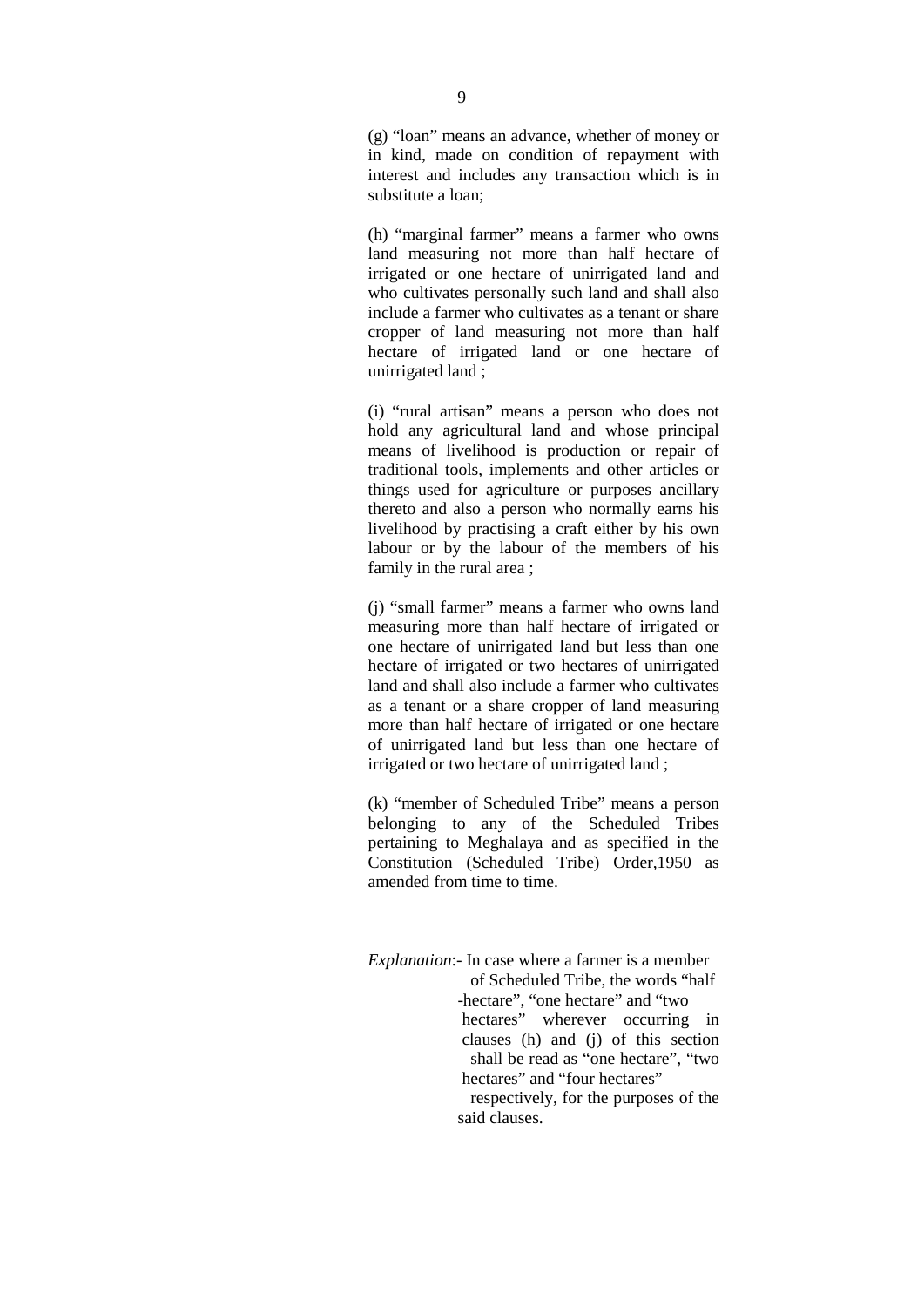Moratorium on the recovery of debt and stay of suits.

3. (1) Notwithstanding anything contained in any other law for the time being in force or in any contract, customs or usage to the contrary, the recovery of debt advanced before the commencement of this Act to a debtor shall stand suspended for a period of one year from the date of commencement of this Act and –

- (i) no civil court shall entertain any suit, application or proceeding against a debtor in respect of any debt incurred by him or for the recovery of the debt suspended during the period of such suspension ;
- (ii) any suit, application or application or execution proceeding in relation to recovery of a debt pending before a civil court shall be stayed during the said period;
- (iii) no decree or a civil court in relation to the recovery of a debt which was passed before the commencement of this Act shall be executed during the aforesaid period ;

 (2) The State Government may, by notification in the official Gazette, extend the period referred to in subsection (1) from time to time but such extension shall not exceed a period of one year at a time.

 Extension of period of Limitation. 4. Notwithstanding anything contained in any other law for the time being in force when the period of limitation is calculated for any suit, proceeding or application, or for execution of a decree, the period during which any person was debarred from institution such suit or proceeding or making such application or executing such decree shall be excluded.

Remission of interest. 5. A debtor shall not be liable to pay interest upon any loan during the period for which no suit or proceeding could be instituted or application made for recovery of the loan or for execution of a decree in relation thereto or for which a suit, application or proceeding for recovery of the loan was stayed.

> *Explanation*: - For the purposes of sections 3 and 4 and this section, "Suit" includes appeal.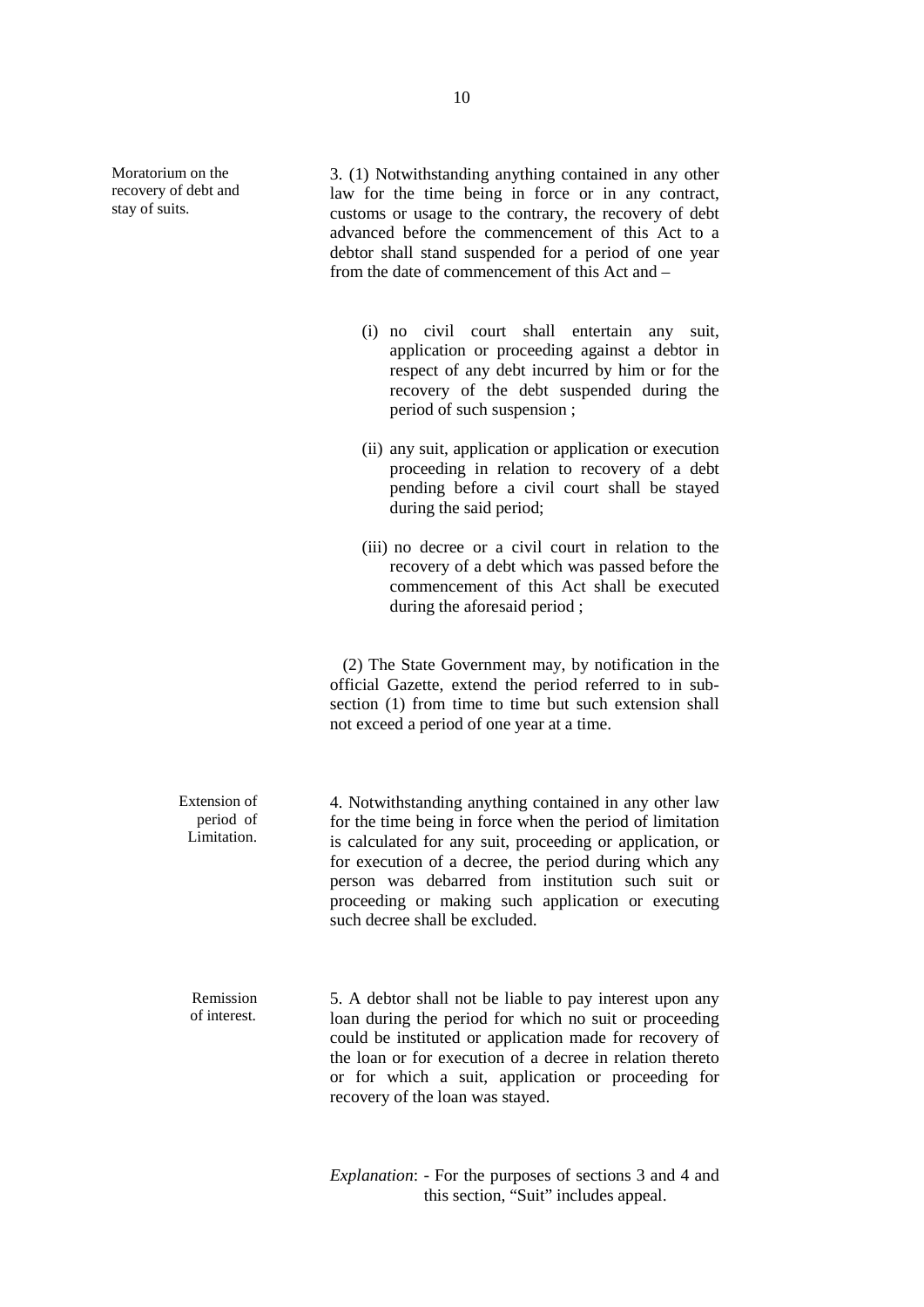#### **MEGHALAYA ACT 6 OF 1976**

#### **THE MEGHALAYA APPROPRIATION (No. I) ACT, 1976.**

(As passed by the Assembly)

# **[Received the assent of the Governor on the 24th March, 1976]**

(Published in the *Gazette of Meghalaya*, Extraordinary, dated 24<sup>th</sup> March, 1976)

**An**

*Act*

### **to authorise payment and appropriation of certain further sums from and out of the Consolidated Fund of Meghalaya for the services of the financial year 1975-76.**

Be it enacted by the Legislature of Meghalaya in the Twenty-sixth Year of the Republic of India as follows:-

| Short title.                                                                                                                      |    | This Act may be called the Meghalaya Appropriation<br>(No. I) Act, 1975.                                                                                                                                                                                                                                                                                                                                                                                                                  |
|-----------------------------------------------------------------------------------------------------------------------------------|----|-------------------------------------------------------------------------------------------------------------------------------------------------------------------------------------------------------------------------------------------------------------------------------------------------------------------------------------------------------------------------------------------------------------------------------------------------------------------------------------------|
| Withdrawal of<br>Rs.1, 29, 35, 126 from<br>and out of the<br>Consolidated Fund of<br>Meghalaya for the<br>financial year 1975-76. | 2. | From and out of the Consolidated Fund of Meghalaya<br>there may be paid and applied sums not exceeding those<br>specified in column (3) of the Schedule amounting in the<br>aggregate to the sum of one crore, twenty-nine lakhs,<br>thirty-five thousand, one hundred and twenty-six rupees<br>towards defraying the several charges which will come<br>in course of payment during the financial year 1975-76<br>in respect of the services specified in column (2) of the<br>Schedule. |
| Appropriation.                                                                                                                    |    | 3. The sums authorised to be paid and applied from and out<br>of the Consolidated Fund of Meghalaya by this Act,<br>shall be appropriated for the services and purposes<br>expressed in the Schedule in relation to the said year.                                                                                                                                                                                                                                                        |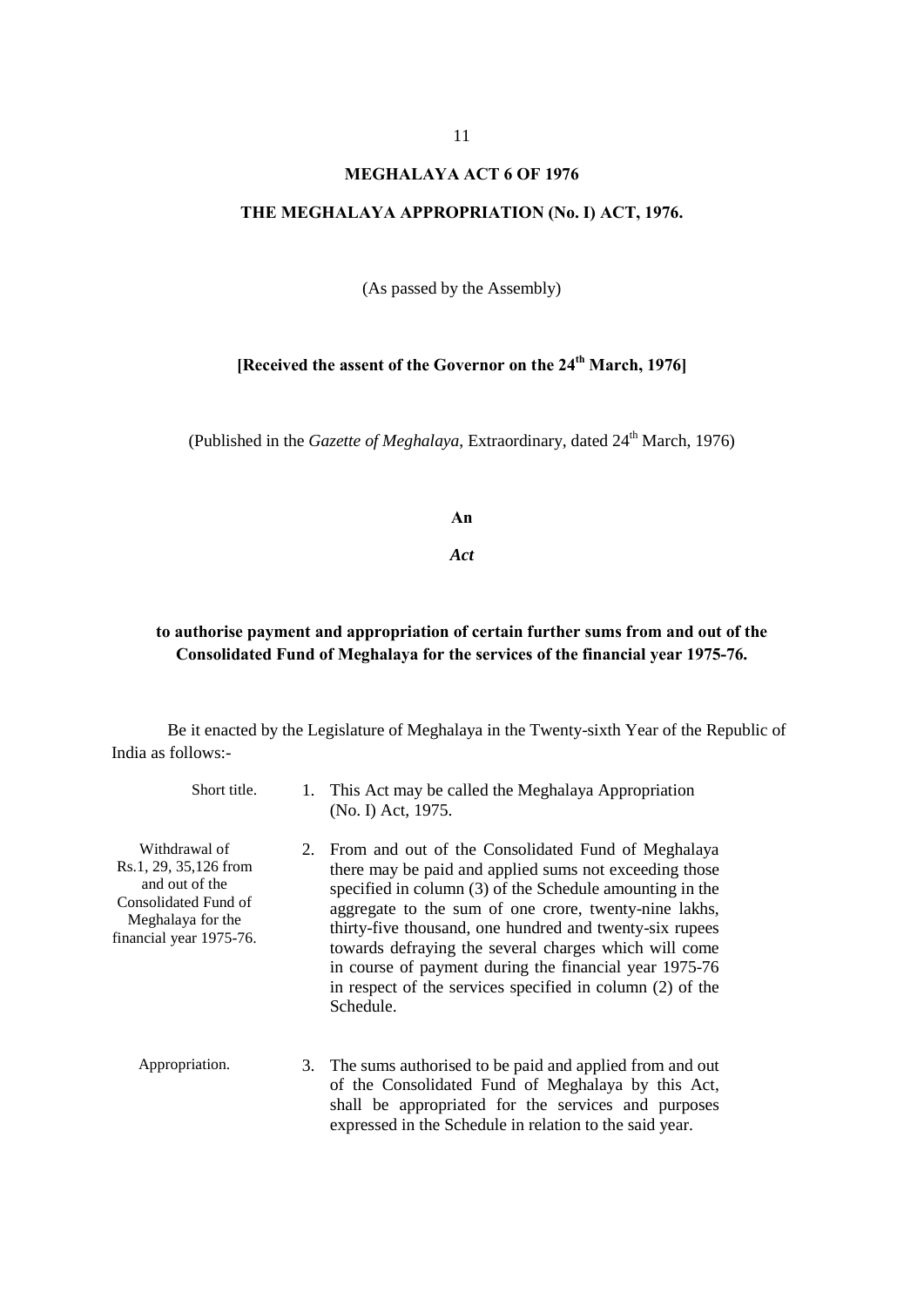# **SCHEDULE**

# **(***See* **Sections 2 and 3)**

| (1)            |     |                          | (2)                                                                              | (3)                       | (4)                                    |           |
|----------------|-----|--------------------------|----------------------------------------------------------------------------------|---------------------------|----------------------------------------|-----------|
| Grant          |     |                          | <b>Services and purposes</b>                                                     | <b>Sums not exceeding</b> | <b>Total</b>                           |           |
| No.            |     |                          | (Major heads)                                                                    | Voted by the<br>Assembly  | Charged on the<br>Consolidated<br>Fund |           |
|                |     |                          |                                                                                  | Rs.                       | Rs.                                    | Rs.       |
| $\overline{2}$ | 212 |                          | Governor                                                                         |                           | 83,950                                 | 83,950    |
| 3              | 213 | $\frac{1}{2}$            | <b>Council of Ministers</b>                                                      | 55,053                    | $\cdots$                               | 55,053    |
| 8              | 239 | $\overline{\phantom{a}}$ | <b>State Excise</b><br>                                                          | 18,255                    |                                        | 18,255    |
| 9              | 240 |                          | Sales Tax and 245-I-Other Taxes<br>and Duties on Commodities and<br>Services.    | 50,000                    |                                        | 50,000    |
| 10             | 241 | $\overline{\phantom{a}}$ | Taxes on Vehicles                                                                | 11,25,711                 |                                        | 11,25,711 |
| 13             | 252 | $\overline{\phantom{a}}$ | Secretariat-General-Services-I-Civil<br>Departments.                             | 4,77,900                  |                                        | 4,77,900  |
| 15             | 253 | $\overline{\phantom{a}}$ | <b>District Administration</b>                                                   | 29,000                    |                                        | 29,000    |
| 18             | 256 | $\overline{\phantom{a}}$ | Jails                                                                            | 8, 19, 995                |                                        | 8,19,995  |
| 19             | 258 | $\overline{\phantom{a}}$ | <b>Stationery and Printing</b>                                                   | 1,81,160                  |                                        | 1,81,160  |
| 20             | 259 | $\blacksquare$           | Public Works                                                                     | 1,05,881                  |                                        | 1,05,881  |
| 25             | 265 | $\overline{\phantom{a}}$ | Other Administrative Services - V-<br>Miscellaneous Administrative<br>Services.  | 12,100                    |                                        | 12,100    |
| 29             | 276 |                          | Secretariat-Social and Community<br>Services - I- Civil Departments.             | 41,200                    |                                        | 41,200    |
| 31             | 277 | $\overline{\phantom{a}}$ | Education                                                                        | 35,000                    |                                        | 35,000    |
| 35             | 280 | $\overline{\phantom{a}}$ | Medical<br>$\cdots$<br>                                                          | 4,50,592                  |                                        | 4,50,592  |
| 37             | 282 |                          | Public Health, Sanitation and Water<br>Supply-A-Public Health and<br>Sanitation. | 74,000                    |                                        | 74,000    |
| 40             | 283 | $\overline{\phantom{0}}$ | Housing-II-C-Government<br>Residential Buildings (in-charge of<br>$P.W.D.$ ).    | 24,150                    |                                        | 24,150    |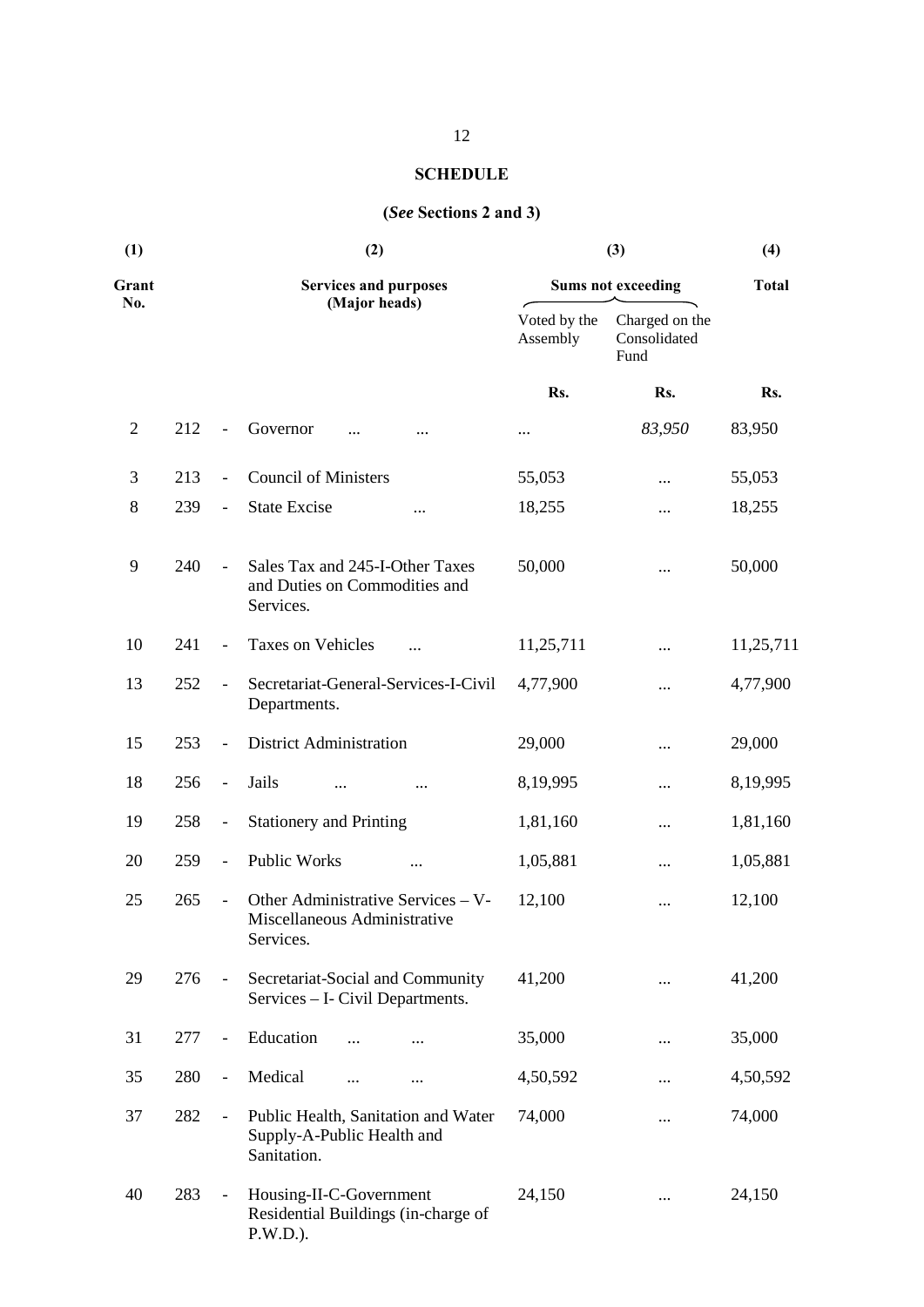| Grant |     |                              | <b>Services and purposes</b>                                                                         | <b>Sums not exceeding</b> | <b>Total</b>                           |           |
|-------|-----|------------------------------|------------------------------------------------------------------------------------------------------|---------------------------|----------------------------------------|-----------|
| No.   |     |                              | (Major heads)                                                                                        | Voted by the<br>Assembly  | Charged on the<br>Consolidated<br>Fund |           |
|       |     |                              |                                                                                                      | Rs.                       | Rs.                                    | Rs.       |
| 48    | 288 | $\overline{\phantom{a}}$     | Social Security and Welfare-B-II-<br>Relief and Rehabilitation of<br>Displaced Persons.              | 15,00,000                 | $\ddotsc$                              | 15,00,000 |
| 54    | 296 | $\overline{\phantom{a}}$     | Secretariat-Economic Services-I-<br>Civil Departments.                                               | 99,800                    |                                        | 99,800    |
| 55    | 296 | $\overline{a}$               | Secretariat-Economic Services-II-<br>Planning Board, etc.                                            | 12,900                    |                                        | 12,900    |
| 63    | 310 | $\overline{\phantom{a}}$     | Animal Husbandry and 283-Housing<br>-C-Government Residential<br>Buildings.                          | 6,74,313                  | $\cdots$                               | 6,74,313  |
| 65    | 312 | $\blacksquare$               | Fisheries<br>                                                                                        | 50,000                    |                                        | 50,000    |
| 77    | 339 | $\blacksquare$               | Tourism<br>                                                                                          | 83,000                    |                                        | 83,000    |
| 79    | 459 | $\qquad \qquad \blacksquare$ | Capital Outlay on Public Works.                                                                      | 21,07,236                 |                                        | 21,07,236 |
| 79A   | 477 | $\qquad \qquad \blacksquare$ | Capital Outlay on Education, Art<br>13,85,000<br>and Culture, 480-Capital Outlay on<br>Medical, etc. |                           |                                        | 13,85,000 |
| 84    | 498 | $\qquad \qquad -$            | Capital Outlay on Co-operation                                                                       | 69,100                    |                                        | 69,100    |
| 94    | 537 |                              | Capital Outlay on Roads and<br>Bridges.                                                              | 20,00,000                 |                                        | 20,00,000 |
|       | 604 | $\overline{\phantom{m}}$     | Loans and Advances from the<br>Central Government.                                                   |                           | 11,69,830                              | 11,69,830 |
| 113   | 766 | $\overline{a}$               | Loans to Government servants.                                                                        | 2,00,000                  |                                        | 2,00,000  |
|       |     |                              |                                                                                                      |                           |                                        |           |

 **Total ... 1,16,81,346** *12,53,780* **1,29,35,126** 

**(1) (2) (3) (4)**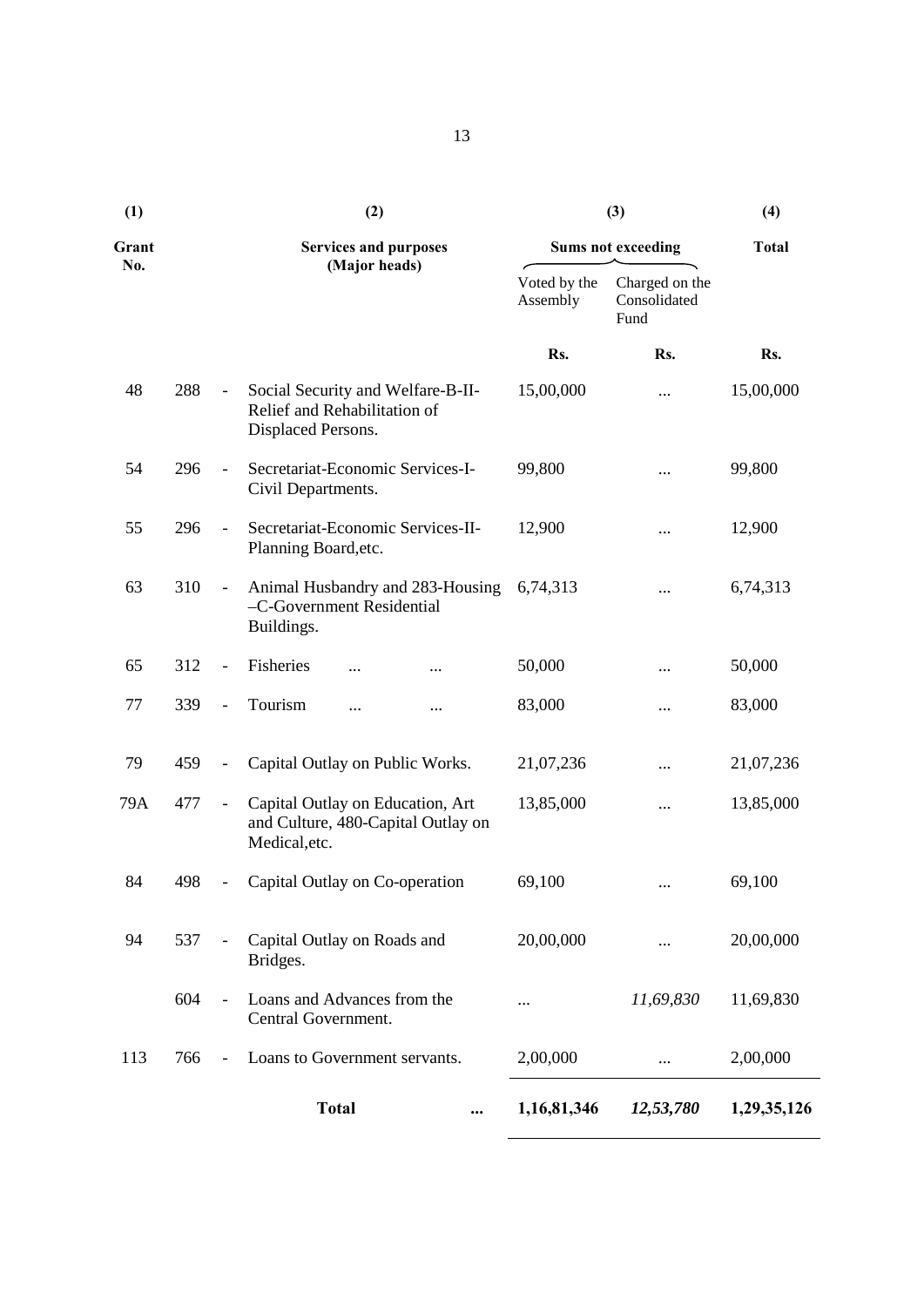# **MEGHALAYA ACT 7 OF 1976**

#### **THE MEGHALAYA APPROPRIATION (NO. II) ACT, 1976**

(As passed by the Assembly)

# **[Received the assent of Governor on the 31st March, 1976]**

(Published in the *Gazette of Meghalaya*, Extraordinary, dated 31<sup>st</sup> March, 1976)

**An**

#### *Act*

# **to authorise payment and appropriation of certain further sums from and out of the Consolidated Fund of Meghalaya for the services of the financial year ending on the thirty-first day of March,1977.**

Be it enacted by the Legislature of Meghalaya in the Twenty-sixth Year of the Republic of India as follows:-

| Short title                                                                                                                        | 1. | (1) This Act may be called the Meghalaya Appropriation<br>(No. II) Act, 1976.                                                                                                                                                                                                                                                                                                                                                                                                                                                                                                        |
|------------------------------------------------------------------------------------------------------------------------------------|----|--------------------------------------------------------------------------------------------------------------------------------------------------------------------------------------------------------------------------------------------------------------------------------------------------------------------------------------------------------------------------------------------------------------------------------------------------------------------------------------------------------------------------------------------------------------------------------------|
|                                                                                                                                    |    | (2) It shall be deemed to have come into force on the first<br>day of April, 1976.                                                                                                                                                                                                                                                                                                                                                                                                                                                                                                   |
| Withdrawal of<br>Rs.43,65,76,700<br>from and out of the<br>Consolidated Fund of<br>Meghalaya for<br>the<br>financial year 1976-77. |    | 2. From and out of the Consolidated Fund of Meghalaya<br>there may be paid and applied sums not exceeding those<br>may be paid and applied sums not exceeding those<br>specified in column (3) of the Schedule amounting in the<br>aggregate to the sum of forty-three crores, sixty-five<br>lakhs, seventy-six thousand and seven hundred rupees<br>towards defraying the several charges which will come<br>in course of payment during the financial year ending on<br>the thirty-first day of March, 1977 in respect of the<br>services specified in column (2) of the Schedule. |
| Appropriation.                                                                                                                     |    | 3. The sums authorised to be withdrawn from and out of<br>the Consolidated Fund of Meghalaya by this Act shall be<br>appropriated for the services and purposes expressed in<br>the Schedule in relation to the said year.                                                                                                                                                                                                                                                                                                                                                           |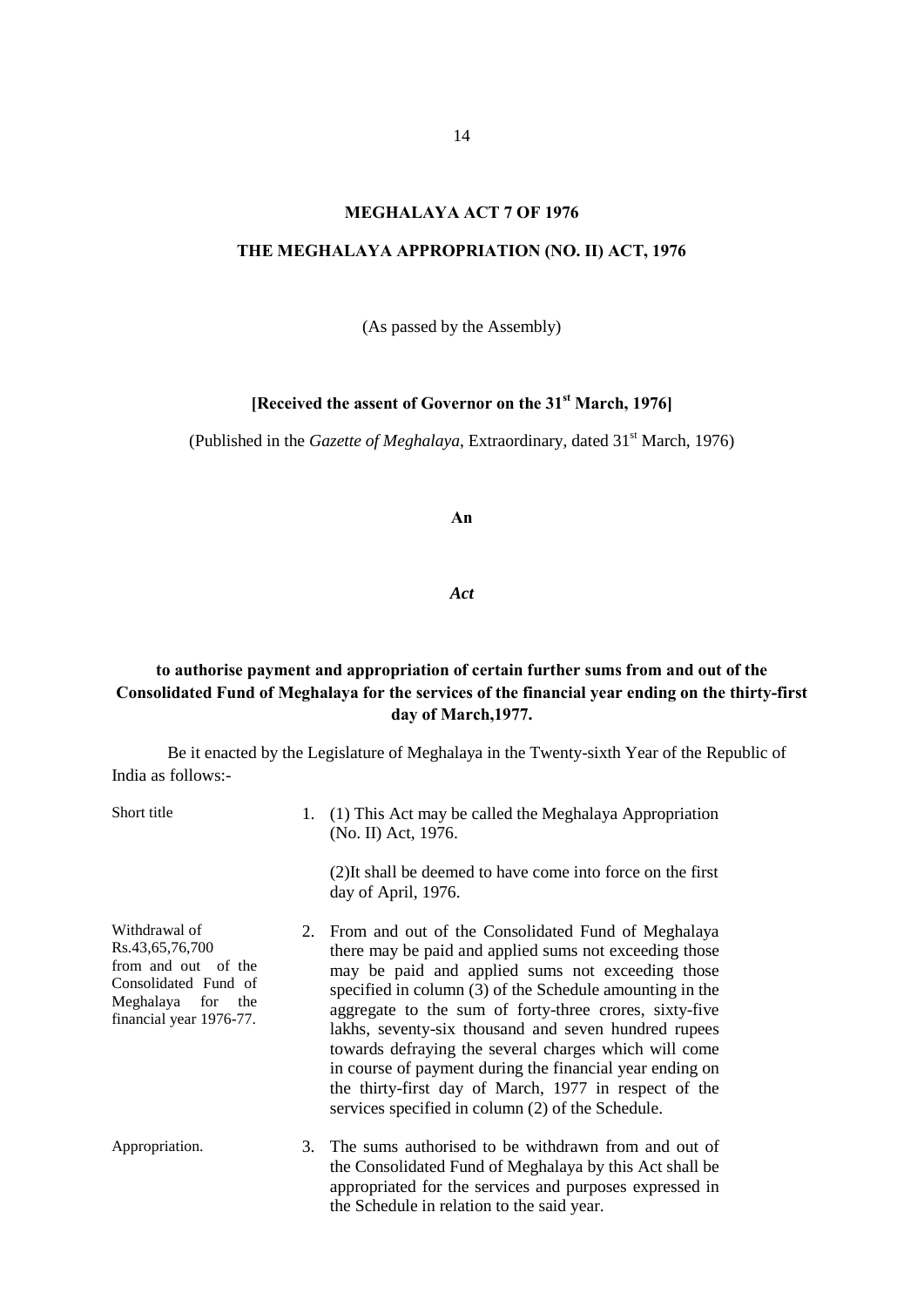# **SCHEDULE**

# **(***See* **Sections 2 and 3)**

| (1)   | (2)                                                                                             | (3)                       | (4)                                    |             |
|-------|-------------------------------------------------------------------------------------------------|---------------------------|----------------------------------------|-------------|
| Grant | <b>Services and purposes</b>                                                                    | <b>Sums not exceeding</b> | <b>Total</b>                           |             |
| No.   | (Major heads)                                                                                   | Voted by the<br>Assembly  | Charged on the<br>Consolidated<br>Fund |             |
|       |                                                                                                 | Rs.                       | Rs.                                    | Rs.         |
| 1     | 211 -Parliament/State/Union Territory<br>Legislature-B-State Territory.                         | 19,42,000                 | 96,000                                 | 20,38,000   |
| 2     | 212 - Governor<br>                                                                              | 10,000                    | 8,09,000                               | 8,19,000    |
| 3     | 213 - Council of Ministers<br>                                                                  | 8,77,500                  |                                        | 8,77,500    |
| 4     | 214 - Administration of Judges<br>                                                              | 7,57,000                  | 3,80,000                               | 11,37,000   |
| 5     | 215 - Elections<br>$\cdots$                                                                     | 11,34,000                 |                                        | 11,34,000   |
| 6     | 229 -Land Revenue<br>$\cdots$                                                                   | 12,07,000                 | $\cdots$                               | 12,07,000   |
| 7     | 230 -Stamps Registration<br>$\cdots$                                                            | 60,000                    | $\cdots$                               | 60,000      |
| 8     | 239 -State Excise<br>                                                                           | 4,84,000                  |                                        | 4,84,000    |
| 9     | 240 -Sales Tax and 245-I-Other Taxes and<br>Duties on Commodities and Services.                 | 5,24,000                  |                                        | 5,24,000    |
| 10    | 241 - Taxes on Vehicles                                                                         | 9,68,000                  |                                        | 9,68,000    |
| 11    | 245 - Other Taxes and Duties on<br>Commodities and Services-II-<br>Inspectorate of Electricity. | 1,03,000                  |                                        | 1,03,000    |
| 12    | 247 - Other fiscal Services-Promotion of<br>Small Savings.                                      | 51,000                    |                                        | 51,000      |
|       | 248 -Appropriation for Reduction or<br>Avoidance of Debt.                                       |                           |                                        |             |
|       | 249 - Internet Payment<br>                                                                      |                           | 1,62,92,800                            | 1,62,92,800 |
|       | 251 - Public Service Commission                                                                 |                           | 3,15,000                               | 3,15,000    |
| 13    | 252 - Secretariat General Services - I-Civil<br>Departments.                                    | 50,35,000                 |                                        | 50,35,000   |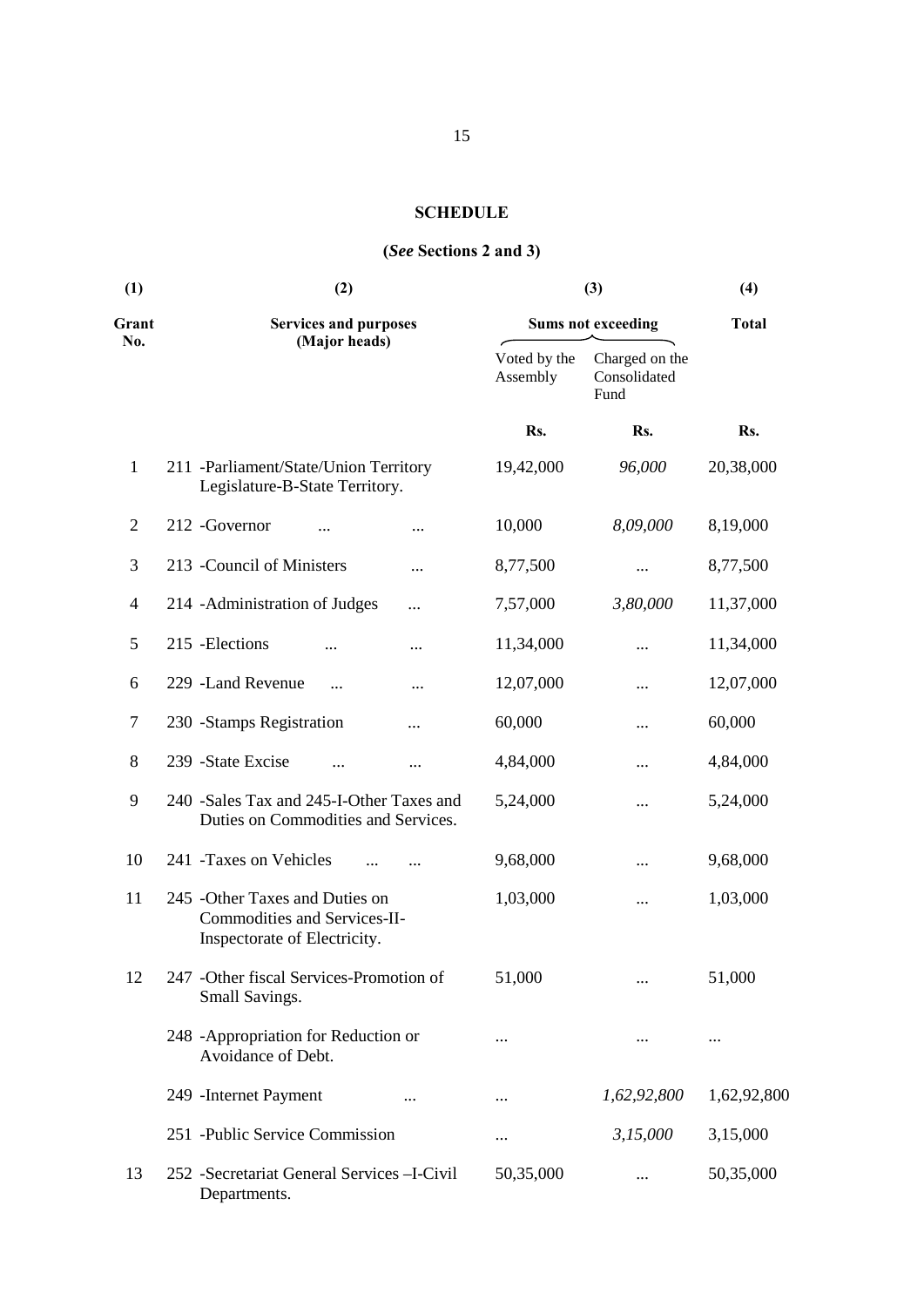| (1)   |       | (2)                                                                                                                  | (3)                       | (4)                                    |             |
|-------|-------|----------------------------------------------------------------------------------------------------------------------|---------------------------|----------------------------------------|-------------|
| Grant |       | <b>Services and purposes</b>                                                                                         | <b>Sums not exceeding</b> | <b>Total</b>                           |             |
| No.   |       | (Major heads)                                                                                                        | Voted by the<br>Assembly  | Charged on the<br>Consolidated<br>Fund |             |
|       |       |                                                                                                                      | Rs.                       | Rs.                                    | Rs.         |
| 14    | 252   | - Secretariat General Services - II-Public<br>Works Departments.                                                     | 6,78,000                  |                                        | 6,78,000    |
| 15    | 253   | -District Administration                                                                                             | 22,17,000                 | $\cdots$                               | 22,17,000   |
| 16    | 254   | -Treasury and Accounts<br>Administration.                                                                            | 11,91,500                 |                                        | 11,91,500   |
| 17    | 255   | -Police and 260-Fire Protection and<br>Control.                                                                      | 2,84,90,000               |                                        | 2,84,90,000 |
| 18    | 256   | -Jails<br>$\ddotsc$<br>                                                                                              | 19,31,000                 |                                        | 19,31,000   |
| 19    | 258   | -Stationery and Printing<br>                                                                                         | 35,81,000                 |                                        | 35,81,000   |
| 20    | 259   | -Public Works<br>                                                                                                    | 1,92,33,000               |                                        | 1,92,33,000 |
| 21    | 265   | -Other Administrative Services-I-Civil<br>Defence and Home Guards.                                                   | 13,40,000                 |                                        | 13,40,000   |
| 22    | -Do   | -II-Motor Garages, etc.                                                                                              | 3,15,000                  |                                        | 3,15,000    |
| 23    | $-D0$ | -III-Gazetteer and Statistical Memoirs.                                                                              | 72,000                    |                                        | 72,000      |
| 24    | -Do   | -IV-Census, Vital Statistics, Guest<br>Houses, etc.                                                                  | 7,15,000                  |                                        | 7,15,000    |
| 25    | -Do   | -V-Miscellaneous Administrative<br>Services.                                                                         | 4,24,200                  |                                        | 4,24,200    |
| 26    | 266   | -Pension and other Retirement Benefits.                                                                              | 14,87,000                 | 8,000                                  | 14,95,000   |
| 27    | 267   | -Aid Materials and Equipments.                                                                                       | 8,43,000                  |                                        | 8,43,000    |
| 28    | 268   | -Miscellaneous General Services, Pre-<br>partition Payments, State Lotteries,<br>Pension for Distinguished Services. | 3,000                     |                                        | 3,000       |
| 29    | 276   | -Secretariat -Social and Community<br>Services - I-Civil Departments.                                                | 5,20,000                  |                                        | 5,20,000    |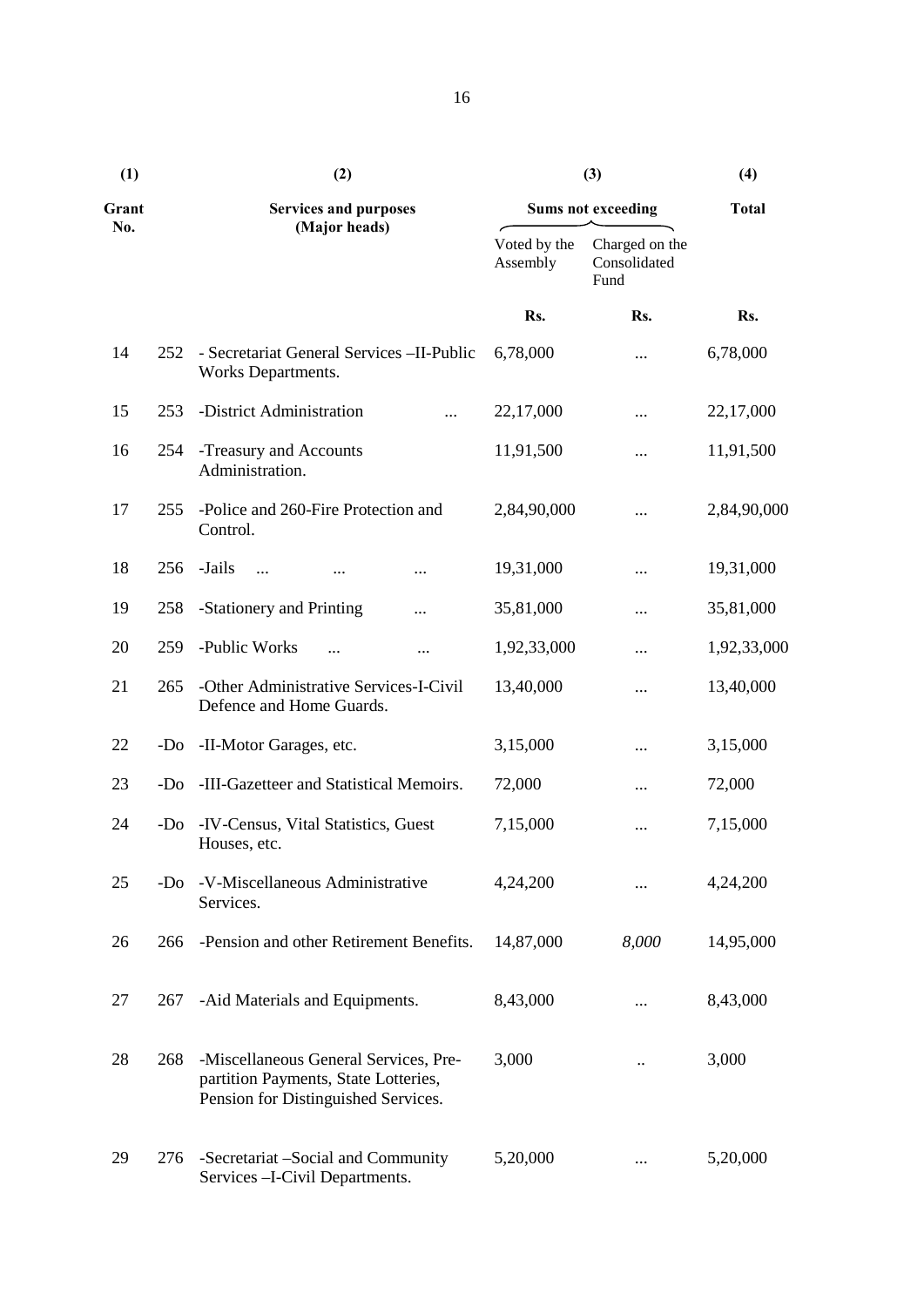| (1)   |     | (2)                                                                                                                                  | (3)                       | (4)                                    |             |
|-------|-----|--------------------------------------------------------------------------------------------------------------------------------------|---------------------------|----------------------------------------|-------------|
| Grant |     | <b>Services and purposes</b>                                                                                                         | <b>Sums not exceeding</b> | <b>Total</b>                           |             |
| No.   |     | (Major heads)                                                                                                                        | Voted by the<br>Assembly  | Charged on the<br>Consolidated<br>Fund |             |
|       |     |                                                                                                                                      | Rs.                       | Rs.                                    | Rs.         |
| 30    | 276 | -Secretariat-Social and Community<br>Services-II-Public Health Engineering<br>Secretariat.                                           | 40,000                    |                                        | 40,000      |
| 31    | 277 | -Education<br>$\cdots$<br>                                                                                                           | 5,18,99,000               |                                        | 5,18,99,000 |
| 32    | 277 | -Education, 280-Medical, etc.                                                                                                        | 1,50,000                  |                                        | 1,50,000    |
| 33    | 278 | -Art and Culture                                                                                                                     | 6,35,500                  |                                        | 6,35,500    |
| 34    | 279 | -Scientific Services and Research.                                                                                                   | 2,24,000                  | $\cdots$                               | 2,24,000    |
| 35    | 280 | -Medical                                                                                                                             | 1,25,75,000               |                                        | 1,25,75,000 |
| 36    | 280 | -Family Planning<br>                                                                                                                 | 20,79,200                 |                                        | 20,79,200   |
| 37    | 282 | -Public Health, Sanitation and Water<br>Supply-A-Public Health and Sanitation.                                                       | 61,44,000                 |                                        | 61,44,000   |
| 38    | 282 | -Public Health, Sanitation and Water<br>Supply-B-Sewerage and Water Supply<br>and 283-Housing-C-Government<br>Residential Buildings. | 80,67,000                 |                                        | 80,67,000   |
| 39    | 283 | -Housing-I-A-General and B-Housing<br>Schemes.                                                                                       | 10,90,000                 |                                        | 10,90,000   |
| 40    | 283 | -Housing-II-C-Government Residential<br>Buildings (in-charge of P.W.D.).                                                             | 21,29,000                 |                                        | 21,29,000   |
| 41    | 284 | -Urban Development-A- General -I-<br>Municipal Administration.                                                                       | 2,40,000                  |                                        | 2,40,000    |
| 42    | 284 | -Urban Development-A-General-II-<br>Town and Regional Planning.                                                                      | 11,30,000                 |                                        | 11,30,000   |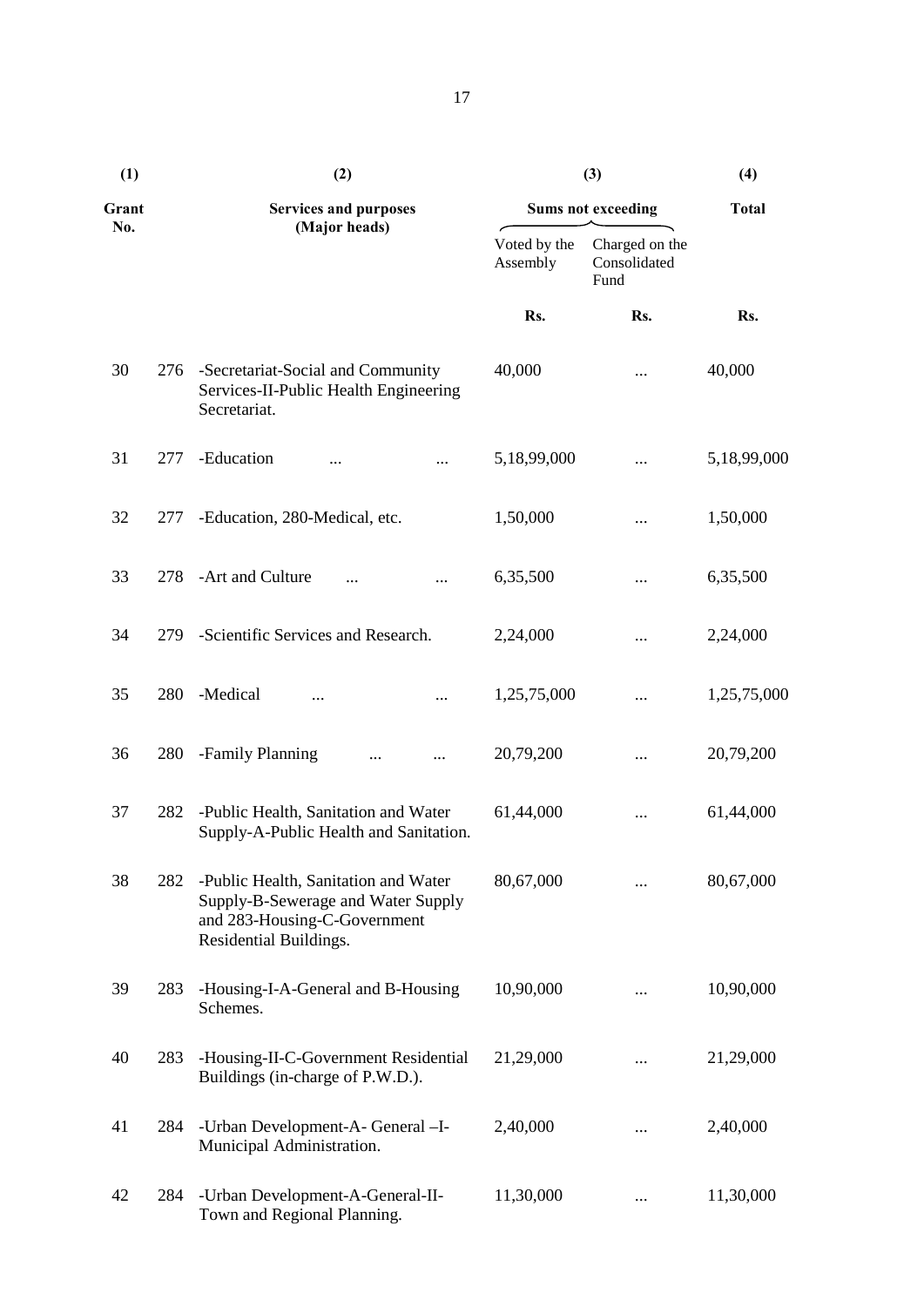| (1)   |                | (2)                                                                                                                             | (3)                       | (4)                                    |           |
|-------|----------------|---------------------------------------------------------------------------------------------------------------------------------|---------------------------|----------------------------------------|-----------|
| Grant |                | <b>Services and purposes</b>                                                                                                    | <b>Sums not exceeding</b> | <b>Total</b>                           |           |
| No.   |                | (Major heads)                                                                                                                   | Voted by the<br>Assembly  | Charged on the<br>Consolidated<br>Fund |           |
|       |                |                                                                                                                                 | Rs.                       | Rs.                                    | Rs.       |
| 43    | 285            | -Information and Publicity                                                                                                      | 9,50,000                  | $\cdots$                               | 9,50,000  |
| 44    | 287            | - Labour and Employment -I-A-Labour.                                                                                            | 21,79,000                 | $\cdots$                               | 21,79,000 |
| 45    | 287            | - Labour and Employment -II-A-<br>Labour-Inspectorate of Factories and<br>Steam Boilers.                                        | 80,000                    |                                        | 80,000    |
| 46    | 287            | -Labour and Employment-III-B-<br>Employment and Training.                                                                       | 11,70,000                 |                                        | 11,70,000 |
| 47    | 288            | -Social Security and Welfare-A-I-Civil<br>Supplies.                                                                             | 12,13,000                 |                                        | 12,13,000 |
| 48    | Do             | -B-II-Relief and Rehabilitation of<br>Displaced Persons.                                                                        | 8,20,000                  |                                        | 8,20,000  |
| 49    | D <sub>0</sub> | -C-III-Welfare of Scheduled Castes,<br>Tribes and Other Backward Classes-D-<br>Social Welfare.                                  | 46,40,000                 |                                        | 46,40,000 |
| 50    | 288            | -Social Security and Welfare-E-Other<br>Social Security and Welfare<br>Programmes-IV-Soldiers', Sailors' and<br>Airmen's Board. | 87,000                    |                                        | 87,000    |
| 51    | $-Do$          | -Other Social Security and Welfare<br>Programmes-V-Other Programmes.                                                            | 10,000                    |                                        | 10,000    |
| 52    | 289            | -Relief on account of Natural<br>Calamities.                                                                                    | 20,89,000                 |                                        | 20,89,000 |
| 53    | 295            | -Other Social and Community Services.                                                                                           | 2,38,000                  |                                        | 2,38,000  |
| 54    | 296            | -Secretariat-Economic Services-I-Civil<br>Departments.                                                                          | 8,05,000                  |                                        | 8,05,000  |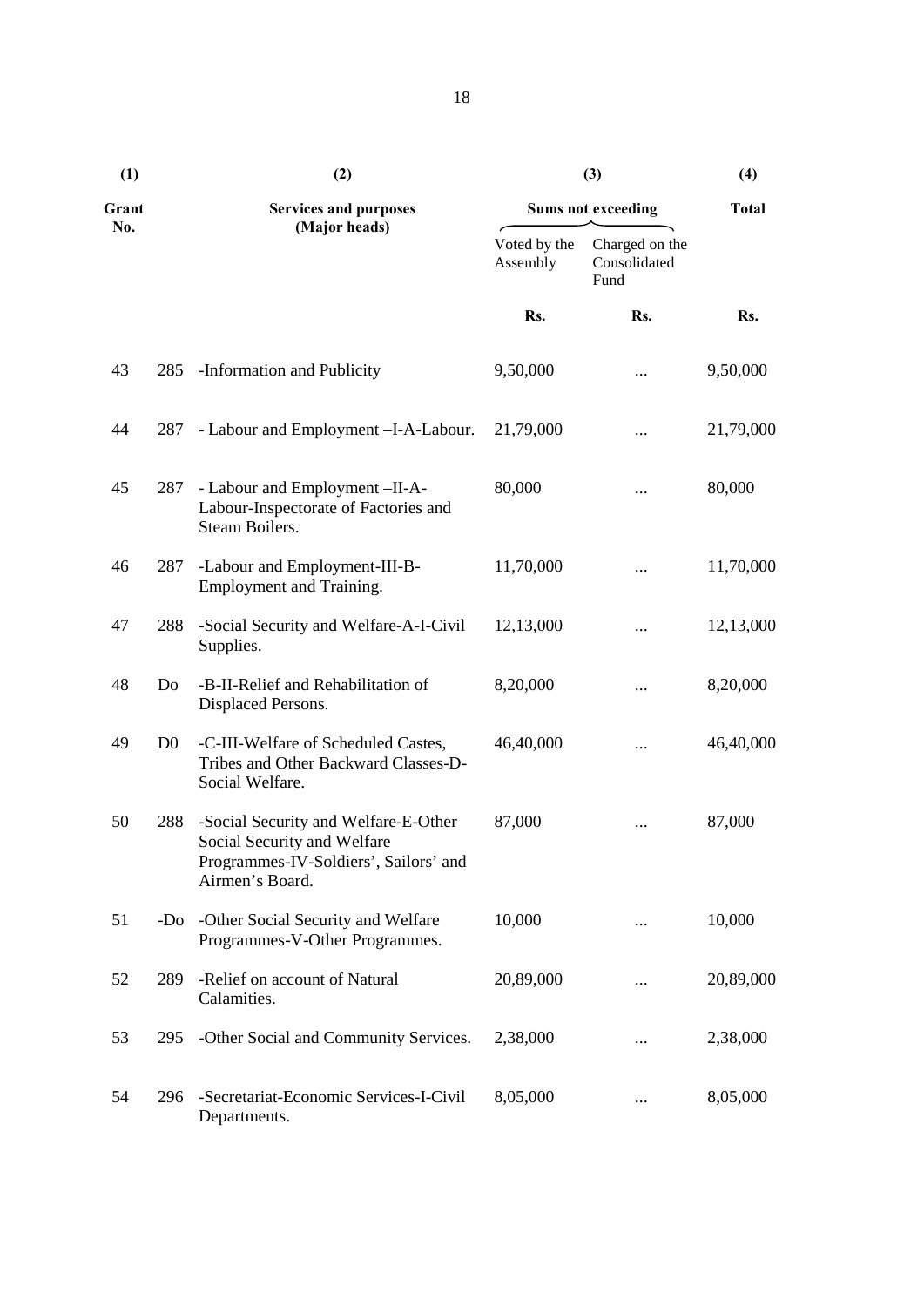| (1)   |               | (2)                                                                                                                                 | (3)                       | (4)                                    |             |
|-------|---------------|-------------------------------------------------------------------------------------------------------------------------------------|---------------------------|----------------------------------------|-------------|
| Grant |               | <b>Services and purposes</b>                                                                                                        | <b>Sums not exceeding</b> | <b>Total</b>                           |             |
| No.   | (Major heads) |                                                                                                                                     | Voted by the<br>Assembly  | Charged on the<br>Consolidated<br>Fund |             |
|       |               |                                                                                                                                     | Rs.                       | Rs.                                    | Rs.         |
| 55    | 296           | -Secretariat-Economic Services-II-<br>Planning Board, etc.                                                                          | 9,75,000                  | $\cdots$                               | 9,75,000    |
| 56    | 298           | -Co-operation<br>$\cdots$                                                                                                           | 42,70,000                 |                                        | 42,70,000   |
| 56A   | 299           | -Special and Backward Areas-C-North<br>Eastern Areas.                                                                               | 93,26,000                 |                                        | 93,26,000   |
| 57    | 301           | -Other General Economic Services-I-<br>Economic Advice and Statistics.                                                              | 10,91,000                 |                                        | 10,91,000   |
| 58    | 304           | -Other General Economic Services-II-<br>Regulation of Weights and<br>Measurement.                                                   | 3,70,000                  | $\cdots$                               | 3,70,000    |
| 58A   | 304           | -Other General Economic Services-III-<br>Land ceilings.                                                                             | 4,55,000                  |                                        | 4,55,000    |
| 59    | 305           | -Agriculture/306-Minor Irrigation/295-<br>Other Social and Community<br>Services/283-Housing-C-Government<br>Residential Buildings. | 2,15,18,000               |                                        | 2,15,18,000 |
| 60    | 306           | -Minor Irrigation-II-Works under<br>Embankment and Drainage Wing,<br><b>Public Works Department-Minor</b><br>Irrigation Projects.   | 20,000                    | $\cdots$                               | 20,000      |
| 61    | 307           | -Soil and Water Conservation and 283-<br>Housing-C-Government Residential<br>Buildings.                                             | 1,39,08,000               |                                        | 1,39,08,000 |
| 62    | 308           | -Area Development<br>                                                                                                               | 1,00,00,000               |                                        | 1,00,00,000 |
| 63    | 310           | - Animal Husbandry and 283-Housing-<br>C-Government Residential Buildings.                                                          | 1,07,13,200               | $\cdots$                               | 1,07,13,200 |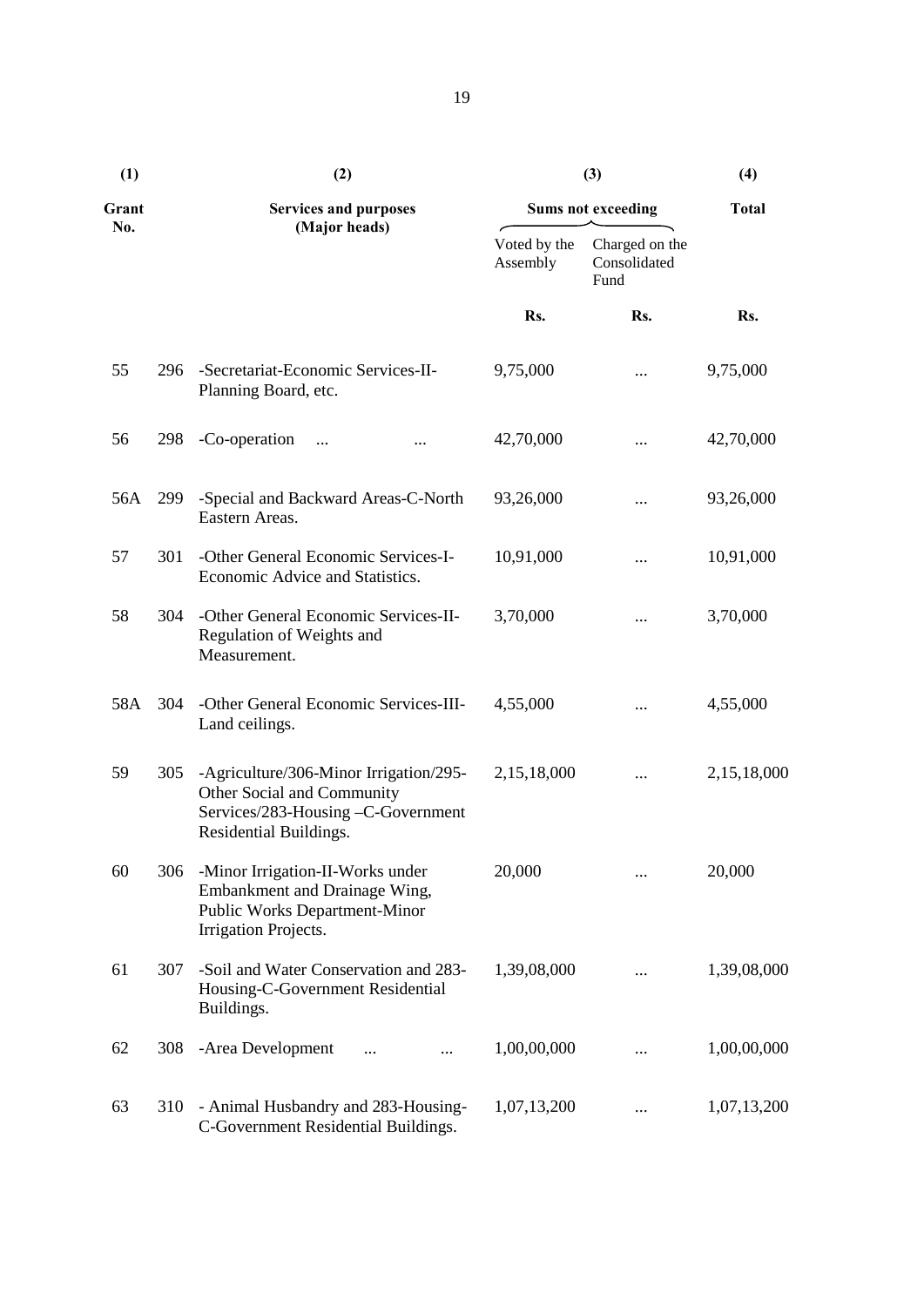| (1)   |               | (2)                                                                                                                       | (3)                       | (4)                                    |             |
|-------|---------------|---------------------------------------------------------------------------------------------------------------------------|---------------------------|----------------------------------------|-------------|
| Grant |               | <b>Services and purposes</b>                                                                                              | <b>Sums not exceeding</b> | <b>Total</b>                           |             |
| No.   | (Major heads) |                                                                                                                           | Voted by the<br>Assembly  | Charged on the<br>Consolidated<br>Fund |             |
|       |               |                                                                                                                           | Rs.                       | Rs.                                    | Rs.         |
| 64    | 311           | -Dairy Development and 283-Housing-<br>C-Government Residential Buildings.                                                | 29,85,000                 |                                        | 29,85,000   |
| 65    | 312           | -Fisheries<br>                                                                                                            | 15,95,000                 |                                        | 15,95,000   |
| 66    | 313           | -Forests<br><br>                                                                                                          | 77,37,000                 |                                        | 77,37,000   |
| 67    | 314           | -Community Development and 283-<br>Housing-C-Government Residential<br>Buildings and 288- Social Security and<br>Welfare. | 95,77,000                 |                                        | 95,77,000   |
| 68    | 314           | -Community Development-II-C-Rural<br>Works Programme.                                                                     | 8,00,000                  |                                        | 8,00,000    |
| 69    | 320           | -Industries<br>$\cdots$                                                                                                   | 14,07,200                 | .                                      | 14,07,200   |
| 70    | 321           | -Village and Small Industries-I-<br>Handloom and Sericulture and 284-<br>Housing-C-Government Residential<br>Buildings.   | 38,55,000                 | .                                      | 38,55,000   |
| 71    | 321           | -Village and Small Industries - II-Small<br>Industries.                                                                   | 74,58,300                 |                                        | 74,58,300   |
| 72    | 328           | -Mines and Minerals-B-Regulation and<br>Development of Mines.                                                             | 22,55,000                 |                                        | 22,55,000   |
| 73    | 331           | -Water and Power Development<br>Services-B-Power Development.                                                             | .                         |                                        |             |
| 74    | 333           | -Irrigation, Navigation, Drainage and<br>Flood Control Projects.                                                          | 6,42,000                  |                                        | 6,42,000    |
| 75    | 337           | -Roads and Bridges                                                                                                        | 2,28,39,000               |                                        | 2,28,39,000 |
| 76    | 338           | -Road and Water Transport Services.                                                                                       | 93,59,000                 |                                        | 93,59,000   |
| 77    | 339           | -Tourism                                                                                                                  | 14,70,000                 |                                        | 14,70,000   |
| 78    | 363           | -Compensation and Assignments to<br>Local Bodies and Panchayati Raj<br>Institutions.                                      |                           | .                                      |             |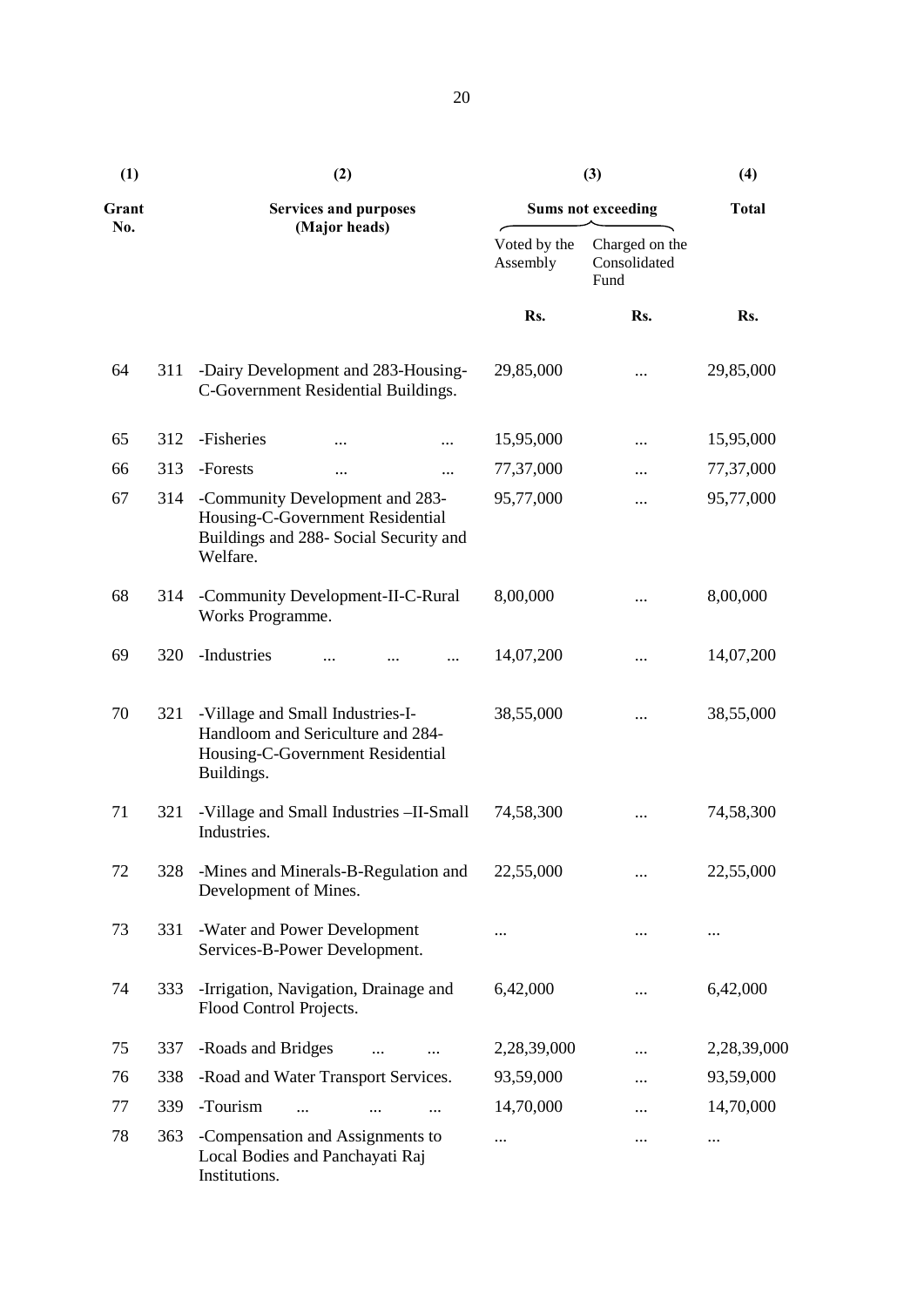| (1)   |     | (2)                                                                                                                                     | (3)                       | (4)                                    |           |  |
|-------|-----|-----------------------------------------------------------------------------------------------------------------------------------------|---------------------------|----------------------------------------|-----------|--|
| Grant |     | <b>Services and purposes</b>                                                                                                            | <b>Sums not exceeding</b> | <b>Total</b>                           |           |  |
| No.   |     | (Major heads)                                                                                                                           | Voted by the<br>Assembly  | Charged on the<br>Consolidated<br>Fund |           |  |
|       |     |                                                                                                                                         | Rs.                       | Rs.                                    | Rs.       |  |
| 79    | 459 | -Capital Outlay on Public Works.                                                                                                        | 34,43,000                 |                                        | 34,43,000 |  |
| 79A   | 477 | -Capital Outlay on Education, Art and<br>Culture, 480-Capital Outlay on Medical,<br>etc.                                                | 33,90,000                 |                                        | 33,90,000 |  |
| 80    | 482 | -Capital Outlay on Public Health,<br>Sanitation and Water Supply.                                                                       | 90,33,000                 |                                        | 90,33,000 |  |
| 81    | 483 | -Capital Outlay on Housing-A-<br>Government Residential Building (In-<br>charge of P.W.D.).                                             | 24,55,000                 |                                        | 24,55,000 |  |
| 82    | 484 | -Capital Outlay on Urban Development.                                                                                                   |                           |                                        |           |  |
| 83    | 488 | -Capital Outlay on Social Security and<br>Welfare-E-Other Social Security and<br><b>Welfare Programmes-I-Civil Supplies</b><br>Schemes. | .                         |                                        |           |  |
| 84    | 498 | -Capital Outlay on Co-operation.                                                                                                        | 29,25,000                 |                                        | 29,25,000 |  |
| 84A   | 499 | -Capital Outlay on Special and<br><b>Backward Areas-C-North Eastern</b><br>Areas.                                                       | 60,30,000                 |                                        | 60,30,000 |  |
| 85    | 500 | -Investment in General Financial and<br>Trading Institutions.                                                                           |                           |                                        |           |  |
| 86A   | 509 | -Capital Outlay on Minor Irrigation, Soil<br>Conservation and Area Development.                                                         | 1,80,000                  |                                        | 1,80,000  |  |
| 87    | 513 | -Capital Outlay on Forests.                                                                                                             | 30,00,000                 |                                        | 30,00,000 |  |
| 88    | 520 | -Capital Outlay on Industries Research<br>and Development.                                                                              | 52,00,000                 |                                        | 52,00,000 |  |
| 89    | 521 | -Capital Outlay on Village and Small<br>Industries.                                                                                     | 80,000                    |                                        | 80,000    |  |
| 90    | 522 | -Capital Outlay on Machinery and<br>Engineering Industries.                                                                             |                           |                                        |           |  |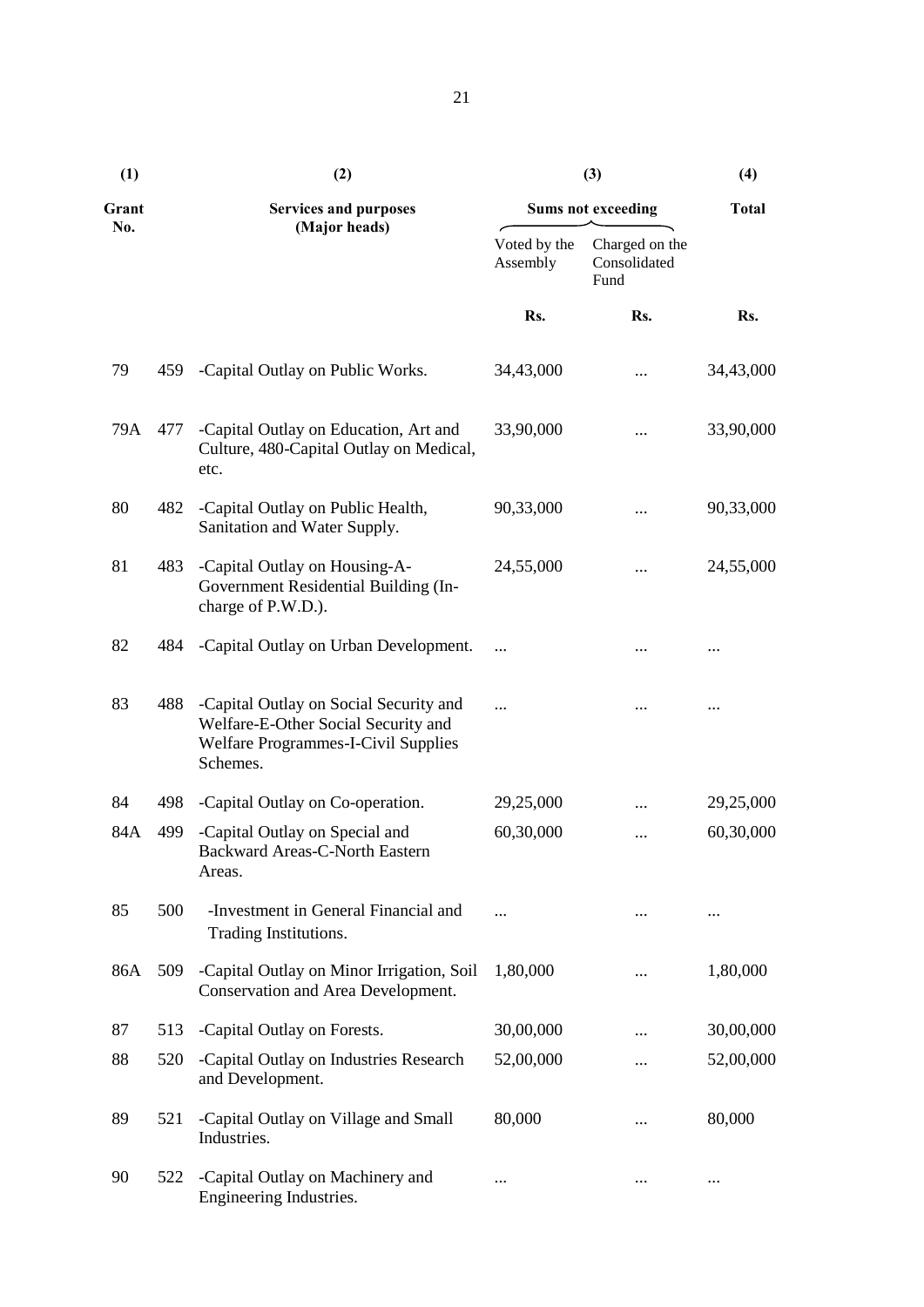| (1)   |     | (2)                                                                                   | (3)                       | (4)                                    |             |
|-------|-----|---------------------------------------------------------------------------------------|---------------------------|----------------------------------------|-------------|
| Grant |     | <b>Services and purposes</b>                                                          | <b>Sums not exceeding</b> | <b>Total</b>                           |             |
| No.   |     | (Major heads)                                                                         | Voted by the<br>Assembly  | Charged on the<br>Consolidated<br>Fund |             |
|       |     |                                                                                       | Rs.                       | Rs.                                    | Rs.         |
| 91    | 526 | -Capital Outlay on Consumer Industries.                                               |                           |                                        |             |
| 92    | 528 | -Capital Outlay on Mining and<br>Metallurgical Industries.                            | 2,00,000                  |                                        | 2,00,000    |
| 92A   | 530 | -Investment in Industrial Financial<br>1,00,000<br>Institutions.                      |                           |                                        | 1,00,000    |
| 93    | 533 | -Capital Outlay on Irrigation,<br>Navigation, Drainage and Flood Control<br>Projects. | 14,00,000                 |                                        | 14,00,000   |
| 94    | 537 | -Capital Outlay on Roads and Bridges.                                                 | 2,78,66,000               |                                        | 2,78,66,000 |
| 95    | 538 | -Capital Outlay on Roads and Water<br><b>Transport Services.</b>                      | 15,00,000                 |                                        | 15,00,000   |
| 96    | 544 | -Capital Outlay on Other Transport and<br><b>Communication Services.</b>              | .                         |                                        |             |
|       | 603 | -Internal Debt of the State Government.                                               |                           | 96,77,700                              | 96,77,700   |
|       | 604 | -Loans and Advances from the Central<br>Government.                                   |                           | 43,67,300                              | 42,67,300   |
| 97    | 677 | -Loans for Education, Arts and Culture.                                               | 20,000                    |                                        | 20,000      |
| 98    | 682 | -Loans for Public Health Sanitation and<br>Water Supply.                              |                           |                                        | $\cdots$    |
| 99    | 683 | -Loans for Housing<br>$\cdots$                                                        | 10,00,000                 |                                        | 10,00,000   |
| 100   | 684 | -Loans for Urban Development.                                                         |                           |                                        |             |
| 101   | 688 | -Loans for Social Security and Welfare-<br>I-Relief and Rehabilitation Schemes.       |                           |                                        |             |
| 102   | 688 | Loans for Social Security and Welfare-<br>II-Loans to Ex-Service Personnel.           | 5,000                     |                                        | 50,000      |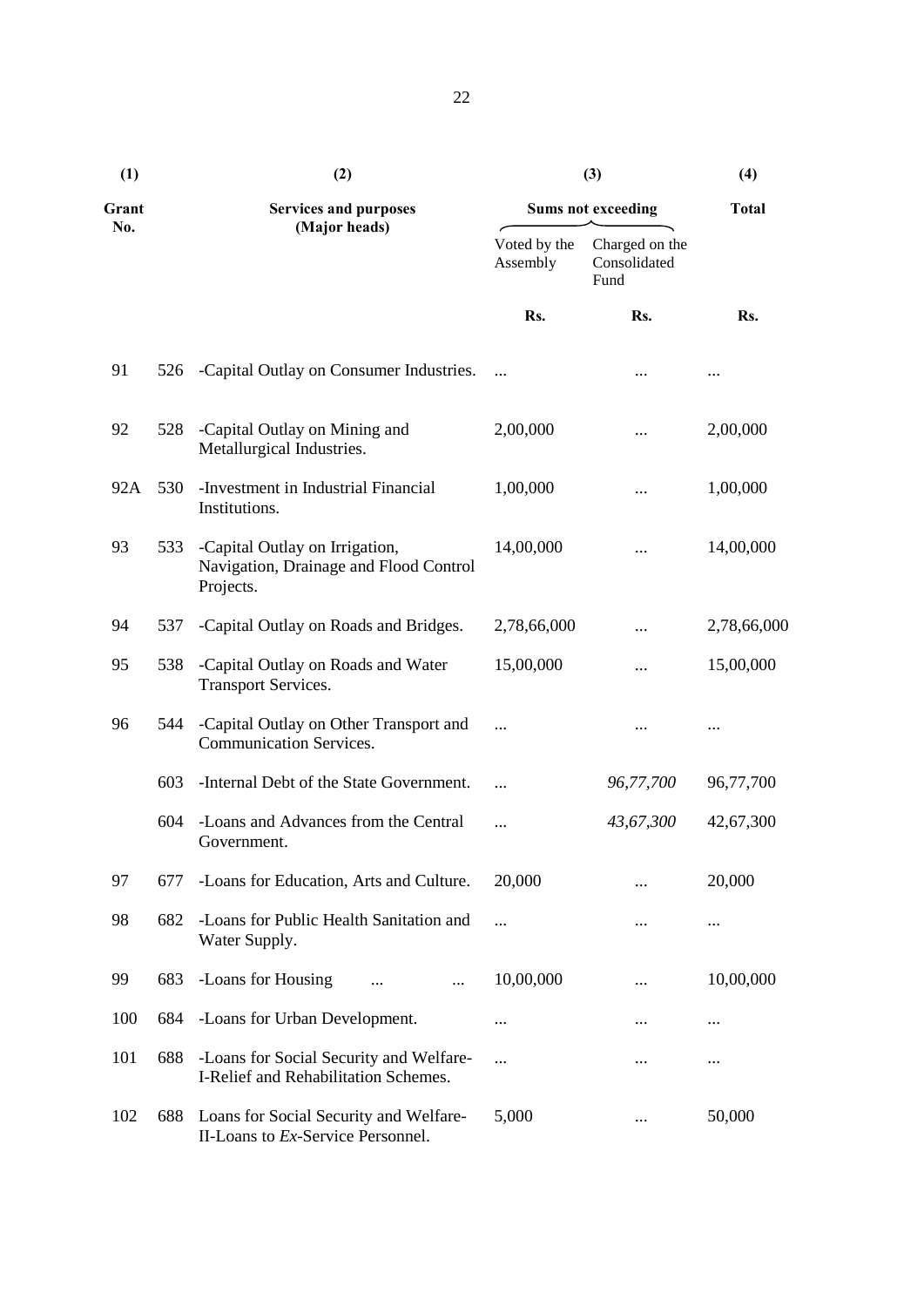| (1)   |     | (2)                                                                                | (3)                       | (4)                                    |           |
|-------|-----|------------------------------------------------------------------------------------|---------------------------|----------------------------------------|-----------|
| Grant |     | <b>Services and purposes</b>                                                       | <b>Sums not exceeding</b> | <b>Total</b>                           |           |
| No.   |     | (Major heads)                                                                      | Voted by the<br>Assembly  | Charged on the<br>Consolidated<br>Fund |           |
|       |     |                                                                                    | Rs.                       | Rs.                                    | Rs.       |
|       |     | 102A 688 -Loans for Social Security and Welfare-<br>III-Welfare of Backward Areas. |                           | $\ddotsc$                              |           |
| 103   | 695 | -Loans for other Social and Community<br>Services.                                 | 5,000                     |                                        | 5,000     |
| 104   | 698 | -Loans for Co-operative Societies.                                                 | 6,80,000                  |                                        | 6,80,000  |
| 105   | 699 | -Loans for Special and Backward Areas.                                             |                           |                                        |           |
| 106   | 705 | -Loans for Agriculture<br>$\cdots$                                                 | 2,00,000                  |                                        | 2,00,000  |
| 107   | 706 | -Loans for Minor Irrigation, Soil<br>Conservation and Area Development.            | .                         |                                        |           |
| 108   | 710 | -Loans for Animal Husbandry.                                                       |                           | $\cdots$                               |           |
| 109   | 714 | -Loans for Community Development.                                                  | $\cdots$                  | $\cdots$                               | $\cdots$  |
| 110   | 720 | -Loans for Industrial Research and<br>Development.                                 |                           |                                        |           |
| 111   | 721 | -Loans for Village and Small Industries.                                           | 3,00,000                  |                                        | 3,00,000  |
| 112   | 734 | -Loans for Power Projects.                                                         |                           |                                        |           |
| 113   | 766 | -Loans to Government Servants.                                                     | 33,50,000                 |                                        | 33,50,000 |
| 114   | 768 | -Inter-State Settlement.                                                           | 66,60,000                 |                                        | 66,60,000 |
| 115   | 769 | -Appropriation to Contingency Fund.                                                |                           |                                        |           |

23

**Total ...**

**4,47,30,900** *3,18,45,800* **43,65,76,700**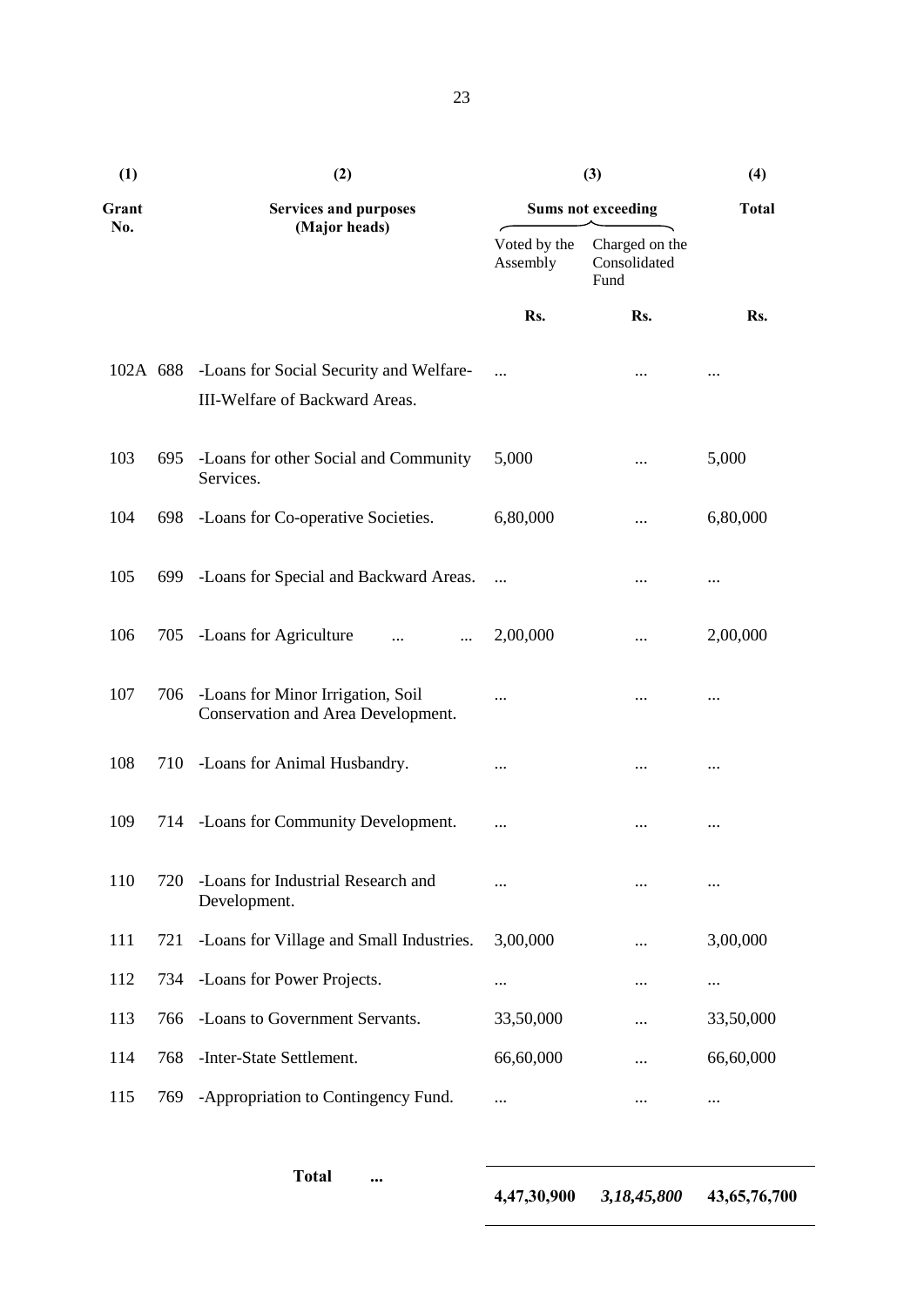#### **MEGHALAYA ACT 8 OF 1976**

#### THE MEGHALAYA PREVENTION OF GAMBLING (AMENDMENT) ACT, 1976

#### **(As passed by the Assembly)**

# **[Received the assent of the Governor on the 8th April, 1976]**

(Published in the *Gazette of Meghalaya*, Extraordinary, dated  $10^{th}$  April, 1976)

#### **An**

#### *Act*

#### **further to amend the Meghalaya Prevention of Gambling Act, 1970 (Meghalaya Act 8 of 1970)**

Be it enacted by the Legislature of Meghalaya in the Twenty-seventh Year of the Republic of India as follows:-

| Short title,<br>extent and<br>commencement.         | 1. | (1) This Act may be called the Meghalaya Prevention of<br>Gambling (Amendment) Act, 1976.                                                                                                                                                                                                                                               |
|-----------------------------------------------------|----|-----------------------------------------------------------------------------------------------------------------------------------------------------------------------------------------------------------------------------------------------------------------------------------------------------------------------------------------|
|                                                     |    | (2) It shall extend to the whole of the State of<br>Meghalaya.                                                                                                                                                                                                                                                                          |
|                                                     |    | (3) It shall come into force at once.                                                                                                                                                                                                                                                                                                   |
| Amendment of<br>section 15 of<br>Act 8 of 1970.     | 2. | In the Meghalaya Prevention of Gambling Act, 1970 in<br>section 15-                                                                                                                                                                                                                                                                     |
|                                                     |    | (i) The following new proviso shall be inserted<br>as a first proviso below section 15, namely:-                                                                                                                                                                                                                                        |
|                                                     |    | "Provided that the minimum amount ot<br>punishment under this section 3 or 4 shall not<br>be less than one month's imprisonment with or<br>without fine:"                                                                                                                                                                               |
|                                                     |    | (ii) In the existing proviso below section 15<br>between the words "Provided" and "that" the<br>word "further" shall be inserted.                                                                                                                                                                                                       |
| Insertion of new<br>section 15 in Act 8 of<br>1970. | 3. | In the Meghalaya Prevention of Gambling Act, 1970,<br>the following new section as section as section 15A be<br>inserted, namely:-                                                                                                                                                                                                      |
|                                                     |    | 15A. All offences under sections 3 and 4 of this Act<br>shall be non-bailable, and no person accused of an<br>offence under any of the aforesaid sections shall be<br>released on bail by any Court without hearing the<br>prosecution of which due notice shall be given and every<br>order granting bail shall give reasons thereof." |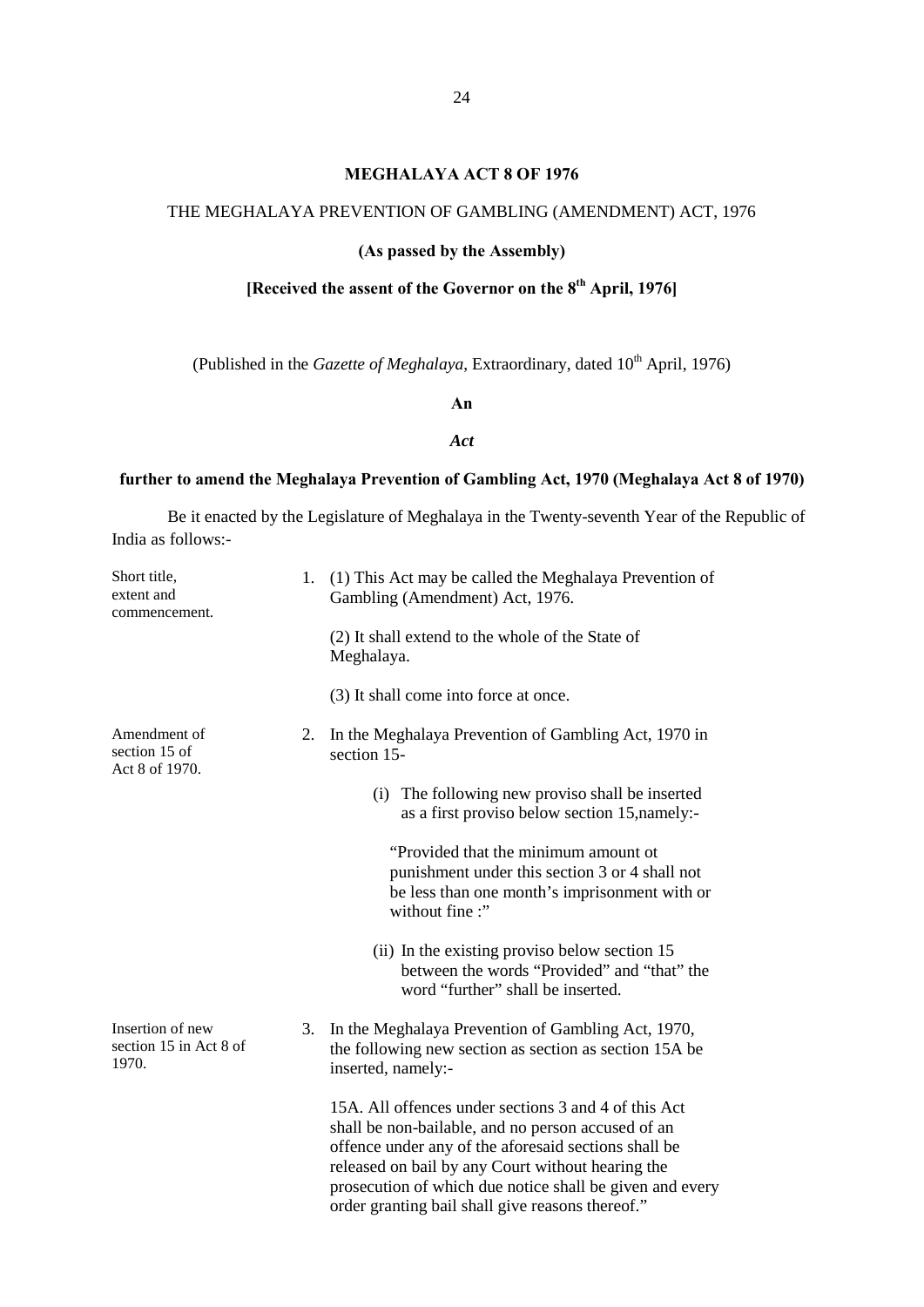#### **MEGHALAYA ACT 9 OF 1976**

# **THE MEGHALAYA FINANCE ACT, 1976**

**(As passed by the Assembly)**

# **[Received the assent of the Governor on the 8th April, 1976]**

(Published in the *Gazette of Meghalaya*, Extraordinary, dated 10<sup>th</sup> April, 1976)

**An**

#### *Act*

# **to fix the rates at which the Meghalaya Purchase Tax shall be levied and charged for the financial year 1976-77.**

Be it enacted by the Legislature of Meghalaya in the Twenty-seventh Year of the Republic of India as follows:-

| Short title,<br>extent and<br>commencement. |         | 1. (1) This Act may be called the Meghalaya Finance Act,<br>1976.                                                                                                                                                                                                                    |                                                                                                                      |
|---------------------------------------------|---------|--------------------------------------------------------------------------------------------------------------------------------------------------------------------------------------------------------------------------------------------------------------------------------------|----------------------------------------------------------------------------------------------------------------------|
|                                             |         | (2) It extends to the whole of the State of Meghalaya.                                                                                                                                                                                                                               |                                                                                                                      |
|                                             |         | (3) It shall be deemed to have come into force on the $1st$<br>day of April, 1976.                                                                                                                                                                                                   |                                                                                                                      |
| Rates of<br>Meghalaya<br>Purchase Tax.      | $2_{1}$ | The rates at which the tax shall be levied and collected<br>on the purchase of the items of the Schedule under the<br>Meghalaya Purchase Tax Act (Assam Act 19 of 1967 as<br>modified by Meghalaya) for the year beginning on the<br>first day of April, 1976, shall be as follows:- |                                                                                                                      |
|                                             |         | and 3                                                                                                                                                                                                                                                                                | In respect of items 1,2 Four paise per rupee value<br>of the price at which<br>taxable<br>goods<br>are<br>purchased. |
|                                             |         | In respect of item 4                                                                                                                                                                                                                                                                 | Two paise per rupee value<br>of the price at which the<br>taxable<br>goods<br>are<br>purchased.                      |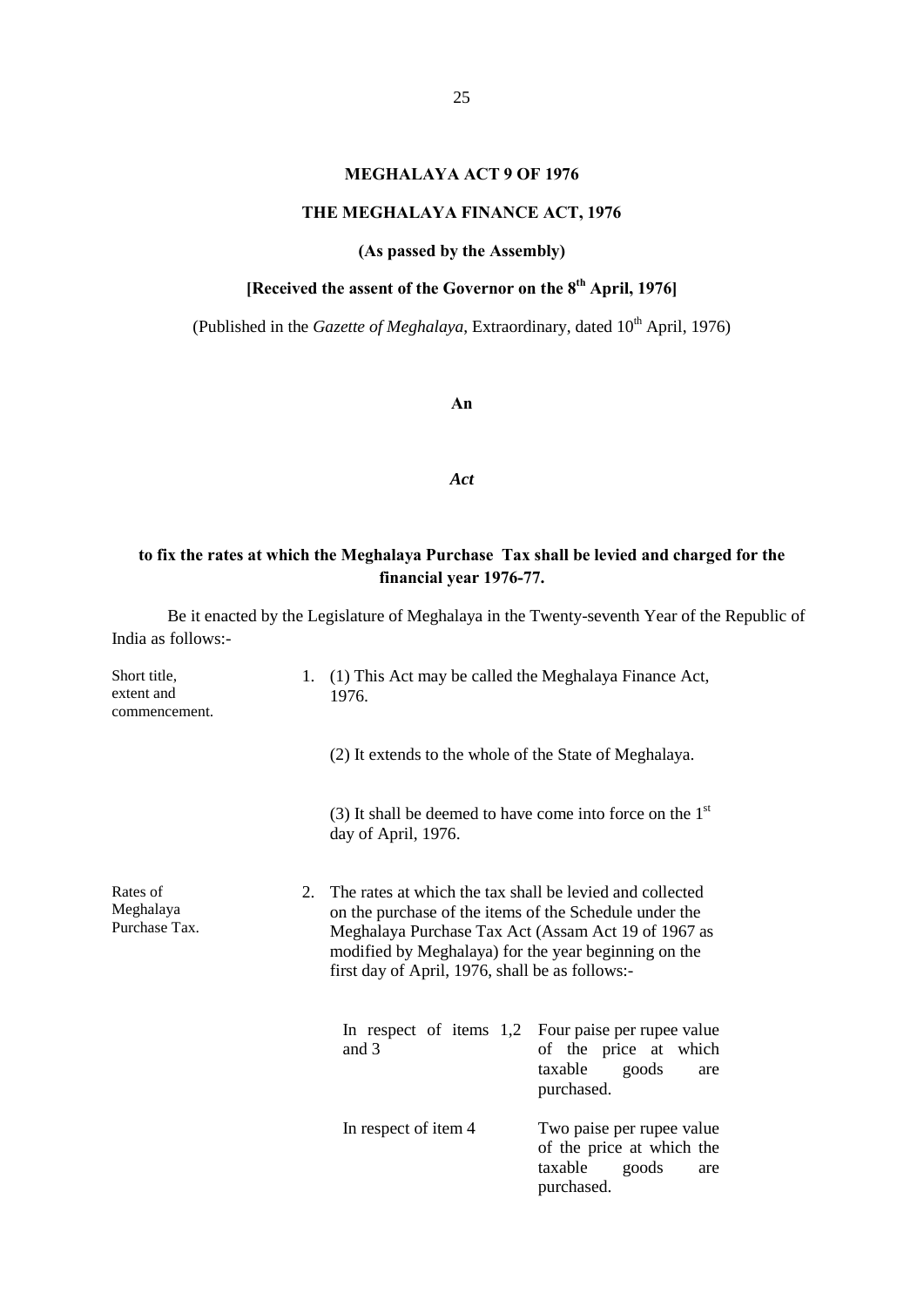#### **(MEGHALAYA ACT 10 OF 1976)**

#### THE MEGHALAYA CREDIT OPERATION AND MISCELLANEOUS PROVISIONS ACT, 1976

#### *Arrangement of Sections*

*Sections:-*

- 1. Short title, extent and commencement.
- 2. Definitions.
- 3. Removal of restrictions on alienation.
- 4. Charge on crops and other movable property created in favour of a bank.
- 5. Creation of charges on land in favour of a bank by declaration.
- 6. Priority of mortgages and charges.
- 7. Registration of charge and mortgage in favour of banks.
- 8. Noting of charge or mortgage created in favour of a bank in the Record of Rights.
- 9. Restrictions on creation tenancy by an agriculturist borrower.
- 10. Recovery of dues of a bank through a prescribed Authority.
- 11. Rights of a bank to acquire and dispose of immovable property.
- 12. Exemption to banks from restrictions on acquisition of land in excess of ceiling.
- 13. Bank eligible to become member of a Co-operative Society.
- 14. Power of Co-operative Societies to borrow from banks.
- 15. Inspection of books of a Co-operative Society by a Bank.
- 16. Disputes between a bank and a Co-operative Society.
- 17. Settlement of dispute.
- 18. Procedure for hearing of disputes.
- 19. Decision of Registrar or his nominee or Board of nominees.
- 20. Recovery of money awarded.
- 21. Power of a bank to proceed against defaulting members of a Co-operative Society.
- 22. Audit, inspection and inquiry reports of Societies to be available to banks.
- 23. Exemption from legislation relating to money lending and agriculturists' debt relief.
- 24. Extension to other developmental purposes.
- 25. Power of State Government to make rules.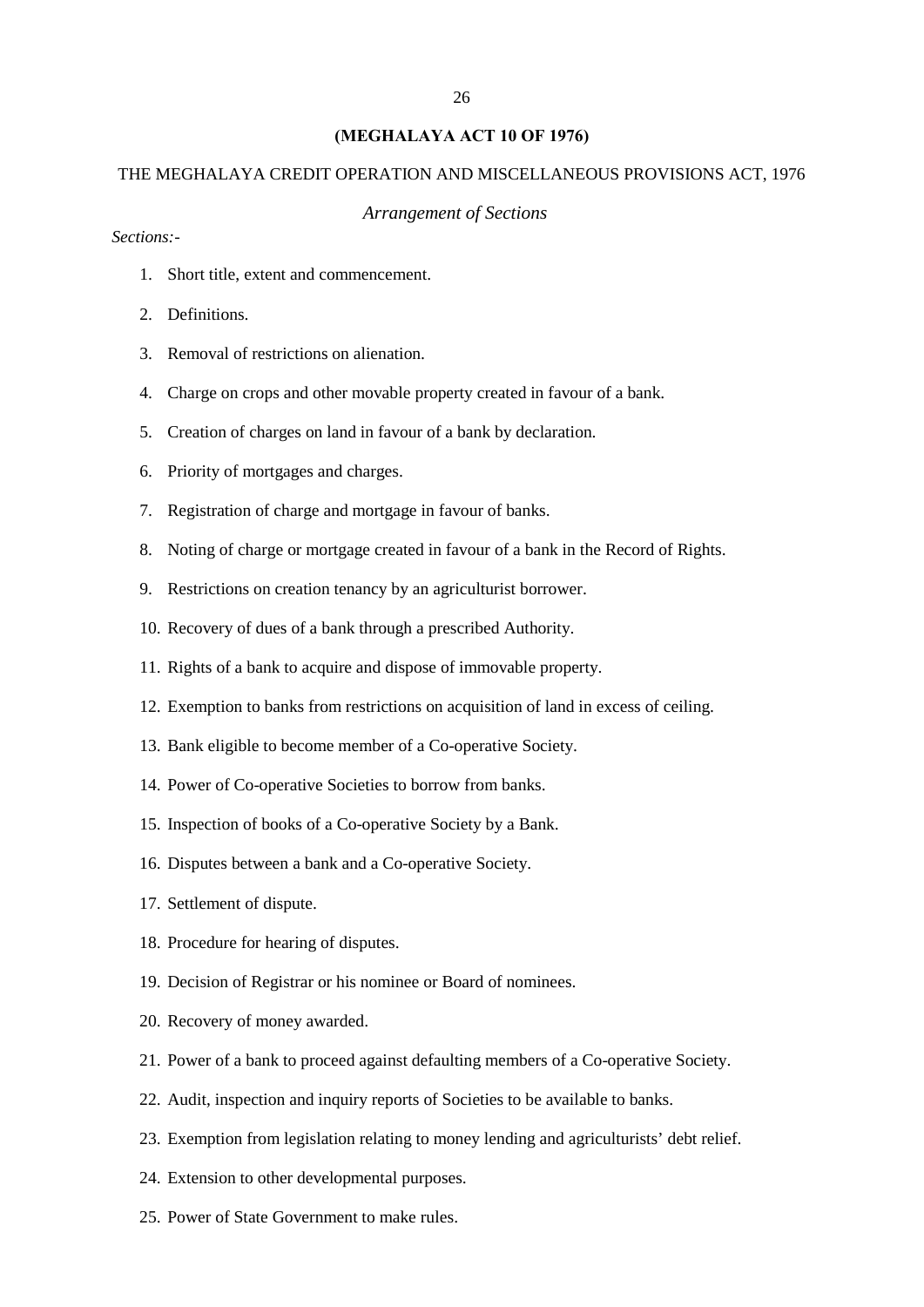#### **MEGHALAYA ACT 10 OF 1976**

#### MEGHALAYA CREDIT OPERATION AND MISCELLANEOUS PROVISIONS ACT, 1976.

#### **(As passed by the Assembly)**

# **[Received the assent of the President on the 17th July, 1976]**

(Published in the *Gazette of Meghalaya*, Extraordinary, dated 2<sup>nd</sup> August, 1976)

**An**

#### *Act*

# **to make provisions to facilitate adequate flow of credit for agricultural production and development through Banks and other institutional credit agencies and for matters connected therewith and incidental therto.**

Be it enacted by the Legislature of Meghalaya in the Twenty-seventh Year of the Republic of India as follows:-

| Short title,<br>extent and<br>commencement. | 1. | (1) This Act may be called the Meghalaya Credit<br>Operation and Miscellaneous Provisions Act, 1976.                                                                                                                                                                                                                                                                                                                                                                                                                                                                                                                                                                                                                                                                                                              |
|---------------------------------------------|----|-------------------------------------------------------------------------------------------------------------------------------------------------------------------------------------------------------------------------------------------------------------------------------------------------------------------------------------------------------------------------------------------------------------------------------------------------------------------------------------------------------------------------------------------------------------------------------------------------------------------------------------------------------------------------------------------------------------------------------------------------------------------------------------------------------------------|
|                                             |    | (2) It extends to the whole of the State of Meghalaya.                                                                                                                                                                                                                                                                                                                                                                                                                                                                                                                                                                                                                                                                                                                                                            |
|                                             |    | (3) It shall come into force on such date as the State<br>Government may, by notification in the Gazette appoint<br>in this behalf and different dates may be appointed for<br>different areas of the State.                                                                                                                                                                                                                                                                                                                                                                                                                                                                                                                                                                                                      |
| Definitions                                 | 2. | In this Act, unless the context otherwise requires:-                                                                                                                                                                                                                                                                                                                                                                                                                                                                                                                                                                                                                                                                                                                                                              |
|                                             |    | (a) "agriculture" and "agricultural purposes" shall<br>making land fit for cultivation,<br>include<br>cultivation of land, improvement of land<br>including development of sources of irrigation,<br>raising and harvesting of crops, horticulture,<br>forestry, planting and farming, and cattle<br>breeding, animal husbandry, dairy farming, seed<br>farming, pisciculture, apiculture, sericulture,<br>piggery, poultry farming and such other<br>are generally carried on by<br>activities as<br>agriculturists, dairy farmers, cattle breeders,<br>poultry farmers and other categories of persons<br>similar activities including<br>engaged in<br>marketing of agricultural products, their storage<br>and transport and the acquisition of implements<br>and machinery in connection with such activity; |
|                                             |    | (b) "agriculturist" means a person who is engaged<br>in agriculture;                                                                                                                                                                                                                                                                                                                                                                                                                                                                                                                                                                                                                                                                                                                                              |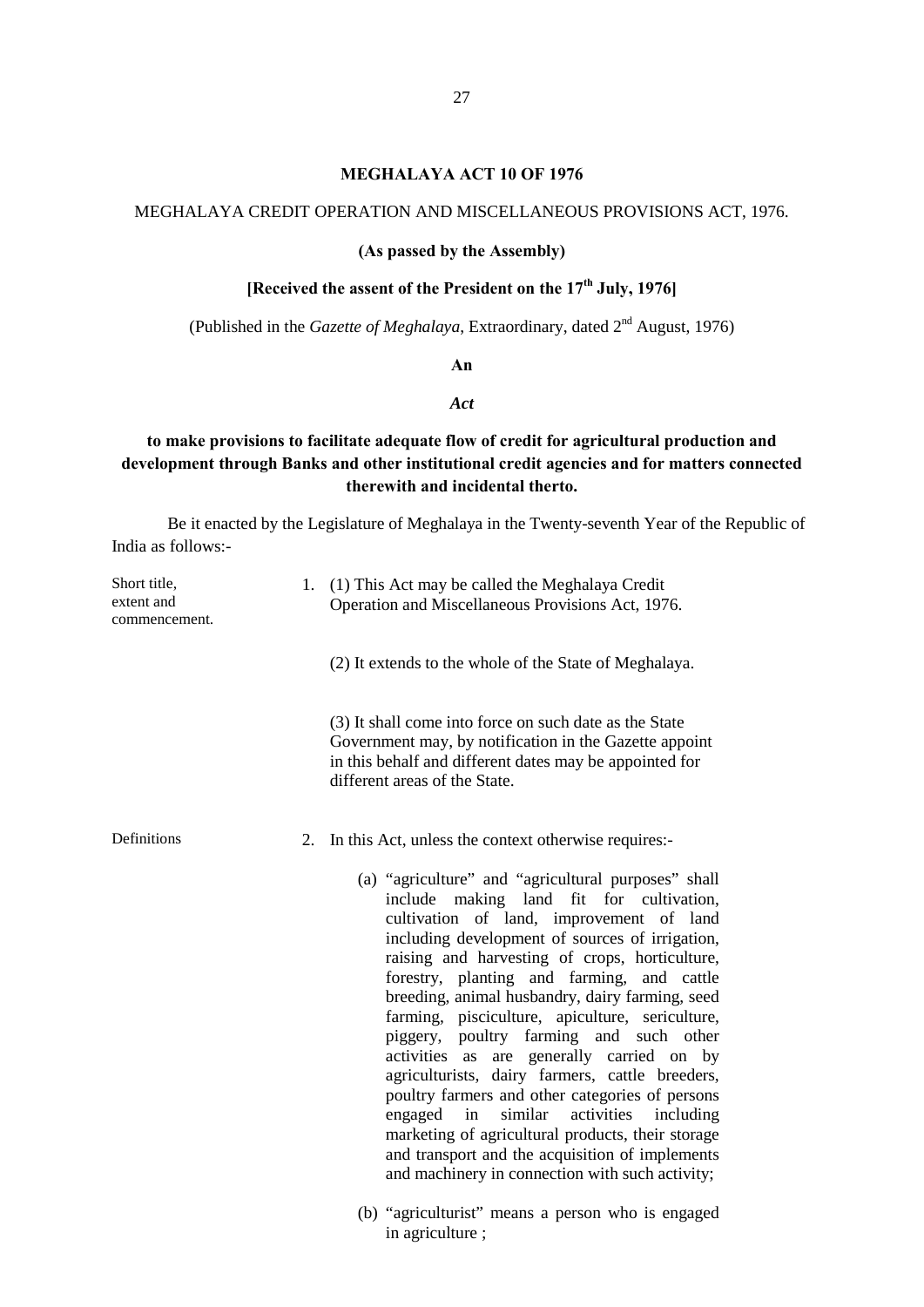- (c) "Agro-Industries Corporation" means a company or other body corporate, one of the principal objectives of which is to undertake activities connected with or intended for the development of agriculture and not less than fifty-one percent of the paid-up share capital of which is held by the Central Government or by any State Government or State Governments or partly by the Central Government and partly by one or more State Governments ;
- (d) "bank" means,-
	- (i) the Meghalaya Co-operative Apex Bank Ltd.:
	- (ii) a banking company as defined in the Banking Regulation Act, 1949 ;
	- (iii) the State Bank of India constituted under the State Bank of India Act,1955;
	- (iv) a Subsidiary Bank of India constituted under the State Bank of India (Subsidiary Banks) Act, 1959 ;
	- (v) a corresponding new bank constituted under section 3 of the Banking Companies (Acquisition and Transfer of Undertakings) Act, 1970;
	- (vi) any banking institution notified by the Central Government under section 51 of the Banking Regulation Act, 1949 ;
	- (vii) the Agriculture Refinance Corporation constituted under the Agricultural Refinance Corporation Act,1963.
	- (viii)the Agro-Industries Corporation as defined in clause (c);
	- (ix) the Agricultural Finance Corporation Limited a company incorporated under the Indian Companies Act, 1956 ; and
	- (x) any other financial institution notified by the State Government in the Official Gazette as a bank for the purpose of this Act.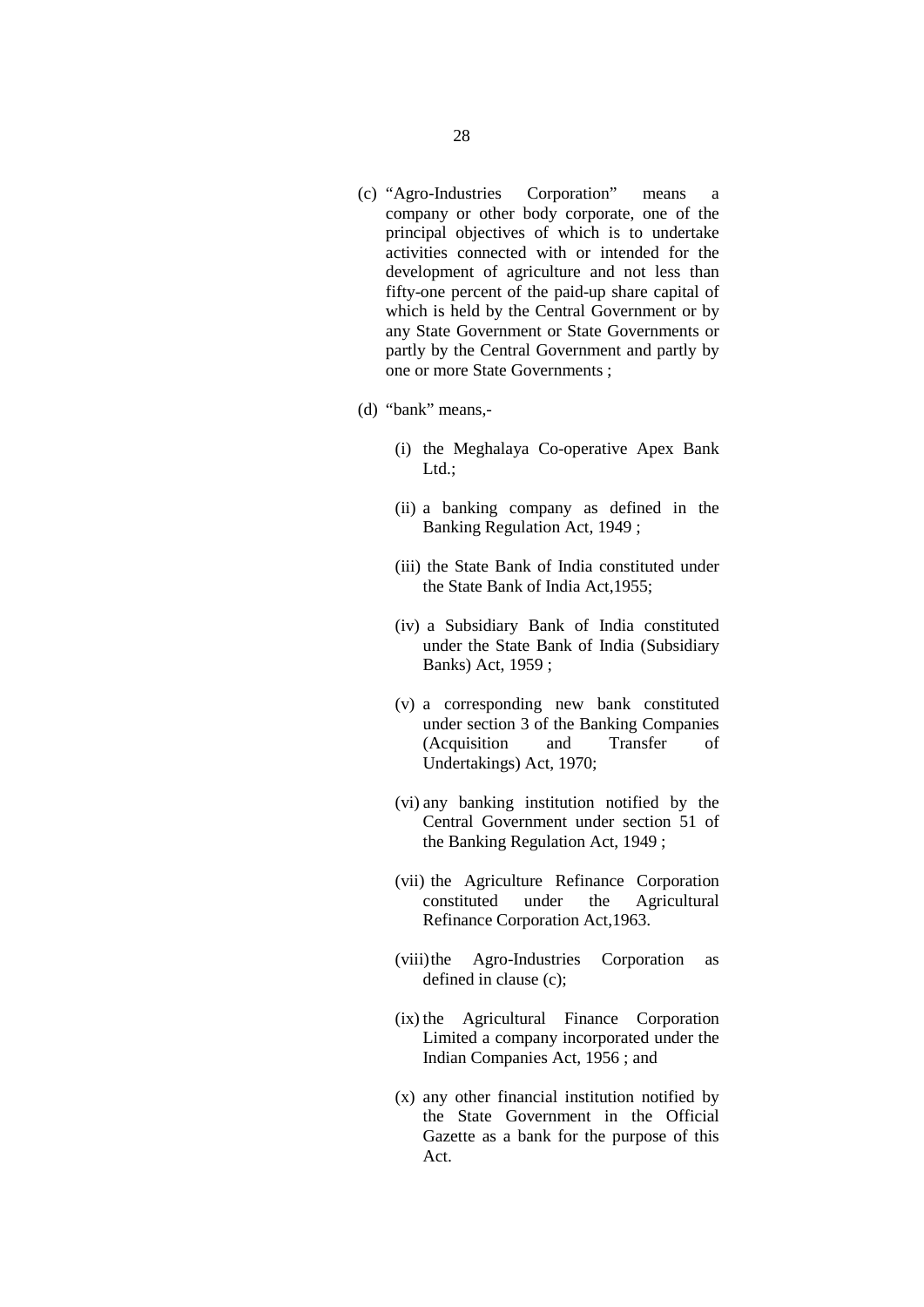- (e) "Co-operative Society" means a Co-operative Society registered or deemed to be registered or deemed to be registered under the Meghalaya Co-operative Societies Act (Assam Act I of 1950 as adapted by Meghalaya) the object of which is to provide financial assistance as defined in clause (g) to its members and includes a Co-operative Land Mortgage or Development Bank ;
- (f) "Crop loan" means a loan advanced to an agriculturist for the purpose of seasonal agricultural operations or the marketing of crops and is recoverable within fifteen months from the date of advancement of such loan ;
- (g) "financial assistance" for the purposes of this Act means assistance granted by way of loan, advance, guarantee or otherwise for agricultural purpose ;
- (h) "Land" includes crops, trees, houses, and/or other structures standing thereon.
- (i) "Term loan" means a loan advanced to any agriculturist for meeting outlay relating to the replacement or maintenance of wasting assets including machineries or for capital investment designed to increase the crop output and is repayable within any period exceeding fifteen months but not exceeding twenty years.
- 3. Notwithstanding anything contained in any other law for the time being in force or in any custom or usage having the force of law, it shall be lawful for an agriculturist to alienate his land or any of his interest therein and execute a charge or mortgage on such land or interest in favour of a bank as security, for the purpose of obtaining financial assistance from that bank.
- 4. (1) It shall be lawful for an agriculturist to create a charge on any movable property owned by him or on the crops raised by him, standing or otherwise or other produce from land cultivated by him, to the extent of his interest therein, in favour of a bank, notwithstanding that he may not be owner of the land on and from which the crop is raised.

(2) A bank may distrain and sell through such officer of the State Government as may be specified by the State Government in this behalf the crop of other produce or other movable charged to that bank to the extent of the agriculturists' interest therein and appropriate the proceeds of such sale towards all moneys due to the bank from that agriculturist.

Removal of restrictions on alienation.

Charge on crops and other moveable property created in favour of a bank.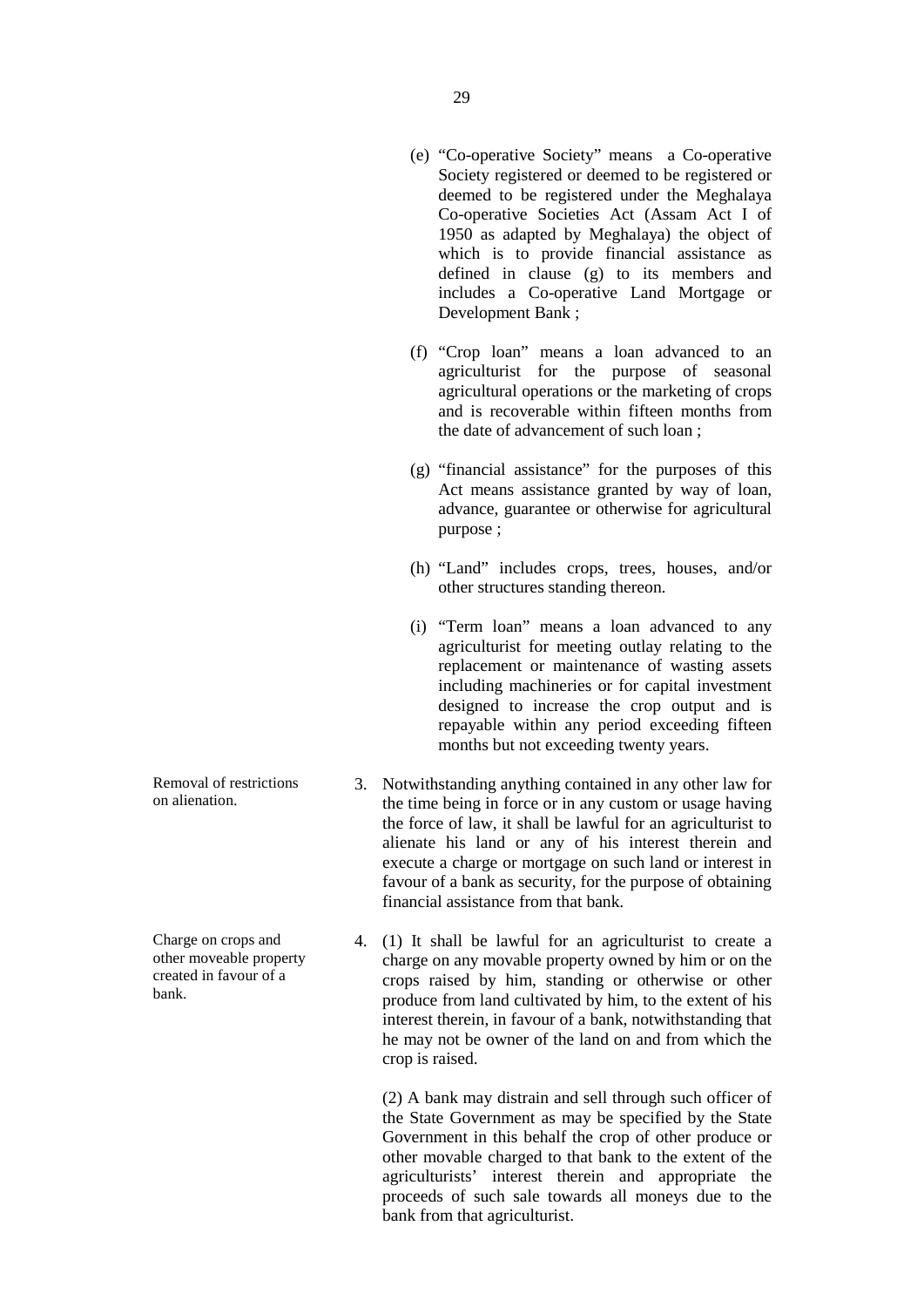Creation of charges on land in favour of a bank by declaration.

Priority of mortgages and charges.

5. (1) Where an agriculturist creates a charge on land, or any other immovable property which he owns or in which he has an interest in respect of any financial assistance given to him by bank, he may make a declaration on the lines of the form set out in the Schedule to this Act or as near thereto as circumstances permit, declaring that thereby he creates, in favour of the bank, a charge on such land or his interest therein, or other immovable property as the case may be, to secure the financial assistance given to him by the bank.

(2) A declaration made under sub-section(1) may be varied from time to time by the Agriculturist with the consent of the bank in whose favour the declaration has been made and such variation shall take effect from such date on which the variation if it had been an original declaration, would have effect under section 7.

6. (1) Notwithstanding anything contained in any other law for the time being in force where different mortgages or charges have been executed by an agriculturist in respect of the same land both in favour of a bank and in favour of any person, then the mortgage or charge executed in favour of a bank shall have priority over the mortgage or charge in favour of such person irrespective of the fact whether the mortgage or charge in favour of the bank was executed before or after the date of the mortgage or charge in favour of such person.

(*Explanation. -* In this sub-section the word "person" shall not include the State Government or any Cooperative Society.)

(2) Where in respect of the same land different mortgages or charges have been executed by any agriculturist in favour of:-

- (i) the State Government.
- (ii) a Co-operative Society, and
- (iii) one or more banks,

such mortgages or charges shall rank for priority in accordance with the respective dates of their execution.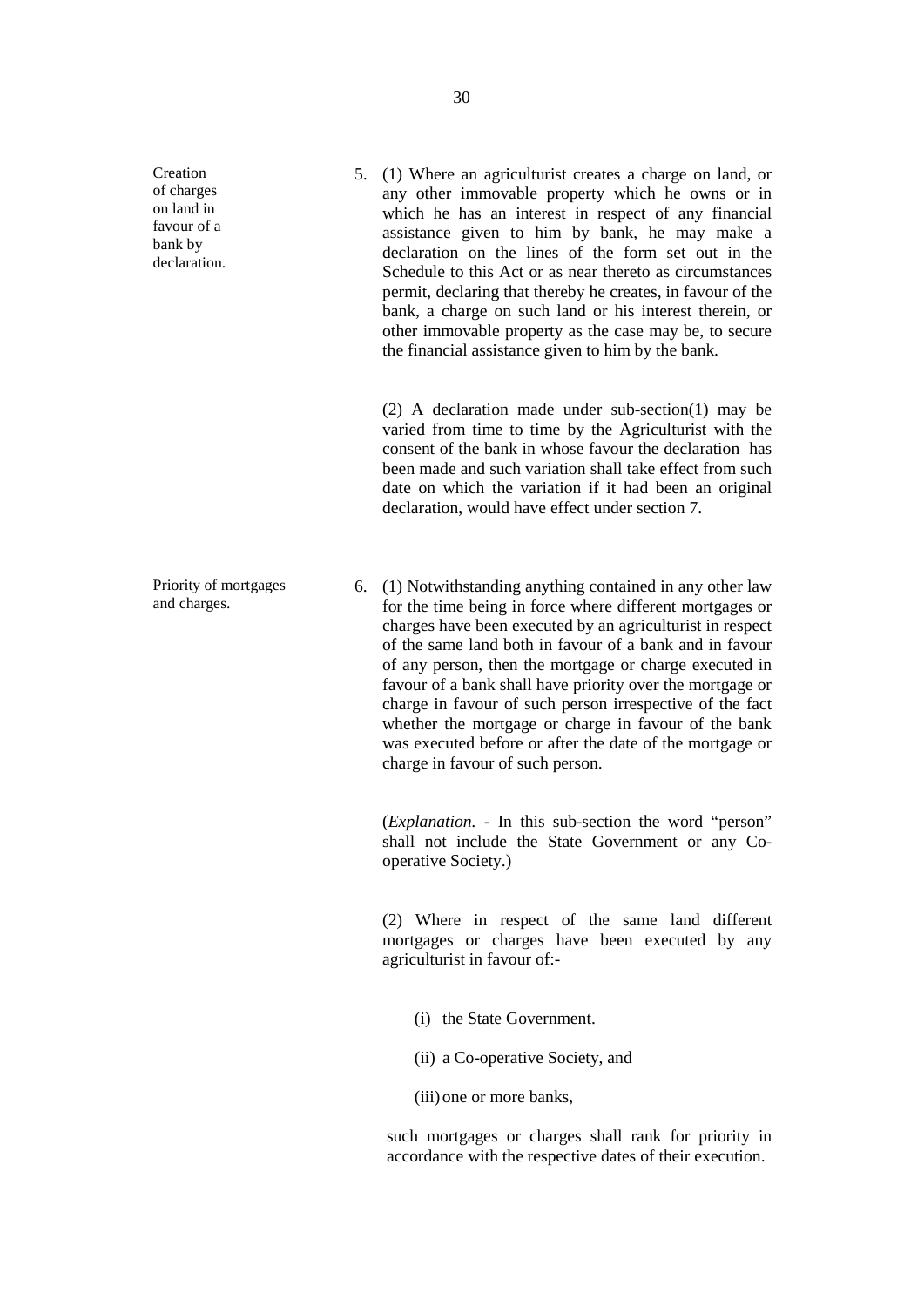(3) Notwithstanding anything contained in any other law for the time being in force, where different mortgages or charges have been executed by any agriculturist in respect of the same land for obtaining crop loan from one bank and a huge subsequent term loan from another ban, then the mortgage or charge in relation to the subsequent term loan shall have priority over the mortgage or charge in relation to the crop loan provided, the mortgage or charge in relation to such term loan was executed with the knowledge and consent of the bank providing the crop loan.

7.(1) Notwithstanding anything contained in the Indian Registration Act, 1908, a charge in respect of which a declaration has been made under sub-section (1) of section5, or in respect of which a variation has been made under sub-section (2) of that section, or a mortgage executed by an agriculturist in favour of a bank in respect of financial assistance given by that bank shall be deemed to have been duly registered with effect from the date of such charge, variation or mortgage as the case may be, provided that the bank sends to the Deputy Commissioner or the Sub-Registrar within the local limits of whose jurisdiction, the whole or any part of the property charged or mortgaged is situated, within the time stipulated by the State Government for this purpose, by registered post acknowledgement due, a copy of the document creating such charge, variation or mortgage duly certified to be a true copy by an employee of the bank authorised to sign on its behalf.

(2) The Deputy Commissioner or the Sub-Registrar receiving the declaration in respect of a charge or variation or a mortgage referred to in sub-section (1) shall as soon as practicable on receipt thereof, record in a register to be maintained in this behalf, the fact of the receipt of such declaration variation on mortgage for registration.

8. (1) Whenever a charge or a mortgage on land or interest therein is created in favour of a bank by an agriculturist, the bank may give intimation to the District Council or such Revenue Official as may be designated in this behalf by the State Government of the particulars of the charge or mortgage in its favour.

(2) The District Council of the Revenue Official, as the case may be, shall make note of the particulars of charge or mortgage in the record of rights as may be available relating to the land over which the charge or mortgage has been created.

Registration of charge and mortgage in favour of banks.

Noting of charge or mortgage created in favour of a bank in the Record of Rights.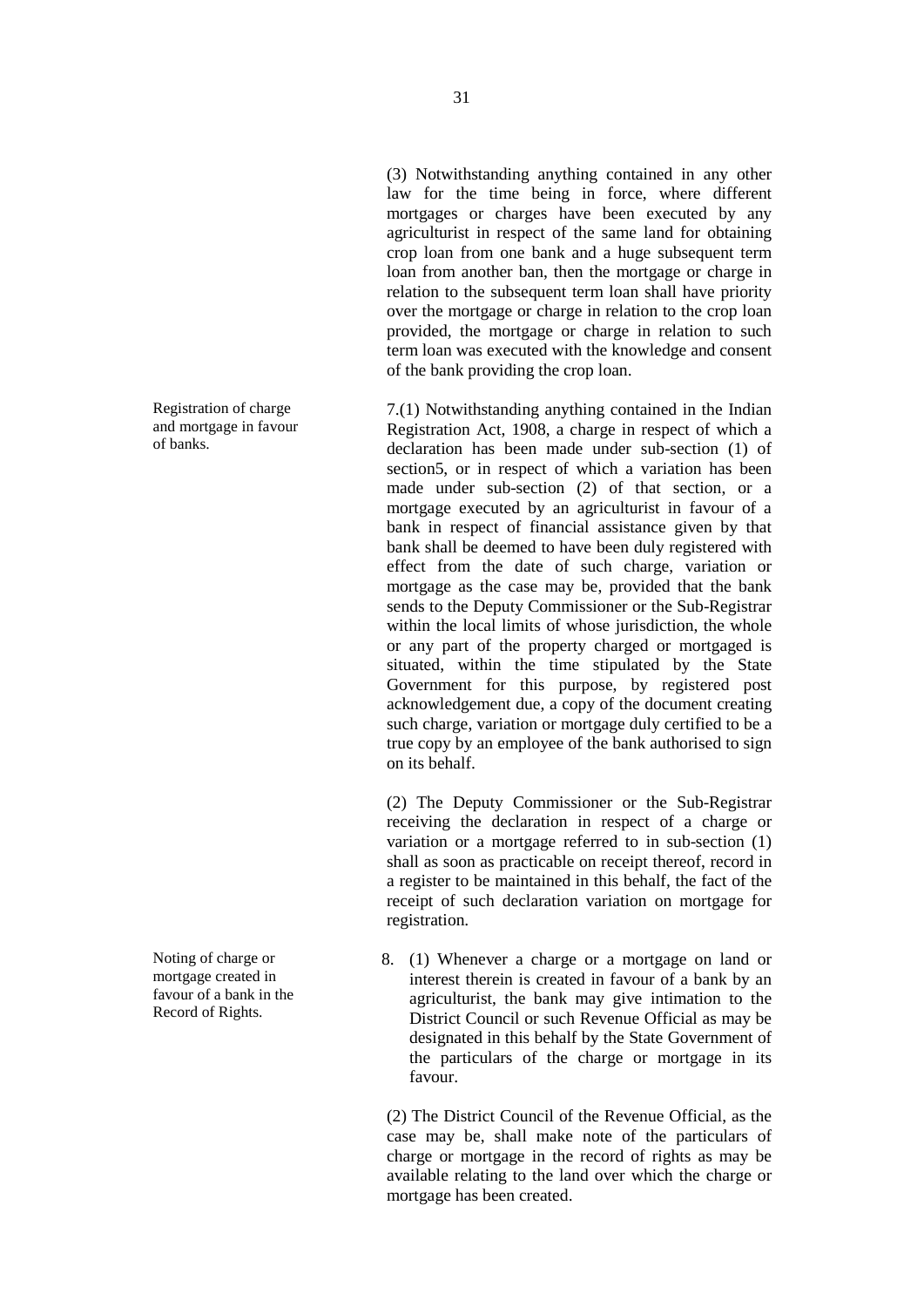Restrictions on creation of tenancy by an agriculturist borrower.

 9. (1) Notwithstanding anything contained in any law for the time being in force, an agriculturist who has availed himself of financial assistance from a bank by creating a charge or mortgage on land or interest therein shall not, so long as the financial assistance continues to be outstanding, lease or create any interest therein without prior permission in writing of the bank , if he had not already leased or created tenancy rights thereon at the time of availing of the financial assistance from the bank.

(2) Any lease granted or interest created in contravention of this section shall be void.

Recovery of dues of a 10.(1) An official of the State Government notified in the Official Gazette by the State Government as the prescribed authority for the purpose of this section may, on the application of a Bank , make an order on any agriculturist or his heir or legal representative, directing the payment of any sum due to the bank on account of financial assistance availed of by the agriculturist, by the sale of any land or interest therein upon which the payment of such money is charged or mortgaged;

> Provided that no order shall be made by the prescribed authority under this section for the sale of land or any interest therein or any other immovable property upon which the payment of money is charged or mortgaged unless the agriculturist or the heir or legal representative of the agriculturist, as the case may be, has been served with a notice by the prescribed authority calling upon him to pay the amount's due.

> (2) Every order passed by the prescribed authority in terms of sub-section (1) shall be deemed to be a decree of a Civil Court and shall be executed in the same manner as the decree of such court.

> (3) Nothing in this section shall debar a bank from seeking to enforce its rights in any other manner open to it under any other law for the time being in force.

11.(1) Notwithstanding anything contained in any law of the time being in force, a bank shall have power to itself acquire agricultural land or interest therein or any other immovable property which has been charged or mortgaged to it by an agriculturist in respect of any financial assistance availed of by him, provided the said land or interest therein or any other immovable property has been sought to be sold by public auction and no person has offered to purchase it for a price which is sufficient to pay to the bank the money due to it.

bank through a prescribed Authority.

Rights of a bank to acquire and dispose of immovable property.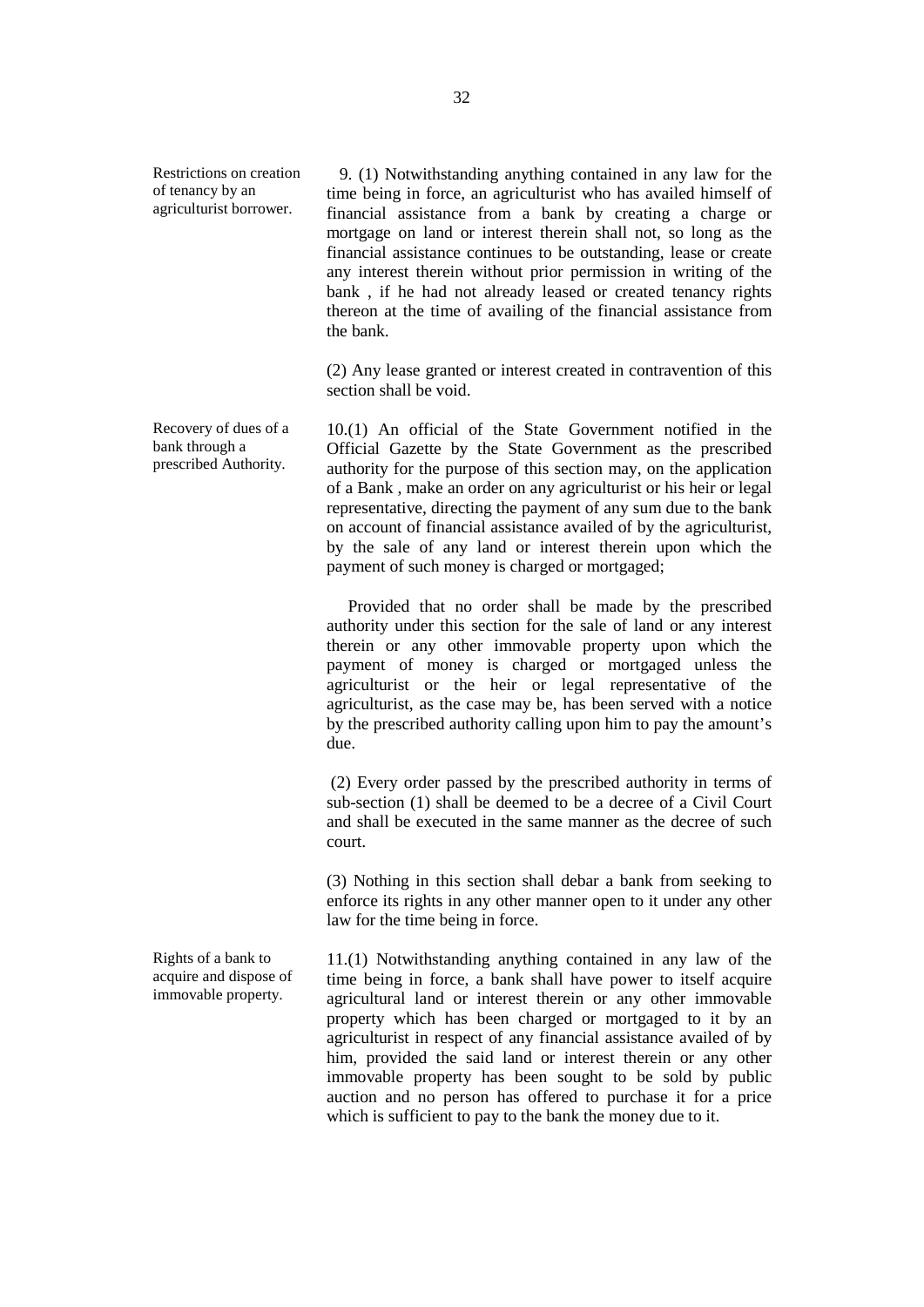(2) A bank which acquires land or interest therein or any other immovable property in exercise of the power vested in it under sub-section (1) shall dispose it of by sale within a period to be specified by the State Government in this behalf.

(3) If the bank has to lease out any land acquired by it under sub-section (1), pending sale thereof as provided for in sub-section (2), the period of lease shall not exceed one year at a time and the lease shall not acquire any interest in that property notwithstanding any provision to the contrary in any law for the time being in force.

(4) A sale by a bank of land or interest therein in term of this section shall be subject to any provision of any law in force which may place restrictions on purchase of land by non-agriculturists or ceiling for acquisition of land or by a person not belonging to a particular tribe or Scheduled Caste or fragmentation of land.

12.Nothing in any law for the time being in force pacing a ceiling or limit on the holding of land shall apply to a bank acquiring land in terms of section 11 and holding such land till such time, the bank is in a position to sell the land in the manner provided in section11 or otherwise, at a price which is adequate to cover its dues.

13. Notwithstanding anything contained in the Meghalaya Co-operative Societies Act (Assam Act I of 1950 as adapted by Meghalaya) or any law for the time being in force, it shall be lawful for a bank to become a member of a Co-operative Society.

14. Notwithstanding anything contained in the Meghalaya Co-operative Societies' Act (Assam Act I of 1950 as adapted by Meghalaya), it shall be lawful for any Co-operative Society to borrow from a bank.

15. (1) A bank shall have the right to inspect the books of any Co-operative Society which has either applied to the Bank for financial assistance or is indebted to the bank on account of financial assistance granted earlier.

(2) The Inspection may be carried out by an officer or any other member of the paid staff of the bank with previous sanction in writing of the Registrar of Cooperative Societies.

Exemption banks from restrictions on acquisition of land in excess of ceiling.

Bank eligible to become member of a Cooperative Society.

Power of Co-operative Societies to borrow from banks.

Inspection of books of a Co-operative Society by a Bank.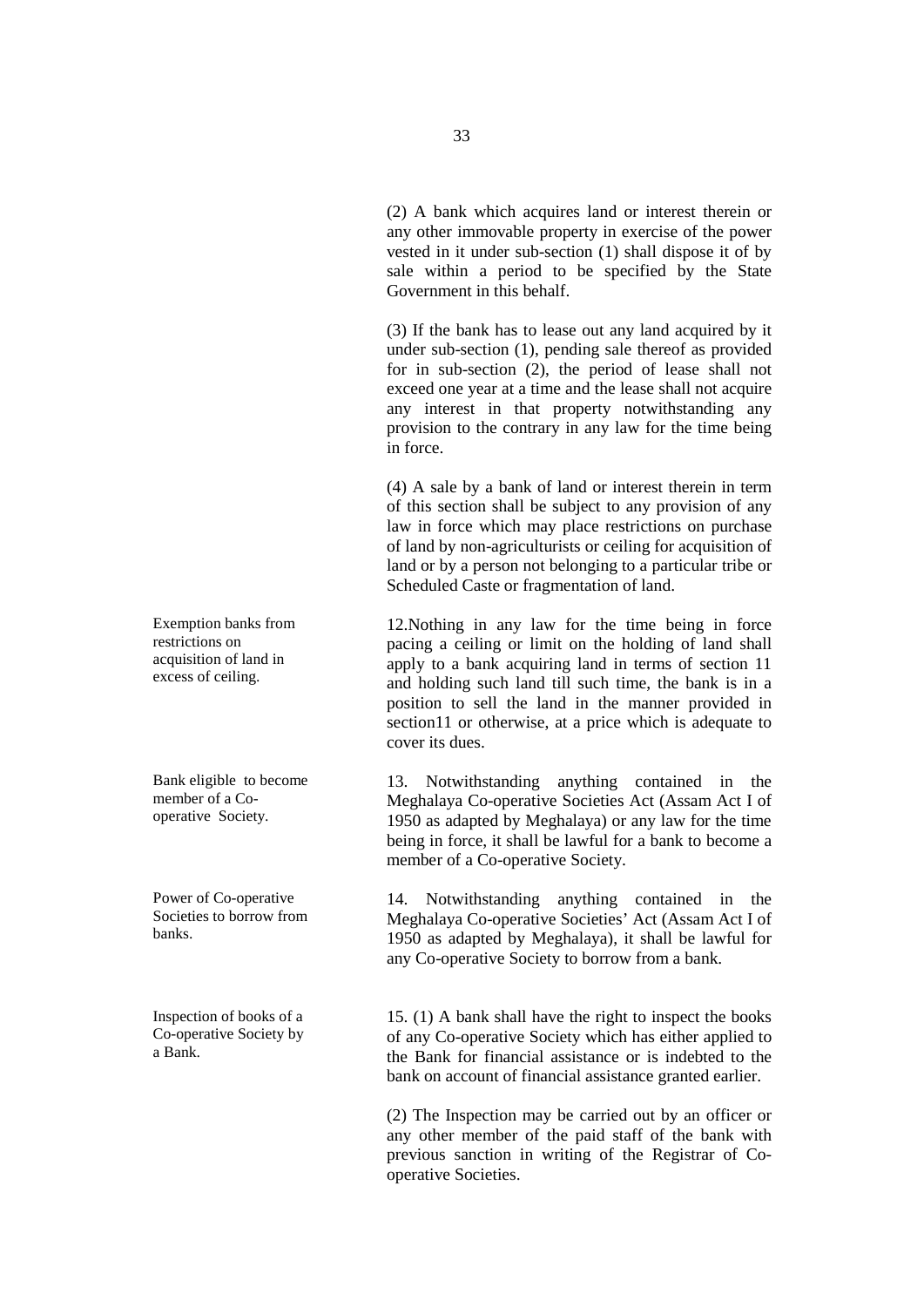(3) The officer or any other member of the paid staff of the bank , undertaking such inspection, shall, at all reasonable time, have access to the books of accounts, documents, securities, cash and other properties belonging to or in the custody of the Co-operative Society inspected by him, and shall also be supplied by such societies such information, statements and returns as may be required by him to assess the financial conditions of the Society and the safety of financial assistance to be made to the Society or already made to it.

and a Co-operative Society. 16. (1) Notwithstanding anything contained in any other law for the time being in force, any dispute touching the constitution, management or the business of a Cooperative Society, between a bank financing a Cooperative Society and the Co-operative Society so financed, other than disputes regarding the disciplinary action taken by the Society or its committee against a paid employee of the Society, shall be referred by either of the parties to the dispute to the Registrar of Cooperative Societies for decision.

> (2) Where any question arises whether, for the purposes of the foregoing sub-section, a matter referred to for decision is a dispute or not, the question shall be decided by the Registrar of Co-operative Societies whose decision shall be final.

Settlement of dispute. 17. (1) If the Registrar is satisfied that any matter referred to him or brought to his notice is a dispute within the meaning of section 16, the Registrar shall decide the dispute himself or refer it for disposal to a nominee or a Board of nominees appointed by him.

> (2) Where any dispute is referred under the foregoing sub-section for decision to the Registrar's nominee or Board of nominees, the Registrar may at any time, for reasons to be recorded in writing ,withdraw such dispute from his nominee or Board of nominees and may decide the dispute himself or refer it again for decision to any other nominee or Board of nominees appointed by him.

> (3) Notwithstanding anything contained in section 16, the Registrar, may if he thinks fit, suspend proceedings in regard to any dispute, if the question at issue between a Co-operative Society and a bank is one involving complicated questions of law and fact, until the question has been tried by a regular suit instituted by one of the parties to the dispute. If any such suit is not instituted within two months from the Registrar's order suspending proceedings, the Registrar shall take action as is provided in subsection (1).

Disputes between a bank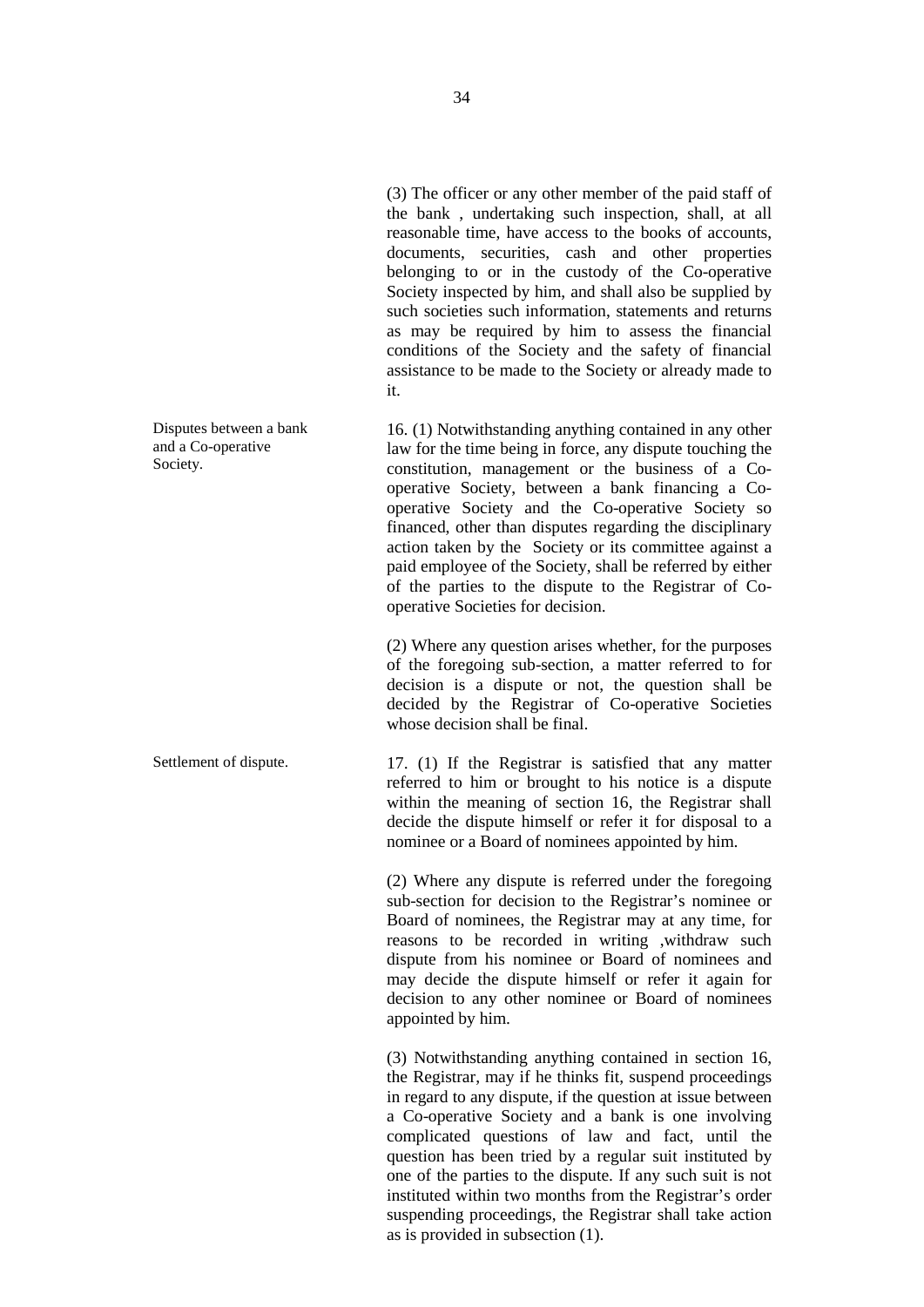Procedure for hearing of `disputes.

Decision of Registrar or his nominees or Board of nominees.

Recovery of money awarded.

Power of a bank to proceed against defaulting member of a co-operative society.

18. The Registrar or his nominees or Board of nominees hearing a dispute under the last preceding section shall hear the dispute in the manner that may be prescribed

19. When the dispute is referred for decision, the Registrar or his nominee or she Board of nominees may, after giving a reasonable opportunity to the parties to the dispute to be heard, make an aware on the dispute, on the expenses incurred by the parties to the dispute in connection with the proceedings and fees, expenses payable to the Registrar or his nominee or, as the case may be, to the Board of nominees. Such an award shall not be invalid merely on the ground that it was made after the expiry of the period fixed for deciding the dispute by the Registrar and shall be binding on the parties to the dispute.

20. Every award given by the Registrar or the Registrar's nominee or the Board of nominees under section 19 shall, if not carried out, on a certificate signed by the Registrar, be deemed to be a decree of a Civil Court and shall be executed in the same manner as a decree of such court.

21. (1) If a Co-operative Society is unable to pay its debt to a bank from which it has borrowed, by reasons of its members defaulting in the payment of the moneys due by them, the bank may direct the Committee of such Society to proceed against such members by taking action under the Meghalaya Co-operative Societies' Act (Act I of 1950 as adapted by Meghalaya).

(2) If the Committee of a Co-operative Society fails to proceed against its defaulting members within a period of sixty days from the date of receipt of such direction from the bank, the bank itself may proceed against such defaulting members, in which event, the provisions of the Meghalaya Co-operative Societies' Act (Assam Act I of 1950 as adapted by Meghalaya) the rules and the bye-laws made thereunder shall apply as if all references to the Society or its Committee in the said provision, rules and bye laws were references to the bank.

(3) Where a bank has obtained a decree or award against a Co-operative Society indebted to it, the bank may proceed to recover such moneys firstly from the assets of the Co-operative Society and secondly from the members of the Co-operative Society to the extent of their debts due to the Society.

by the Registrar in this behalf.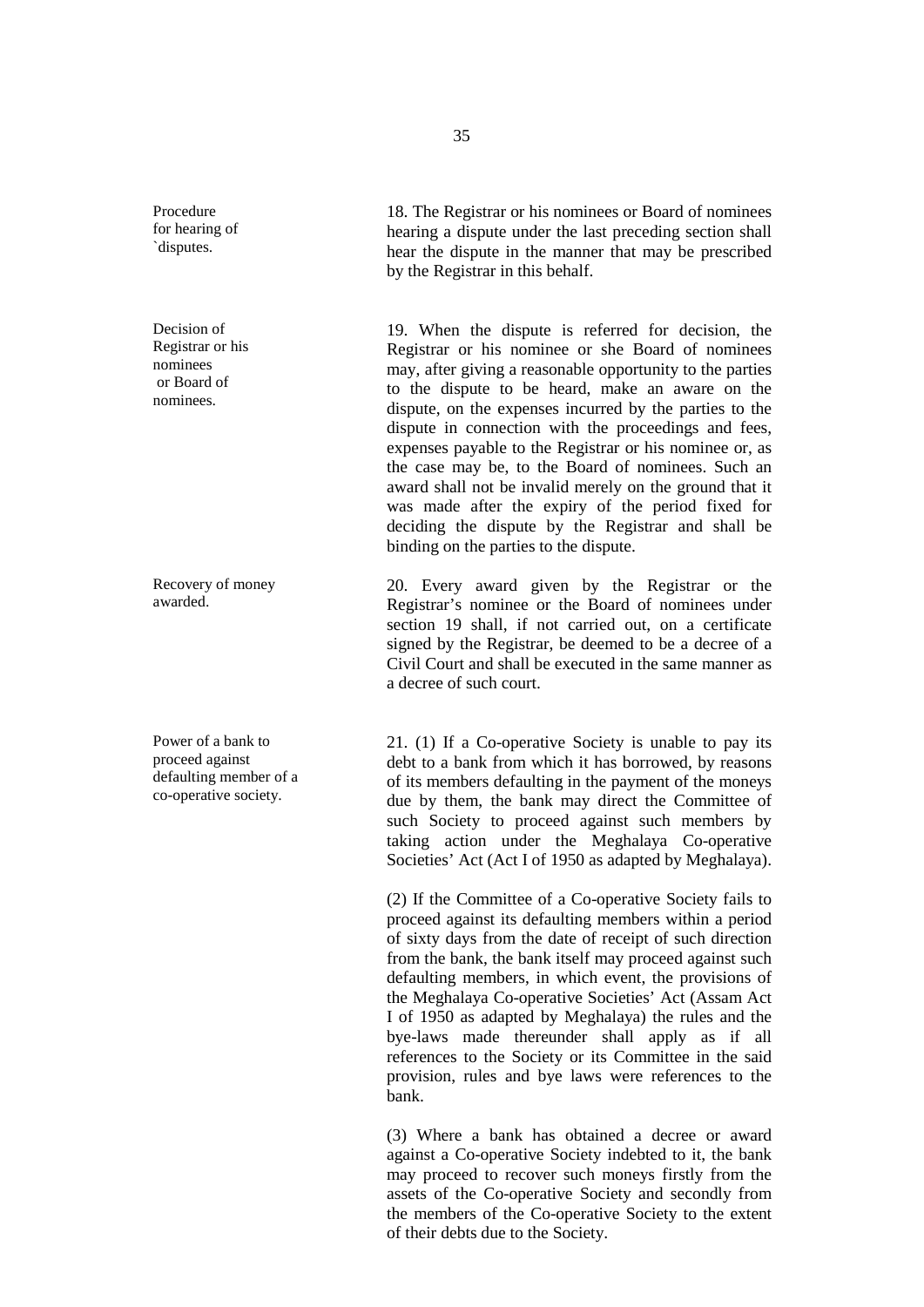Audit, instpection and inquiry reports of Societies to be available to banks.

Exemption from legislation relating to money lending and agriculturists debt relief.

Extension to other developmental purposes.

Power of State Government to make rules.

22. The Registrar of Co-operative Societies shall draw the attention of the bank financing a Co-operative Society to the defects noticed in every audit or inquiry or inspection of such Society conducted as per provisions of the Meghalaya Co-operative Societies' Act (Assam Act I of 1950 as adapted by Meghalaya) and shall also supply a copy each of such audit, inquiry or inspection report, if demanded, in writing, by the bank.

23. Nothing in any law for the time being in force dealing with money-lending or agriculturists' debt relief shall apply to a financial assistance availed of by an agriculturist from a bank.

24. The State Government may by notification, extend from time to time the provisions of this Act to facilitate adequate flow of credit to agriculturists and nonagriculturists for housing, industrial, trade or any other developmental purposes through banks.

25. The State Government may make rules to provide for all matters for which provision is necessary or expedient for the purpose of giving effect to the provisions of this Act and all such rules shall be published in the official Gazette.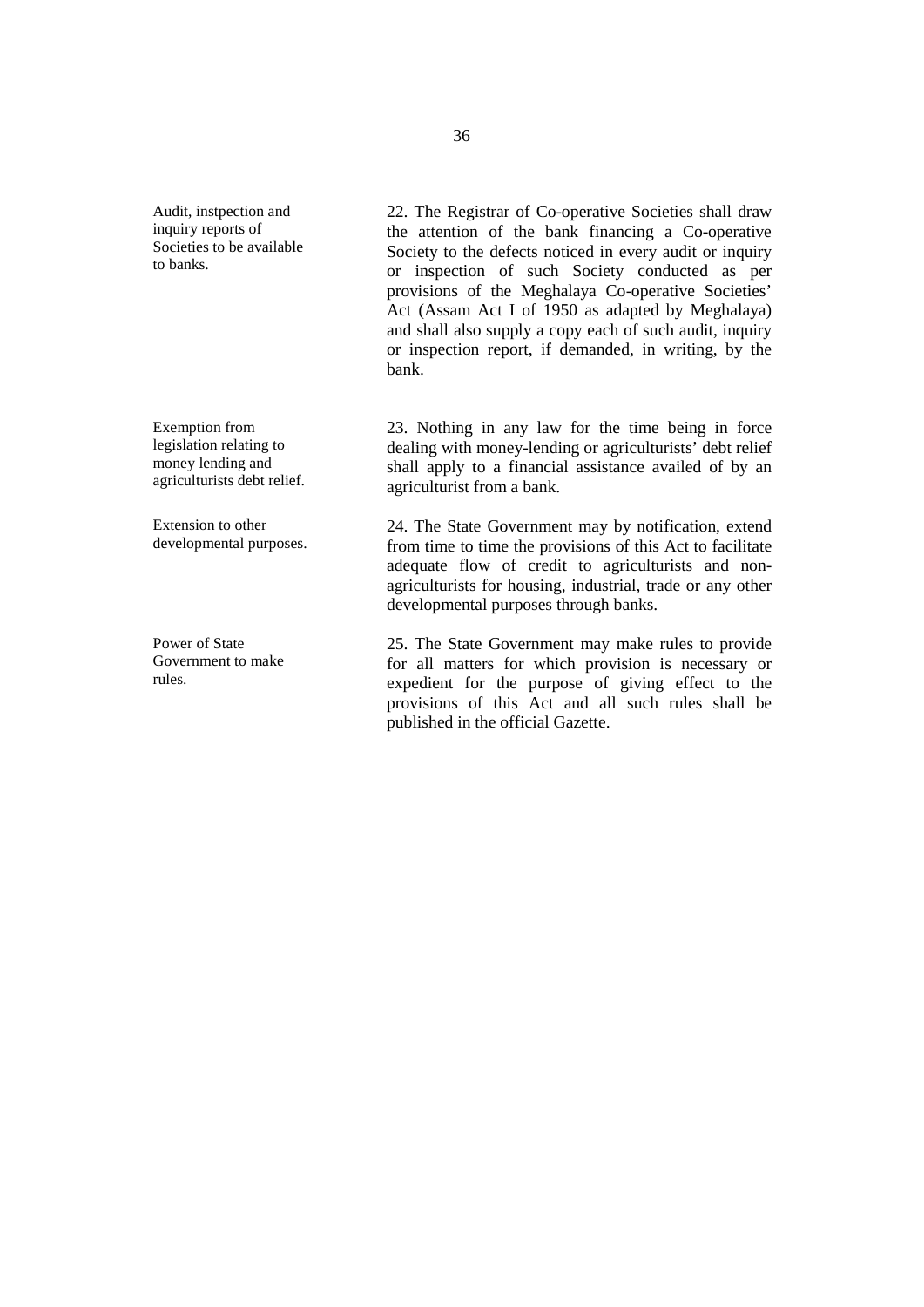# **SCHEDULE**

# **[(***See* **Section** 5 (1)**)]** FORM

# Declaration under sub-section (1) of section 5 of the Meghalaya Credit Operation and Miscellaneous Provisions Act, 1976.

|                                                                                                                                                                                                                                         | (details of financial assistance to be stated) | (name and particulars of the |                                     |
|-----------------------------------------------------------------------------------------------------------------------------------------------------------------------------------------------------------------------------------------|------------------------------------------------|------------------------------|-------------------------------------|
|                                                                                                                                                                                                                                         |                                                | Bank to be stated)           |                                     |
| make this declaration, as required by section 5 (1) of the Meghalaya Credit Operation and Miscellaneous Provisions Act, 1976, that I own / have interest<br>(details of interest to be stated and<br>strike out what is not applicable) |                                                |                              |                                     |
|                                                                                                                                                                                                                                         |                                                |                              |                                     |
|                                                                                                                                                                                                                                         |                                                |                              | (her name of the Bank to be stated) |
| as security for the payment of the aforesaid financial assistance and for all future financial assistance, if any, which the Bank may make to me together                                                                               |                                                |                              |                                     |
| with interest, costs and expenses thereon.                                                                                                                                                                                              |                                                |                              |                                     |

Particulars of the land/immovable property.

| Name of village, where the<br>land immovable property<br>situates. | Name of Laskarship/Nokmaship/Mouza/<br>Syiemship/Wahadadarship/Dolloiship/<br>Sirdarship, etc., where the land/<br>immovable property situates | Name of Blocks where<br>the land/immovable<br>property situates. | Name of Subdivision/District<br>where the land/immovable<br>property situates | Name of P.O. and Police<br>Station where the land/<br>Immovable property<br>situates |
|--------------------------------------------------------------------|------------------------------------------------------------------------------------------------------------------------------------------------|------------------------------------------------------------------|-------------------------------------------------------------------------------|--------------------------------------------------------------------------------------|
|                                                                    |                                                                                                                                                |                                                                  |                                                                               |                                                                                      |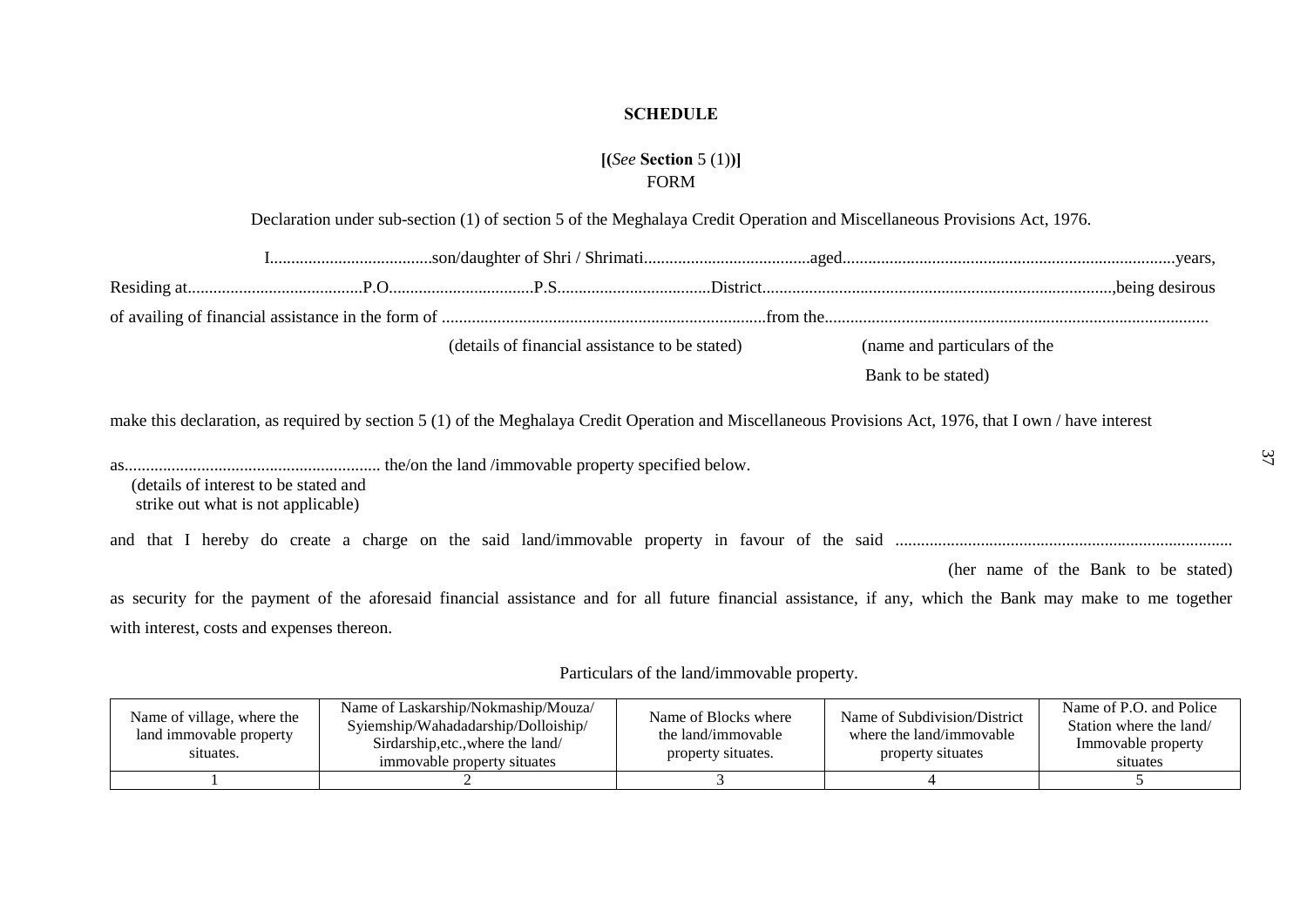| Description of        | Name of      | Nature, extent  | Type of land/ | Dag No. In    | Town/Dag   | Area in | Approximate | Encum-        | Remarks, if |
|-----------------------|--------------|-----------------|---------------|---------------|------------|---------|-------------|---------------|-------------|
| land/immo-            | Owners/with  | and value of    | Immovable     | case of Plain | No.        | Acres   | value       | brance        | Any         |
| vable property        | Full address | Interest of the | Property (in  | Mouza of      | and Patta  |         |             | If any, with  |             |
| including the name of |              | agriculturist   | Case of land  | Garo Hills    | No. where  |         |             | Nature of en- |             |
| loca-lity where       |              |                 | whether wet   |               | Applicable |         |             | cumbrances    |             |
| situates              |              |                 | or dry        |               |            |         |             |               |             |
|                       |              |                 | cultivation)  |               |            |         |             |               |             |
|                       |              |                 |               |               |            |         |             |               |             |
| <sub>0</sub>          |              | ◠               | $\mathbf Q$   | 10            |            | 12      | 13          | 14            | 15          |
|                       |              |                 |               |               |            |         |             |               |             |

In witness whereof, I ............................................................................................. hereunder set my hand this........................................................................

................................................. day of ....................................................... in the year one thousand nine hundred and ............................................................................

Witness:-

Signed and delivered to the above named in the presence of:-

Attested by: - Signature of Declarant.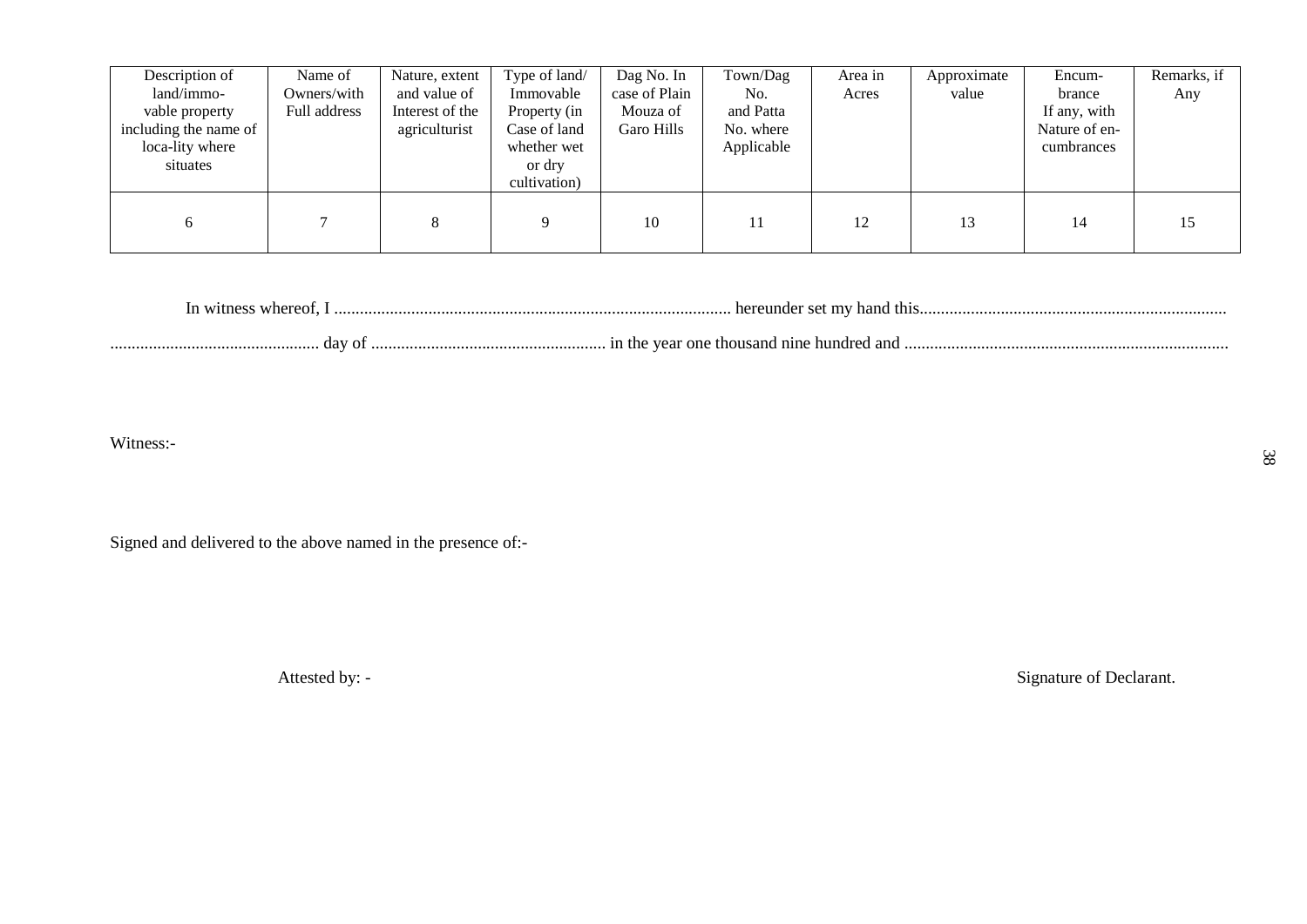| Bank for its records.       |                |
|-----------------------------|----------------|
|                             | Manager/Agent, |
|                             |                |
|                             |                |
|                             |                |
| Officer/District<br>Revenue |                |
|                             |                |
|                             |                |
|                             | Manager/Agent, |
|                             |                |
|                             |                |
|                             |                |
|                             |                |

recorded.

**Sub-Registrar.**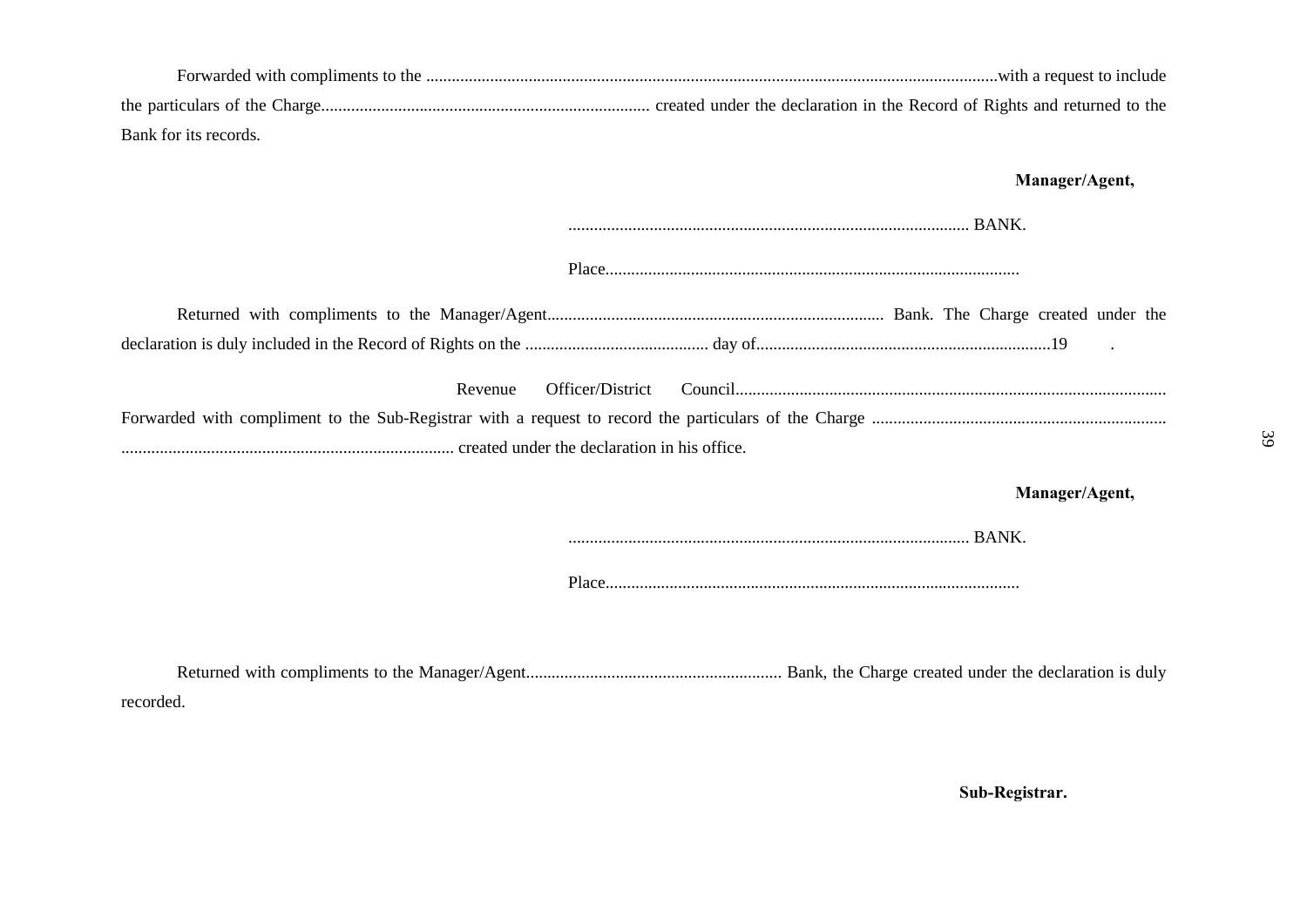#### **MEGHALAYA ACT 11 OF 1976**

#### **THE MEGHALAYA APPROPRIATION (No. III) ACT, 1976**

#### **(As passed by the Assembly)**

# **[Received the assent of the Governor on the 5th October, 1976]**

(Published in the *Gazette of Meghalaya*, Extraordinary, dated  $9<sup>th</sup>$  October, 1976)

**An**

#### *Act*

**to provide for the authorisation of appropriation of money out of the Consolidated Fund of Meghalaya to meet the amounts spent on certain services during the financial year ended on the 31st day of March, 1971, in excess of the amounts authorised or granted for those services and for that year.**

Be it enacted by the Legislature of Meghalaya in the Twenty-seventh Year of the Republic of India as follows:-

Issued of Rs.1,19,57,111 from and out of the Consolidated Fund of Meghalaya to meet certain excess expenditure for the year ended on the 31st day of March,1971.

- Short title, 1. (1) This Act may be called the Meghalaya Appropriation (No. III) Act, 1976.
	- 2. From and out of the consolidated Fund of Meghalaya, the sums specified in column (3) of the Schedule amounting in the aggregate to the sum of one crore, nineteen lakhs, fifty-seven thousand, one hundred and eleven rupees shall be deemed to have been authorised to be paid and applied to meet the amount spent for defraying the charges in respect of the services specified in column (2) of the Scheduled during the financial year ended on the  $31<sup>st</sup>$  day of March, 1971, in excess of the amounts authorised or granted for those services and for that year.
- Appropriation. 3. The sum deemed to have been authorised to be paid and applied from and out of the Consolidated Fund of Meghalaya under this Act Shall be deemed to have been appropriated for the services and purposes expressed in the Schedule in relation to the financial year ended on the  $31<sup>st</sup>$  day of March, 1971.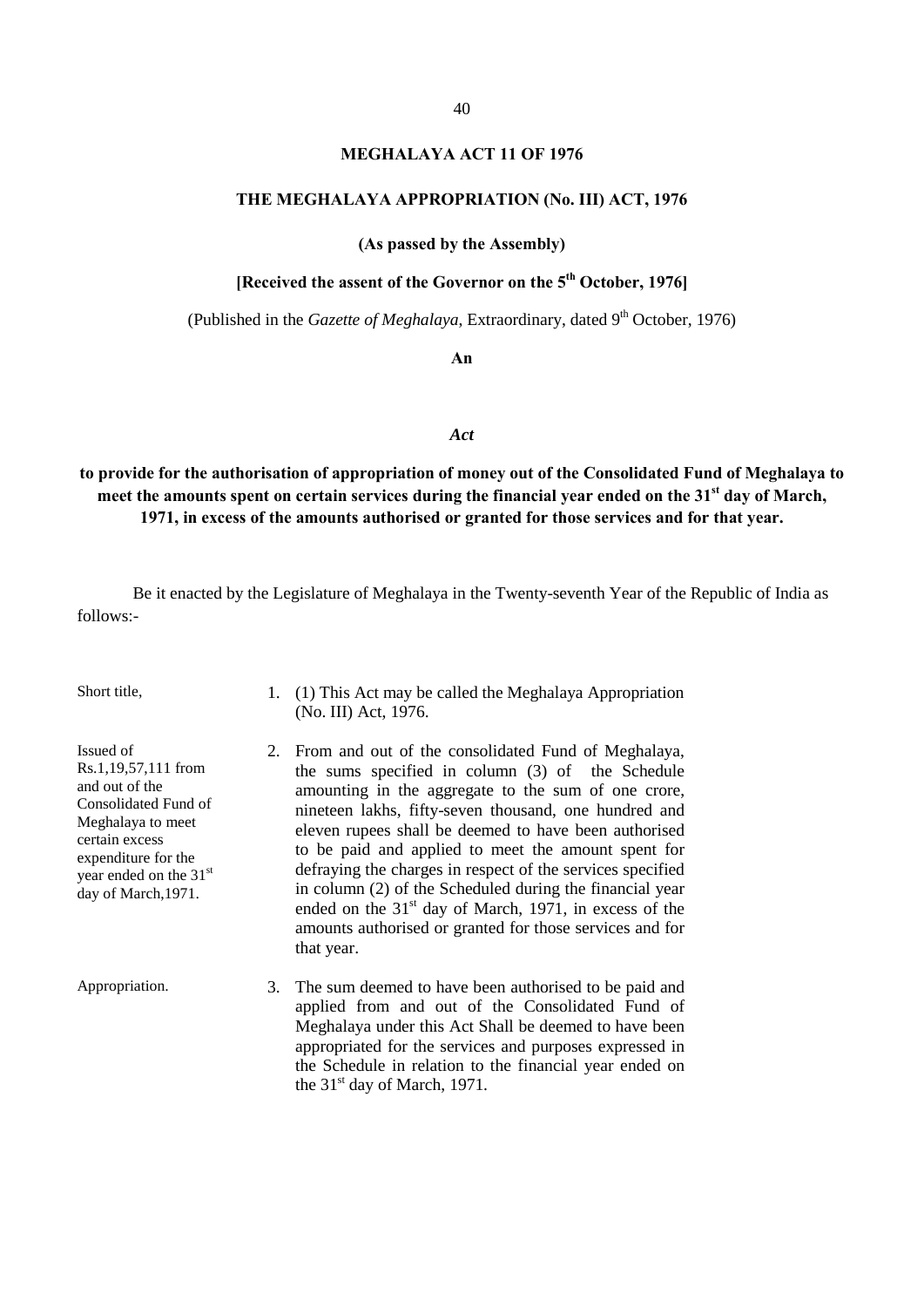#### **SCHEDULE**

#### (*See* Section 2 and 3)

| (1)   |              | (2)                                      |                           | (3)                                    | (4)         |  |  |  |
|-------|--------------|------------------------------------------|---------------------------|----------------------------------------|-------------|--|--|--|
| Grant |              | <b>Services and purposes</b>             | <b>Sums not exceeding</b> | <b>Total</b>                           |             |  |  |  |
| No.   |              | (Major heads)                            | Voted by the<br>Assembly  | Charged on the<br>Consolidated<br>Fund |             |  |  |  |
|       |              |                                          | Rs.                       | Rs.                                    | Rs.         |  |  |  |
| 78    | 103          | -Capital Outlay on Public Works          | 4,59,256                  |                                        | 4,59,256    |  |  |  |
|       | 16           | -Interest on Debt and other Obligations. |                           | 268                                    | 268         |  |  |  |
|       | $\Omega$     | -Public Debt<br>$\cdots$<br>             | $\cdots$                  | 14,59,256                              | 14,59,256   |  |  |  |
|       | $\mathbb{R}$ | -Inter-State Settlement                  | $\cdots$                  | 99,98,587                              | 99,98,587   |  |  |  |
|       |              | <b>Total</b><br><br>                     | 4,59,256                  | 1,14,97,855                            | 1,19,57,111 |  |  |  |

\_\_\_\_\_\_\_\_\_

# MEGHALAYA ACT 12 OF 1976

#### **THE MEGHALAYA APPROPRIATION (No. IV) ACT, 1976**

# **(As passed by the Assembly) [Received the assent of the Governor on the 5th October, 1976]**  (Published in the *Gazette of Meghalaya*, Extraordinary, dated 9<sup>th</sup> October, 1976)

**An** *Act*

#### **to authorise payment and appropriation of certain further sums from and out of the Consolidated Fund of Meghalaya for the Services of the financial year 1976077**

Be it enacted by the Legislature of Meghalaya in the Twenty-seventh Year of the Republic of India as follows:-

Withdrawal of Rs.2,65,43,978 from and out of the

Consolidated Fund of Meghalaya to meet certain excess expenditure for the year ended on the 31<sup>st</sup> day of March, 1971

- Short title, 1) This Act may be called the Meghalaya Appropriation (No. IV) Act, 1976.
	- 2) From and out of the Consolidated Fund of Meghalaya there may be paid and applied sums not exceeding those specified in column (3) of the Schedule amounting in the aggregate to the sum of two crores, sixty-five lakhs, forty-three thousand, nine hundred and seventy-eight rupees towards defraying the several charges which will come in course of payment during the financial year 19076-77 in respect of the services specified in column (2) of the Schedule.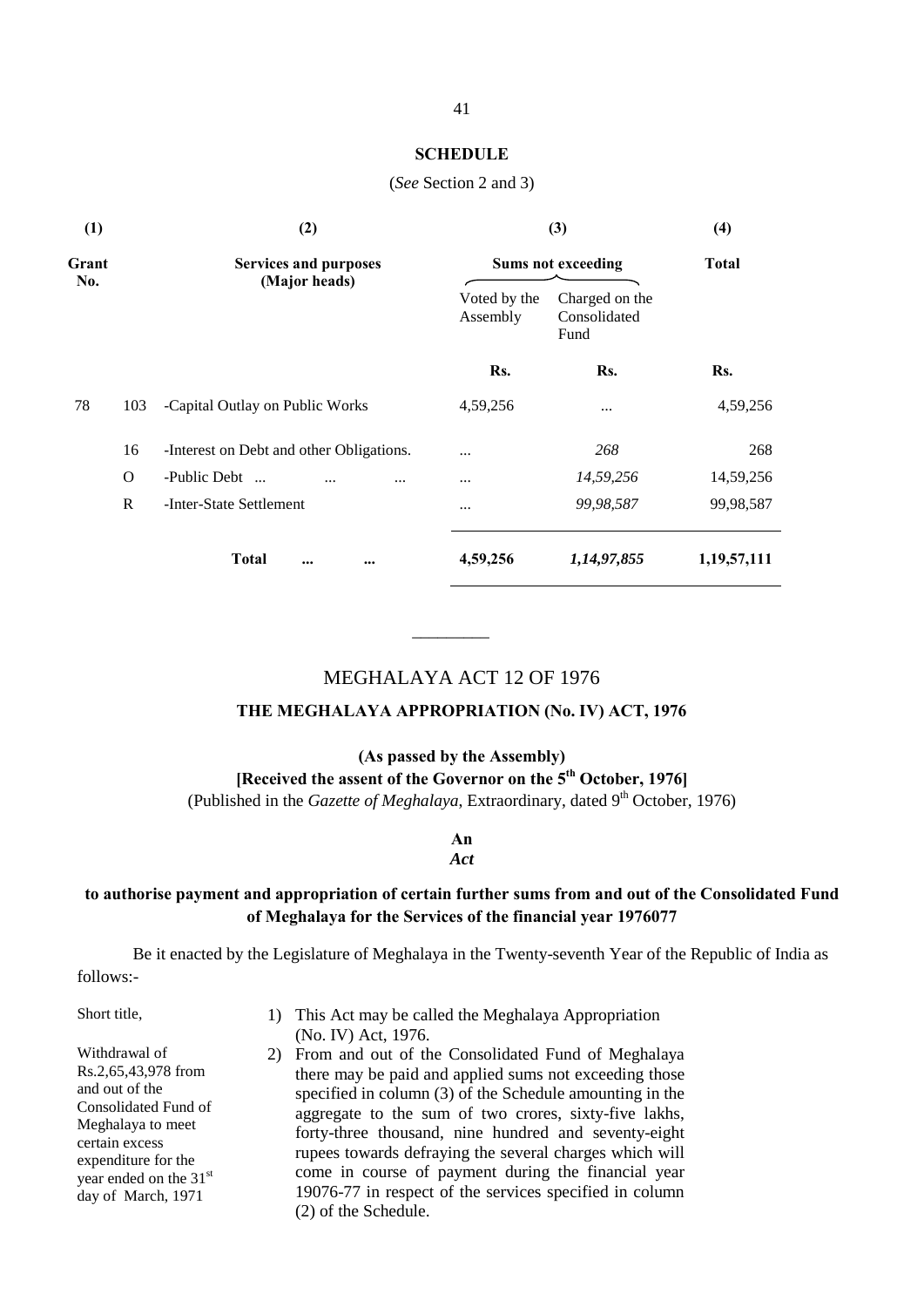| Appropriation. | 3) The sums authorised to be paid and applied from and out |
|----------------|------------------------------------------------------------|
|                | of the Consolidated Fund of Meghalaya by this Act,         |
|                | shall be appropriated for the services and purposes        |
|                | expressed in the Schedule in relation to the said year.    |

# **SCHEDULE**

# (*See* Section 2 and 3)

| (1)   | (2) |                                                                                              |                             | (3)                                       | (4)          |  |
|-------|-----|----------------------------------------------------------------------------------------------|-----------------------------|-------------------------------------------|--------------|--|
| Grant |     | <b>Services and purposes</b>                                                                 |                             | <b>Sums not exceeding</b>                 | <b>Total</b> |  |
| No.   |     | (Major heads)                                                                                | Voted by<br>the<br>Assembly | Charged on<br>the<br>Consolidated<br>Fund |              |  |
|       |     |                                                                                              | Rs.                         | Rs.                                       | Rs.          |  |
| 15    | 253 | -District Administration<br>$\cdots$                                                         | 89,755                      | $\cdots$                                  | 89,755       |  |
| 20    | 259 | -Public Works<br>$\cdots$                                                                    | 1,21,050                    | 4,527                                     | 1,25,577     |  |
| 24    | 265 | -Other Administrative Services-IV-Census,<br>Vital Statistics, Guest Houses. etc.            | 11,000                      | $\cdots$                                  | 11,000       |  |
| 48    | 288 | -Social Security and Welfare-B-II-Relief<br>and Rehabilitation of Displaced Persons.         | 7,49,987                    | $\cdots$                                  | 7,49,987     |  |
| 84A   | 499 | -Capital Outlay on Special and Backward<br>Areas-C-North Eastern Areas.                      | 3,48,159                    | $\cdots$                                  | 3,48,159     |  |
| 85A   | 505 | -Capital Outlay on Agriculture.                                                              | 2,00,000                    | $\cdots$                                  | 2,00,000     |  |
| 101   | 688 | -Loans for Social Security, and Welfare-I-<br>Relief Measures and Rehabilitation<br>Schemes. | 19,500                      | $\cdots$                                  | 19,500       |  |
| 112   | 734 | -Loans for Power Projects.                                                                   | 2,40,00,000                 |                                           | 2,40,00,000  |  |
| 113   | 768 | -Loans to Government Servants.                                                               | 10,00,000                   | $\cdots$                                  | 10,00,000    |  |
|       |     | <b>Total</b><br>$\cdots$                                                                     | 2,65,39,451                 | 4.527                                     | 2,65,43,978  |  |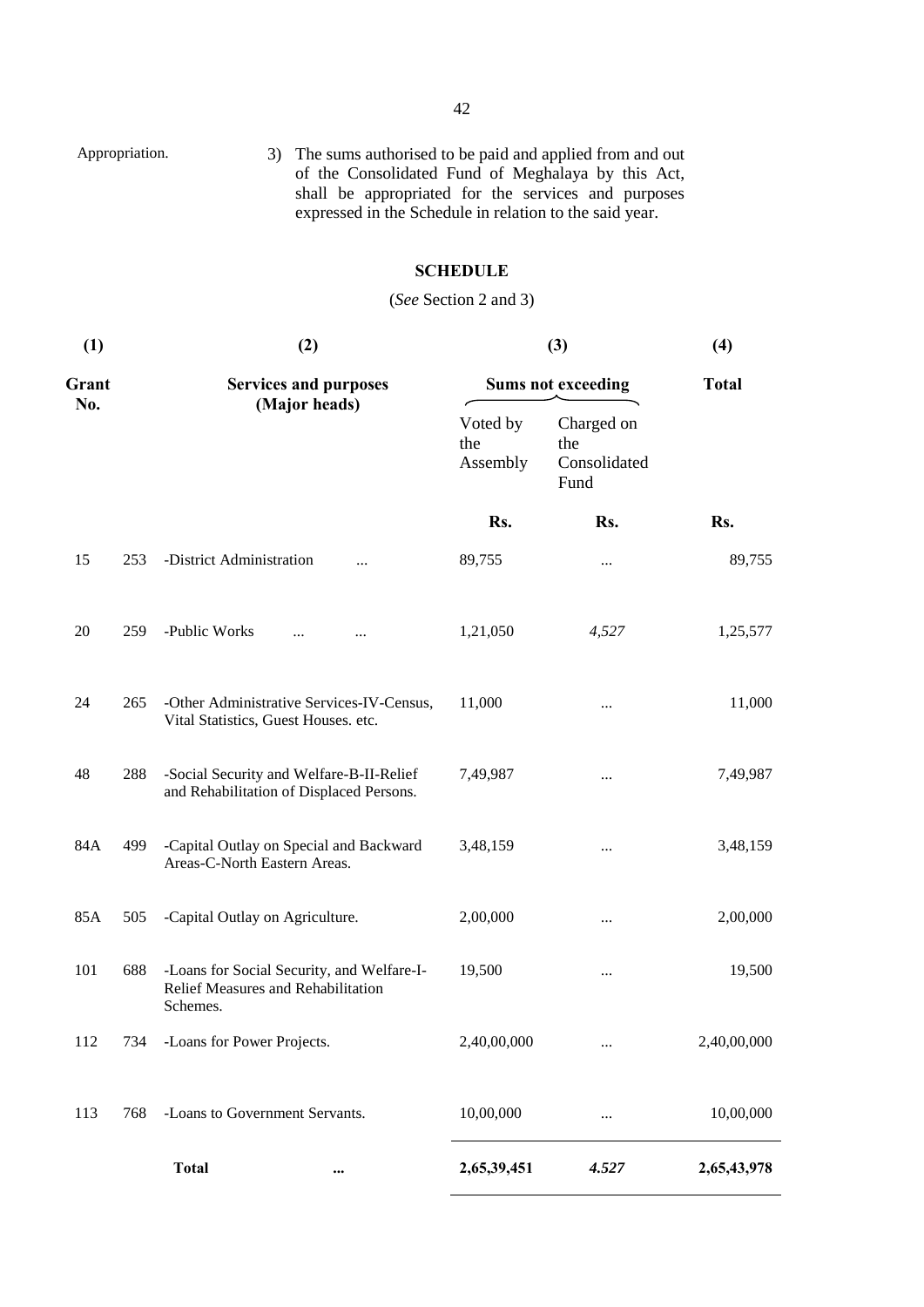#### MEGHALAYA ACT 13 OF 1976

#### THE MEGHALAYA TREE (PRESERVATION) ACT, 1976

#### (As passed by the Assembly)

[Received the assent of the Governor on the  $5<sup>th</sup>$  October, 1976]

(Published in the Gazette of Meghalaya, Extra-ordinary, dated  $9<sup>th</sup>$  October, 1976)

An

*Act*

# **to make provisions for regulating the felling of trees for purpose of protection of catchment areas and soil from erosion and to preserve the special characteristics of the hilly areas as regards landscape, vegetal cover and climate and to provide for matters connected therewith and incidental thereto.**

Be it enacted by the Legislature of Meghalaya in the Twenty-seventh Year of the Republic of India as follows:-

| Short title, extent and<br>commencement. | 1. | (1) This Act may be called the Meghalaya Tree<br>(Preservation) Act, 1976.                                                                            |
|------------------------------------------|----|-------------------------------------------------------------------------------------------------------------------------------------------------------|
|                                          |    | (2) It shall extend to the Municipality and Cantonment<br>areas of Shillong;                                                                          |
|                                          |    | Provided that the State Government may, by<br>notification, extend the Act to other areas of Meghalaya.                                               |
|                                          |    | (3) It shall be deemed to have come into force on the<br>$18^{th}$ May, 1976.                                                                         |
| Definitions.                             |    | 2. In this Act, unless the context otherwise requires :-                                                                                              |
|                                          |    | (a) "Government"<br>means the Government<br>of<br>Meghalaya;                                                                                          |
|                                          |    | (b) "tree" means any tree specified in the Schedule<br>to this Act, and the State Government may, by<br>notification, add to or modify, the Schedule; |
|                                          |    | (c) "to fell a tree" includes burning, cutting,<br>damaging, uprooting or lopping a tree to cause<br>substantial damage or destruction thereto.       |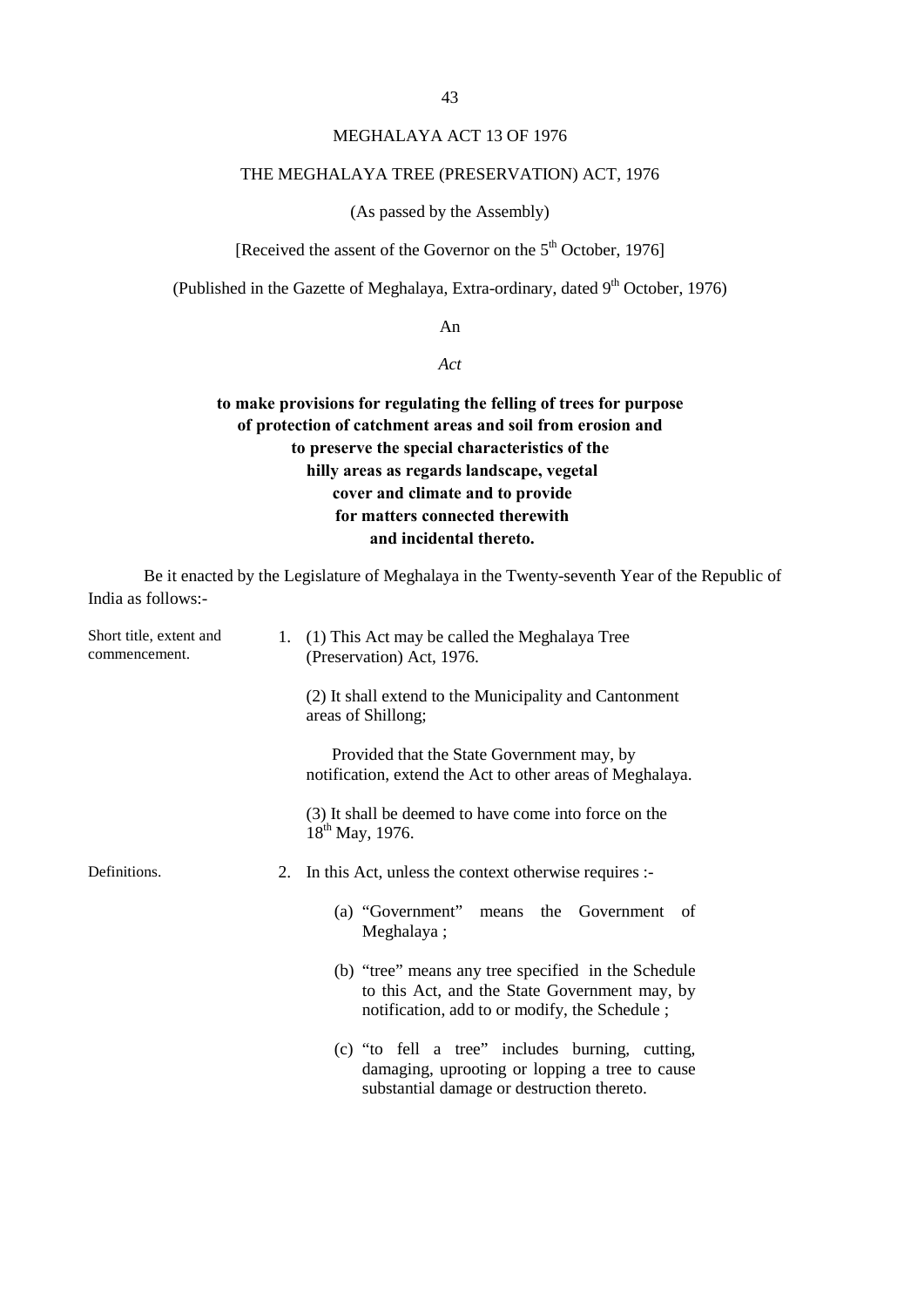Restriction on felling of trees.

3. (1) No person shall fell any tree or cause or permit such tree to be felled in any land, whether of his ownership or otherwise, except with the prior permission of the Divisional Forest Officer who may grant such permission subject to such conditions not inconsistent with the provisions of this Act.

 Provided that such permission shall not be refused if the tree is dead, diseased, over-matured, wind fallen, has become dangerous to life and property or if it is necessary for the purpose of preventing or abating a nuisance.

(2) Every order granting or refusing permission shall be in writing and in the case of refusal shall contain reasons thereof.

(3) Every application for application for permission under this section shall be disposed of by the Divisional Forest Officer as early as possible and not later than two months from the date of submission of the application, failing which permission shall be deemed to have been accorded.

trees in contravention Section 3.

Penalty for felling

- Appeal. 4. Any person aggrieved by an order of the Divisional Forest Officer refusing permission under this Act may within thirty days from the date of such order, prefer an appeal to the Conservator of Forests.
	- 5. Any person who, without obtaining prior permission as provided in the Act, fells any such tree, or causes or permits it to felled, shall be liable, on conviction before a Magistrate, to a fine not exceeding one thousand rupees; and the Court of such a Magistrate may further order that any such tree so felled together with all tools and other articles used in committing such contravention shall be forfeited tot he State Government.
- Power of entry, search and seizure. 6. (1) Any Forest Officer not below the rank of a Range Officer and Police Officer not below the rank of a Sub-Inspector may enter upon any land , where he has reason to believe that any tree has been or is being felled, in contravention of Section 3 and seize such felled tree or any lop pings thereof, together with its produce, tools implements and other articles with its produce, tools, implements and other articles used in committing such contravention and shall make a report of such seizure to the Divisional Forest Officer.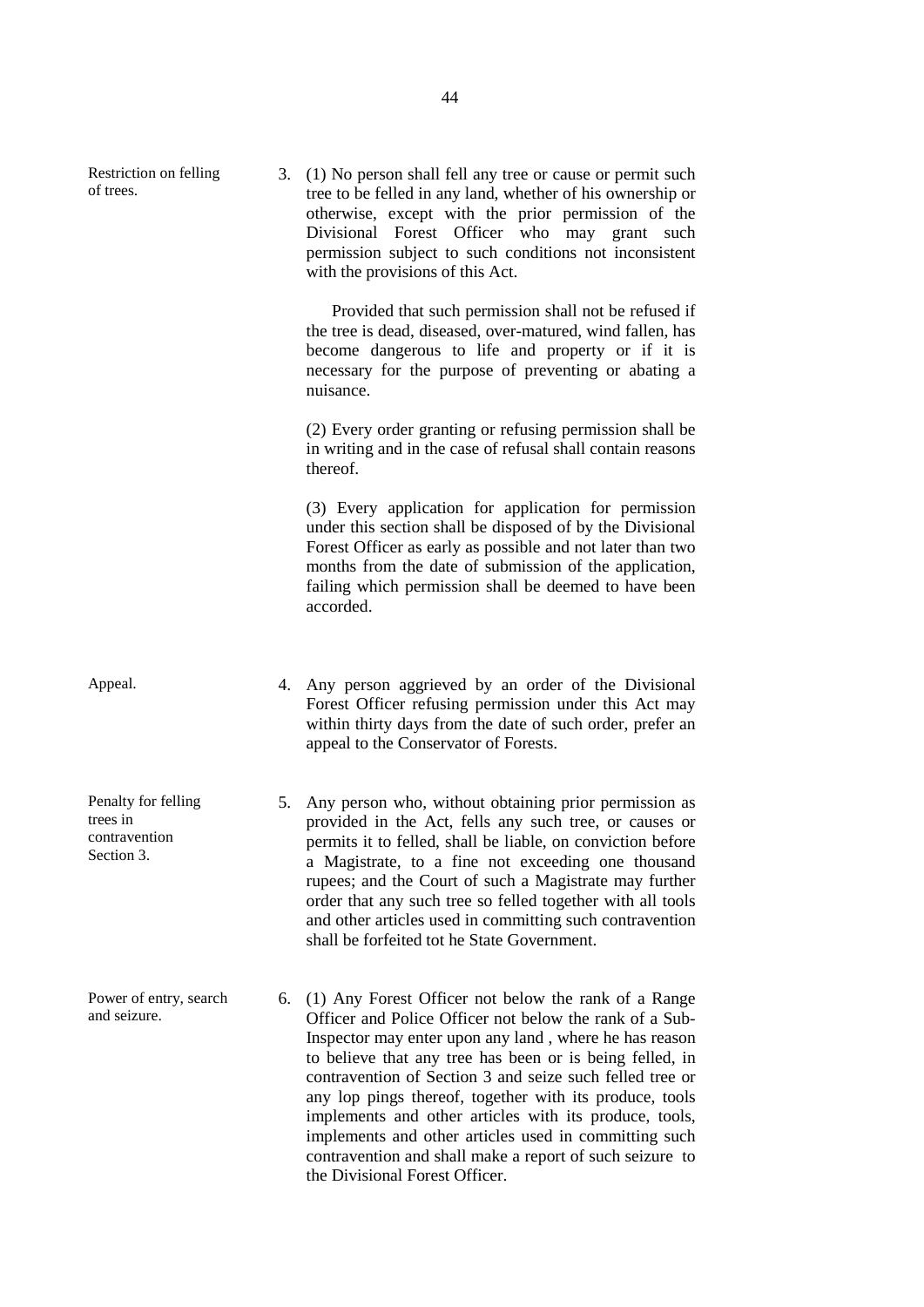| Power of entry, search<br>and seizure.                                                          |    | (2) If the property so seized is not ordered to be forfeited<br>to the State Government under Section 5, that property<br>shall be returned to the person from whom it was seized.                                                                                     |
|-------------------------------------------------------------------------------------------------|----|------------------------------------------------------------------------------------------------------------------------------------------------------------------------------------------------------------------------------------------------------------------------|
|                                                                                                 |    | (3) If any claim is set up by a third person to the<br>property seized as aforesaid, the Magistrate shall inquire<br>into the claim and may admit or reject it, after bearing<br>such person in respect thereof.                                                       |
| Bar against<br>proceedings.                                                                     |    | 7. No suit or proceedings shall lie against the State<br>Government or against any person empowerment to<br>exercise powers or to perform duties or discharge<br>functions under this Act, for anything in good faith done<br>or purporting to be done under this Act. |
| Exemption.                                                                                      | 8. | Notwithstanding any thing contained in this Act no<br>permission shall be required for -                                                                                                                                                                               |
|                                                                                                 |    | $(1)$ the training or laying of hedges :-                                                                                                                                                                                                                              |
|                                                                                                 |    | (2) lopping of branches or pruning of any tree as<br>required by ordinary agricultural or horticultural<br>practices;                                                                                                                                                  |
|                                                                                                 |    | (3) the felling of any tree in pursuance of any order or<br>direction made or issued by any authority under the<br>provisions of any law for the time being in force.                                                                                                  |
| Provisions of this Act<br>to be in addition to any<br>other law for the time<br>being in force. | 9. | The provisions of this Act shall be in addition to the<br>provisions of any other law for the time being in force<br>prohibiting or regulation the felling of trees.                                                                                                   |
| When court to take<br>cognizance of offence                                                     |    | 10. No court shall take cognizance of any<br>offence<br>punishable under this Act,-                                                                                                                                                                                    |
|                                                                                                 |    | 1) Except on the complaint of the Divisional Forest<br>Officer or any other officer authorised by the<br>Government in this behalf; and                                                                                                                                |
|                                                                                                 |    | 2) Unless the prosecution is instituted within three<br>months from the date on which the offence is<br>alleged to have been committed.                                                                                                                                |
| Power to make rules.                                                                            |    | 11. The State Government may make rules to carry cut the<br>purposes of this Act.                                                                                                                                                                                      |
|                                                                                                 |    | (2) In particular, and without prejudice to the generality<br>of the foregoing provision, such rules may provide for<br>all or any of the following matters, namely,-                                                                                                  |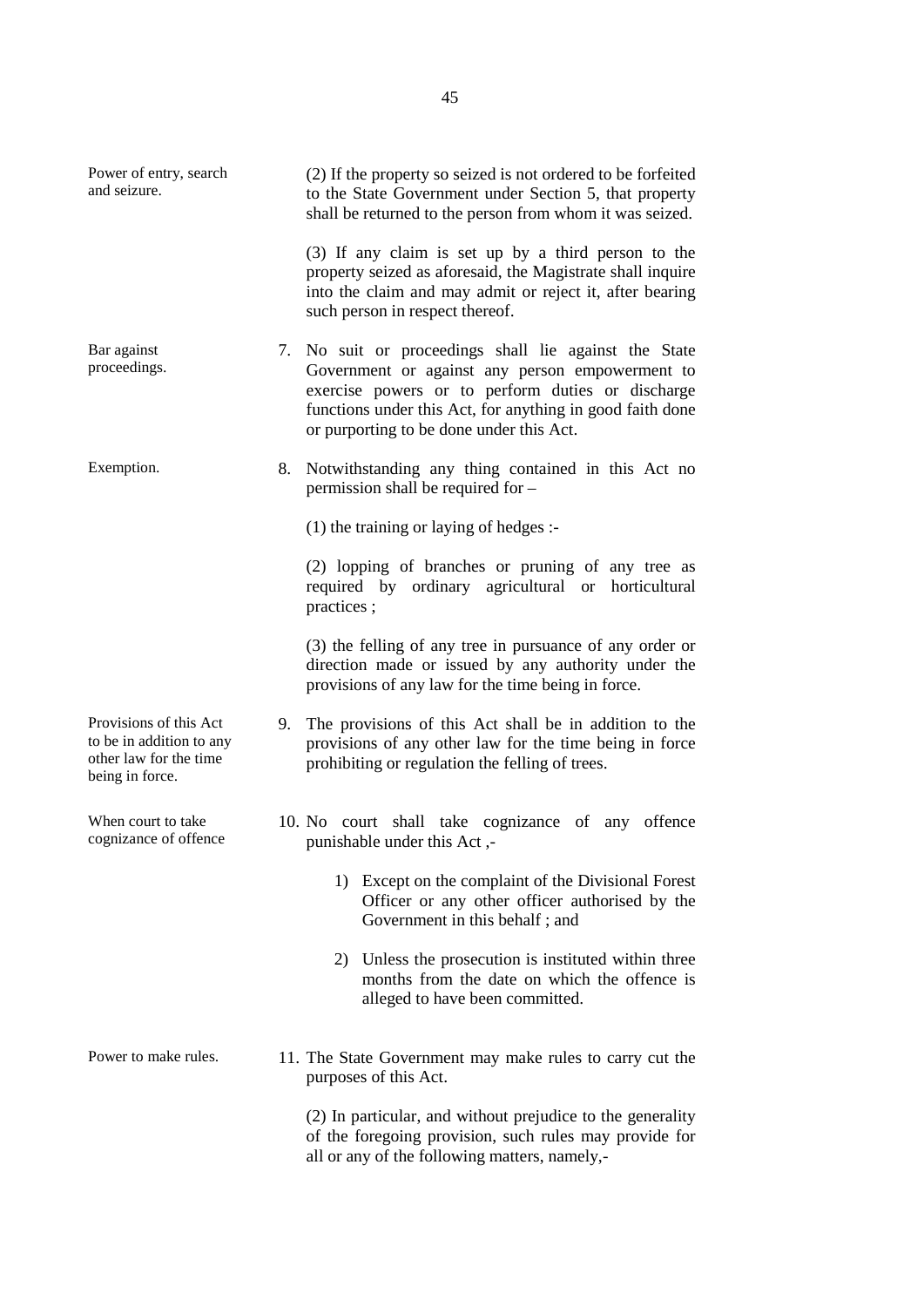- (a) the form and manner of applications to be made for permission under sub-section (1) of Section 3 and disposal thereof ; appeals to the Conservator of Forests and the fees payable therefore ;
- (b) the procedure to be followed in hearing and deciding appeals under Section 4 ;
- (c) any other matter;
- 12. The Meghalaya Tree (Plantation) Ordinance, 1976 (1 of 1976) is hereby repealed.

**SCHEDULE**

**(***See* **Section 2 and 3)**

- **1. Pine**
- **2.**

Repeal of the

1 of 1976.

Meghalaya Ordinance

- **3.**
- **4.**
- **5.**
- **6.**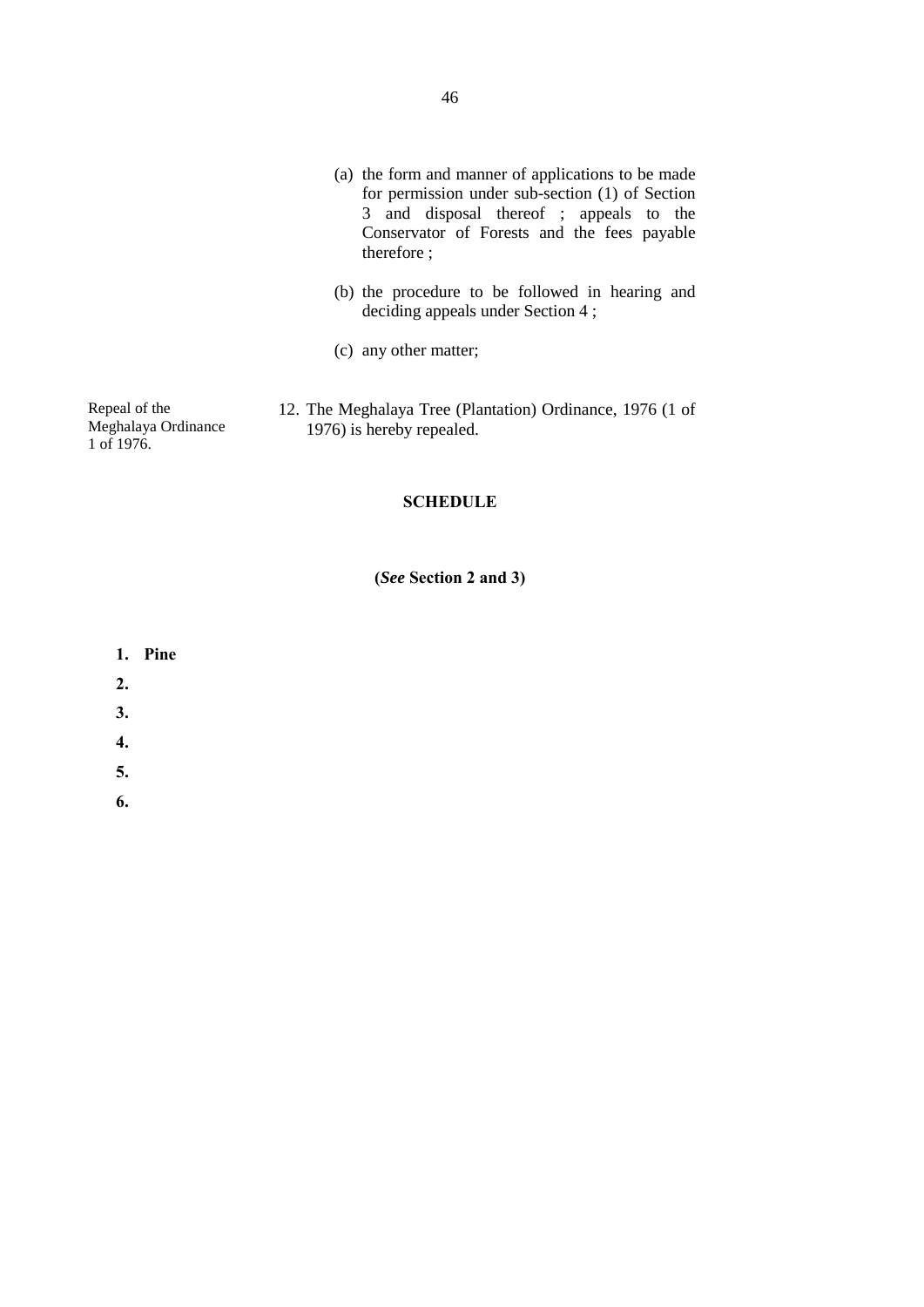#### **MEGHALAYA ACT 14 OF 1976**

# **THE MEGHALAYA INTOXICATING LIQUOR (PROHIBITION OF PUBLICATION OF ADVERTISEMENTS) ACT, 1976**

#### **(As passed by the Assembly)**

[Received the assent of the Governor on the  $5<sup>th</sup>$  October, 1976]

(Published in the *Gazette of Meghalaya*, Extraordinary, dated 9<sup>th</sup> October, 1976)

**An**

#### *Act*

# **To prohibit the advertisement of liquor by cinematographic exhibition and on walls, buildings and hoardings in public places, and to provide for matters connected therewith**

Be it enacted by the Legislature of Meghalaya in the Twenty-seventh Year of the Republic of India as follows:-

| Short title, extent and<br>commencement. |    | 1. (1) This Act may be called the Meghalaya Intoxicating<br>Liquor (Prohibition of Publication of Advertisements)<br>Act, 1976.                                                                                                                                                                                                                                                                                                                                                                  |
|------------------------------------------|----|--------------------------------------------------------------------------------------------------------------------------------------------------------------------------------------------------------------------------------------------------------------------------------------------------------------------------------------------------------------------------------------------------------------------------------------------------------------------------------------------------|
|                                          |    | (2) It extends to the whole of Meghalaya.                                                                                                                                                                                                                                                                                                                                                                                                                                                        |
|                                          |    | (3) It shall come into force at once.                                                                                                                                                                                                                                                                                                                                                                                                                                                            |
| Definitions.                             | 2. | In this Act, unless the context otherwise requires:-                                                                                                                                                                                                                                                                                                                                                                                                                                             |
|                                          |    | (a) "advertisement" includes<br>any printed,<br>cyclostyled, type-written, hand-written<br><b>or</b><br>painted matter or a design or pictorial<br>representation and also includes the distribution<br>display of such matter, design<br><sub>or</sub><br><b>or</b><br>representation on any wall, building or hoarding<br>in a public place or any announcement by means<br>of producing or transmitting light or sound,<br>whether by cinematographic exhibition, neon<br>signs or otherwise; |
|                                          |    | (b) "intoxicating liquor" does not include a drug as<br>defined in the Drugs and Cosmetics Act, 1940;                                                                                                                                                                                                                                                                                                                                                                                            |
|                                          |    | (c) "officer of the Excise Department" means any<br>officer of the Excise Department appointed<br>under Section 8 of the Meghalaya Excise Act (<br>Eastern Bengal and Assam Act I of 1910 as<br>adapted and amended by Meghalaya).                                                                                                                                                                                                                                                               |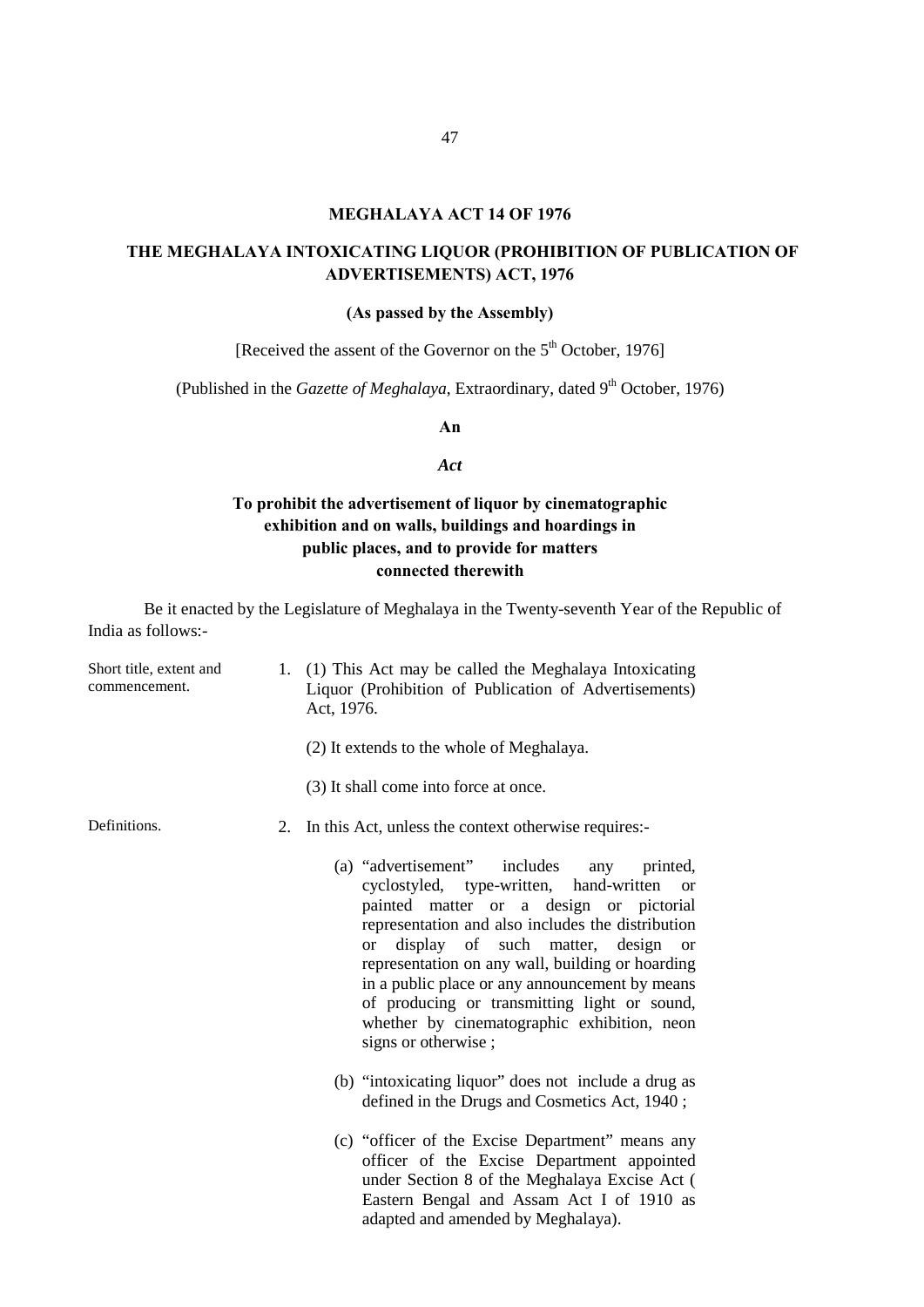Prohibition of advertisements relating toe liquor.

Power of the inspection and seizure of material object containing published

advertisements.

3. No person shall publish or cause to be published any advertisements which solicits the use of, of offers for sale, any intoxicating liquor.

 Explanation:- A sign-board on any premises in which intoxicating liquor is manufactured or sold or offered for sale indicating merely that such liquor is manufactured, or sold or offered for sale in those premises, and any catalogue or price list of such liquor kept or maintained in such premises, shall not amount to the publication of such an advertisement.

- Presumption. 4. Where any advertisement relating to any intoxicating liquor has been published in contravention of Section 3, it shall be presumed, unless the contrary is proved, that the person on whose behalf it purports to have been published is the person who has published it or caused it to be published.
	- 5. (1) Subject to the provisions of any rules made in this behalf, any officer of the Excise Department not below the rank of Excise Inspector may –
		- (a) enter and search at all reasonable time with such assistance, if any, as he considers necessary, any place in which he has reason to believe that an offence punishable under this Act has been or is being committed ;
		- (b) seize and detain any article used for purposes of an advertisement which he has reason to believe contravenes any of the provisions of this Act ;
		- (c) examine any record, register, document or any other material object found in any place mentioned in clause (a) and seize the same, if he has reason to believe that it may furnish evidence of the commission of an offence punishable under this Act.

 (2) Where any officer seizes any property under sub section (1) such seizure shall be reported to a Magistrate forthwith, and the provisions of Chapter XXXIV of the Code of Criminal Procedure, 1973, shall apply to the custody and disposal thereof as they apply to property referred to therein.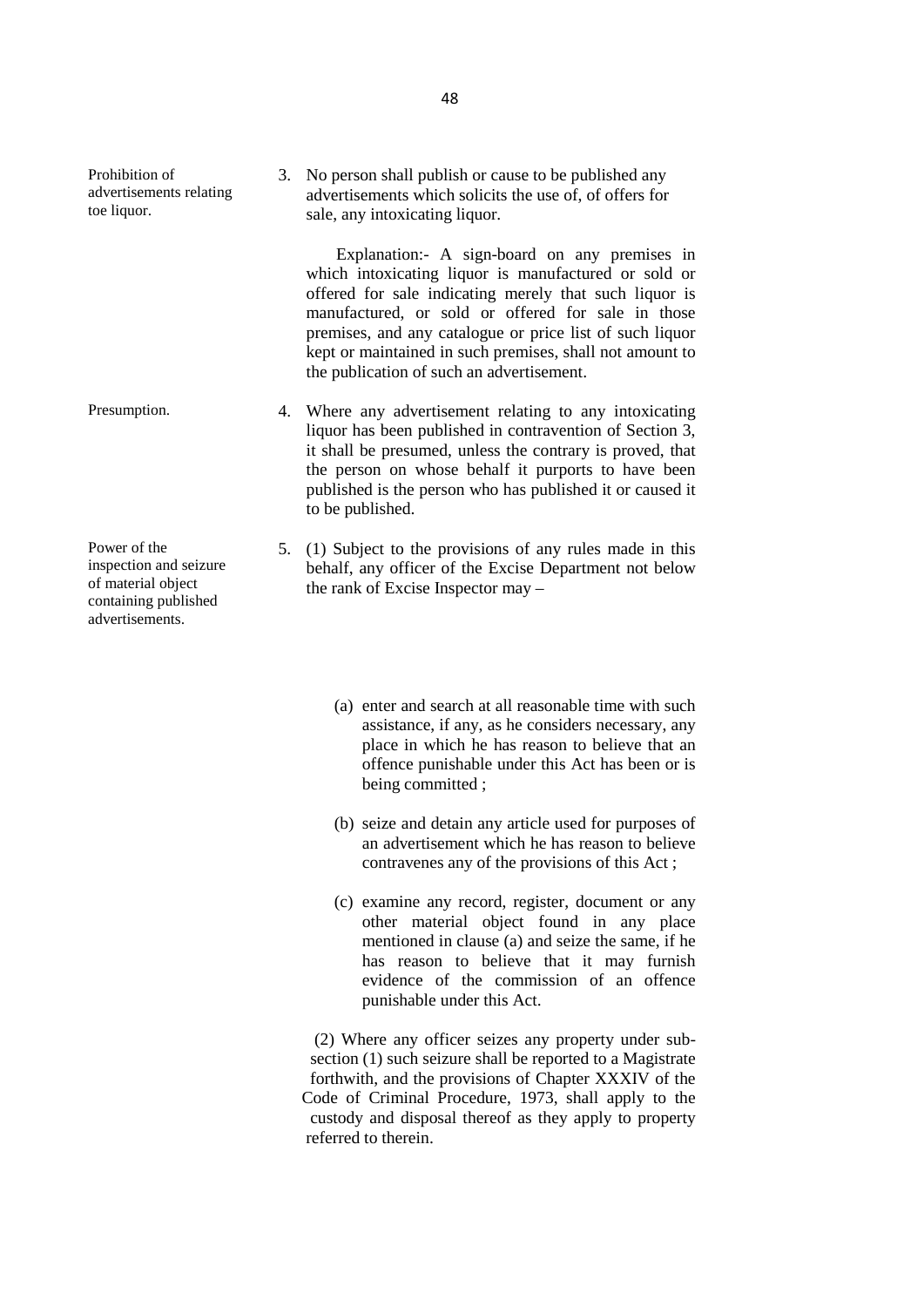| Penalty                                      | 6. | Any person who contravenes the provisions of Section 3<br>shall, on conviction, be punishable with imprisonment<br>which may extend to six months or with fine which may<br>extend to one thousand rupees or with both.                                                                                                                                                                                                                                                                                                           |
|----------------------------------------------|----|-----------------------------------------------------------------------------------------------------------------------------------------------------------------------------------------------------------------------------------------------------------------------------------------------------------------------------------------------------------------------------------------------------------------------------------------------------------------------------------------------------------------------------------|
| Investigation of<br>offence.                 | 7. | (1) An officer of the Excise Department not below the<br>rank of Excise Inspector may investigate any offence<br>under this Act committed within the limits of the area in<br>which he exercises jurisdiction and shall have in respect<br>of such investigation the same powers as an officer-in-<br>charge of a police station has in a cognizable case under<br>the provisions of Chapter XII of the Coder of Criminal<br>Procedure, 1973 and may, in particular, make such<br>investigation without an order of a Magistrate. |
|                                              |    | (2) In other respects, the provisions of the said Code or<br>in areas where the Code does not apply the spirit of the<br>Code relating to arrests, searches, search warrants,<br>production of persons arrested and investigation of<br>offences shall, so far as may be, apply to all actions<br>taken in these respects under this Act.                                                                                                                                                                                         |
| Protection of action<br>taken in good faith. | 8. | No suit, prosecution or other legal proceeding shall lie<br>against any person for anything which is in good faith<br>done or intended to be done under this Act.                                                                                                                                                                                                                                                                                                                                                                 |
| Power to compound<br>offences.               |    | 9. (1) The Deputy Commissioner of the district may accept<br>from any person, against whom a reasonable suspicion<br>exists that he has committed any offence punishable<br>under this Act, such sum of money, not being less than<br>five hundred rupees, as he thinks fit by way of<br>composition for the offence which such person is<br>suspected to have committed.                                                                                                                                                         |
|                                              |    | (2) On the payment of such sum of money to the Deputy<br>Commissioner, the suspected person, if in custody, shall<br>be discharged and no other proceedings shall be taken<br>against him.                                                                                                                                                                                                                                                                                                                                        |
|                                              |    | (3) The provisions of this Section shall apply also where<br>a prosecution or an appeal against conviction of an<br>offence under this Act is pending, and in such a case the<br>composition of such an offence under this Section shall<br>have the effect of acquittal of an accused with whom the<br>offence has been compounded.                                                                                                                                                                                              |
| Power to make rules.                         |    | 10. The State Government may, by notification in the<br>Gazette, make rules for carrying out the purposes of this<br>Act.                                                                                                                                                                                                                                                                                                                                                                                                         |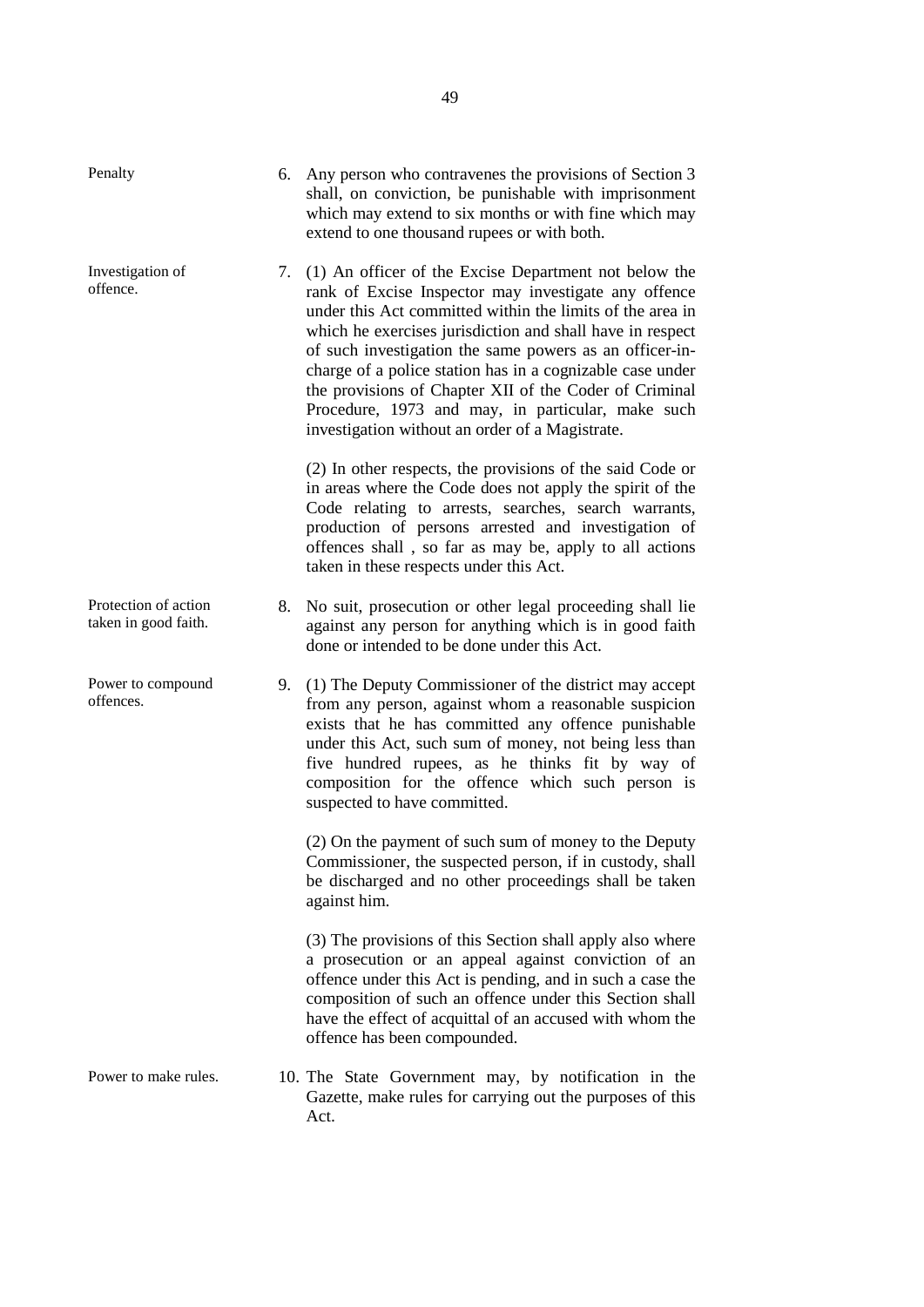#### **MEGHALAYA ACT 16 OF 1976**

#### **THE MEGHALAYA TRANSFER OF LAND (REGULATION) (AMENDMENT) ACT, 1976**

(As passed by the Assembly)

[Received the assent of the Governor on the 5<sup>th</sup> October, 1976]

(Published in the *Gazette of Meghalaya*, Extraordinary, dated 9<sup>th</sup> October, 1976)

**An**

*Act*

#### **further to amend the Meghalaya Transfer of Land (Regulation) Act, 1976**

Be it enacted by the Legislature of Meghalaya in the Twenty-seventh Year of the Republic of India as follows:-

| Short title and<br>commencement.                                            |    | 1. (1) This Act may be called the Meghalaya Transfer of<br>Land (Regulation) Act, 1976.                                                                                                                                                                                                                                                                                |
|-----------------------------------------------------------------------------|----|------------------------------------------------------------------------------------------------------------------------------------------------------------------------------------------------------------------------------------------------------------------------------------------------------------------------------------------------------------------------|
|                                                                             |    | (2) It shall come into force at once.                                                                                                                                                                                                                                                                                                                                  |
| Amendment of sub-<br>section $(3)$ of<br>Section 3 of the<br>principal Act. |    | 2. In the Meghalaya Amusements and Betting Tax Act<br>(hereinafter, referred to as the principal Act), in Section<br>3, for sub-section (3) the following sub-section shall be<br>substituted, namely:-                                                                                                                                                                |
|                                                                             |    | "(3) The State Government may, on the application of a<br>proprietor of any entertainment in respect of which<br>entertainment tax is payable under this Act, allow such<br>proprietor ,on such condition, as may be prescribed,                                                                                                                                       |
|                                                                             |    | (a) to compound the tax payable in respect of the<br>entertainment for a fixed sum, or<br>(b) to pay the amount of tax due by consolidated<br>payment of such percentage of the gross sum<br>received by the proprietor on account of<br>payments for admission to the entertainment and<br>on account of the tax, as the State Government<br>may fix in this behalf". |
| Amendment of<br>Section 6.                                                  | 3. | In the principal Act, in Section 6 between the words<br>"consolidated payment" and "is" the words "or a<br>compounded tax for a fixed sum" shall be inserted.                                                                                                                                                                                                          |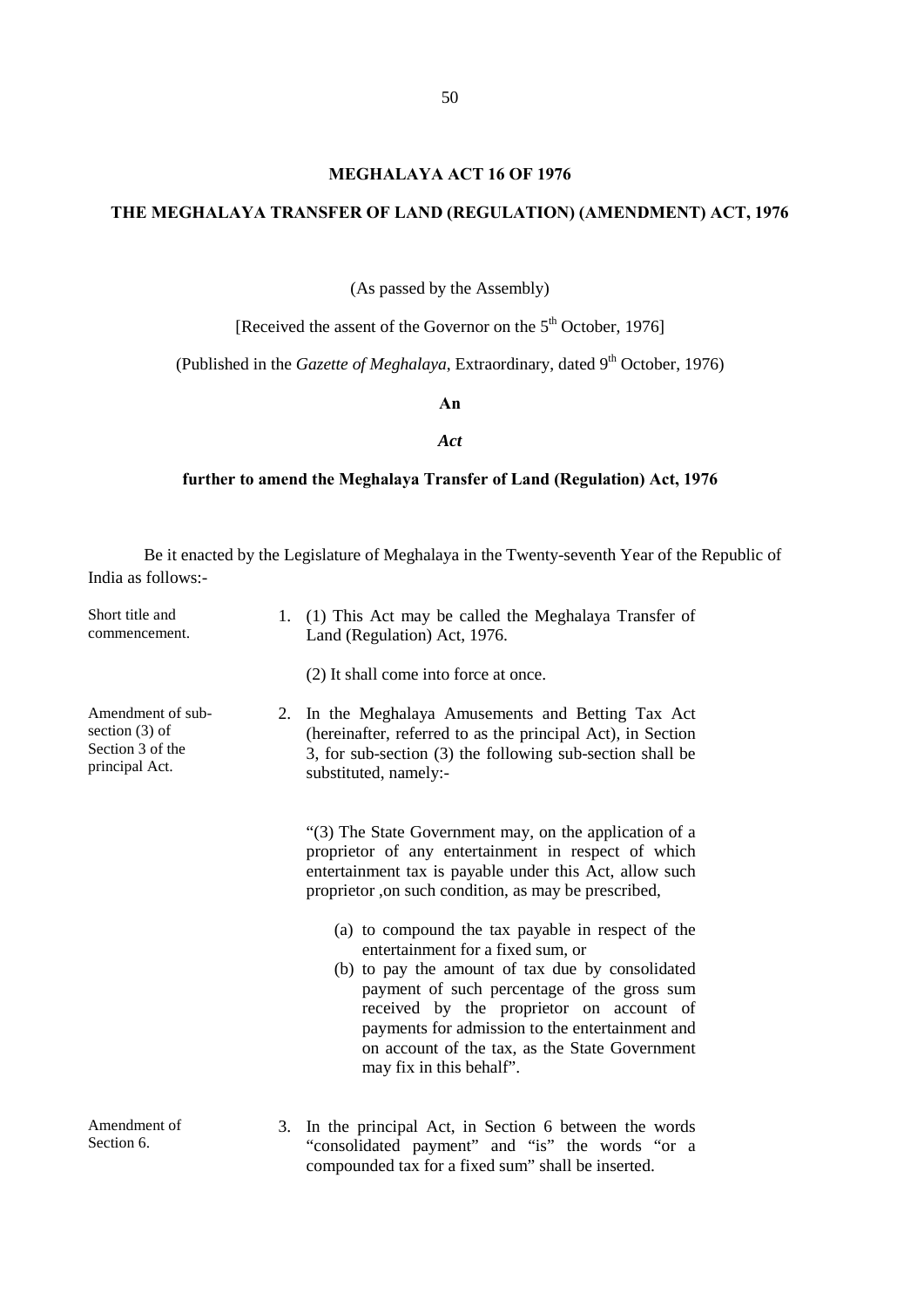#### **MEGHALAYA ACT 16 OF 1976**

# **THE MEGHALAYA TRANSFER OF LAND (REGULATION) (AMENDMENT) ACT, 1976**

(As passed by the Assembly)

[Received the assent of the Governor on the 5<sup>th</sup> October, 1976]

(Published in the *Gazette of Meghalaya*, Extraordinary, dated 9<sup>th</sup> October, 1976)

#### **An**

#### *Act*

#### **further to amend the Meghalaya Transfer of Land (Regulation) Act, 1971**

Be it enacted by the Legislature of Meghalaya in the Twenty-seventh Year of the Republic of India as follows:-

| Short title extent and<br>commencement.       |    | 1. (1) This Act may be called the Meghalaya Transfer of<br>Land (Regulation) (Amendment) Act, 1976.                                                                                          |
|-----------------------------------------------|----|----------------------------------------------------------------------------------------------------------------------------------------------------------------------------------------------|
|                                               |    | (2) It extends to the tribal areas within the State of<br>Meghalaya as specified in Part II of the Table appended<br>to paragraph 20 of the Sixth Schedule to the Constitution<br>of India.  |
|                                               |    | (3) It shall come into force at once.                                                                                                                                                        |
| Amendment of<br>Section 8 of act 1 of<br>1972 | 2. | In Section 8 of the Meghalaya Transfer of Land<br>(Regulation) Act, 1971 –<br>$(i)$ after sub-section $(1)$ , the following sub-section<br>shall be inserted as sub-section $(2)$ , namely – |
|                                               |    | "(2) If any person refuses or fails to comply with an<br>order made under sub-section (1), the competent<br>authority may eject such person form the land."                                  |
|                                               |    | (ii) the existing sub-sections $(2)$ and $(3)$ shall be re-<br>numbered<br>sub-sections<br>(3)<br>as<br>and<br>(4)<br>respectively.                                                          |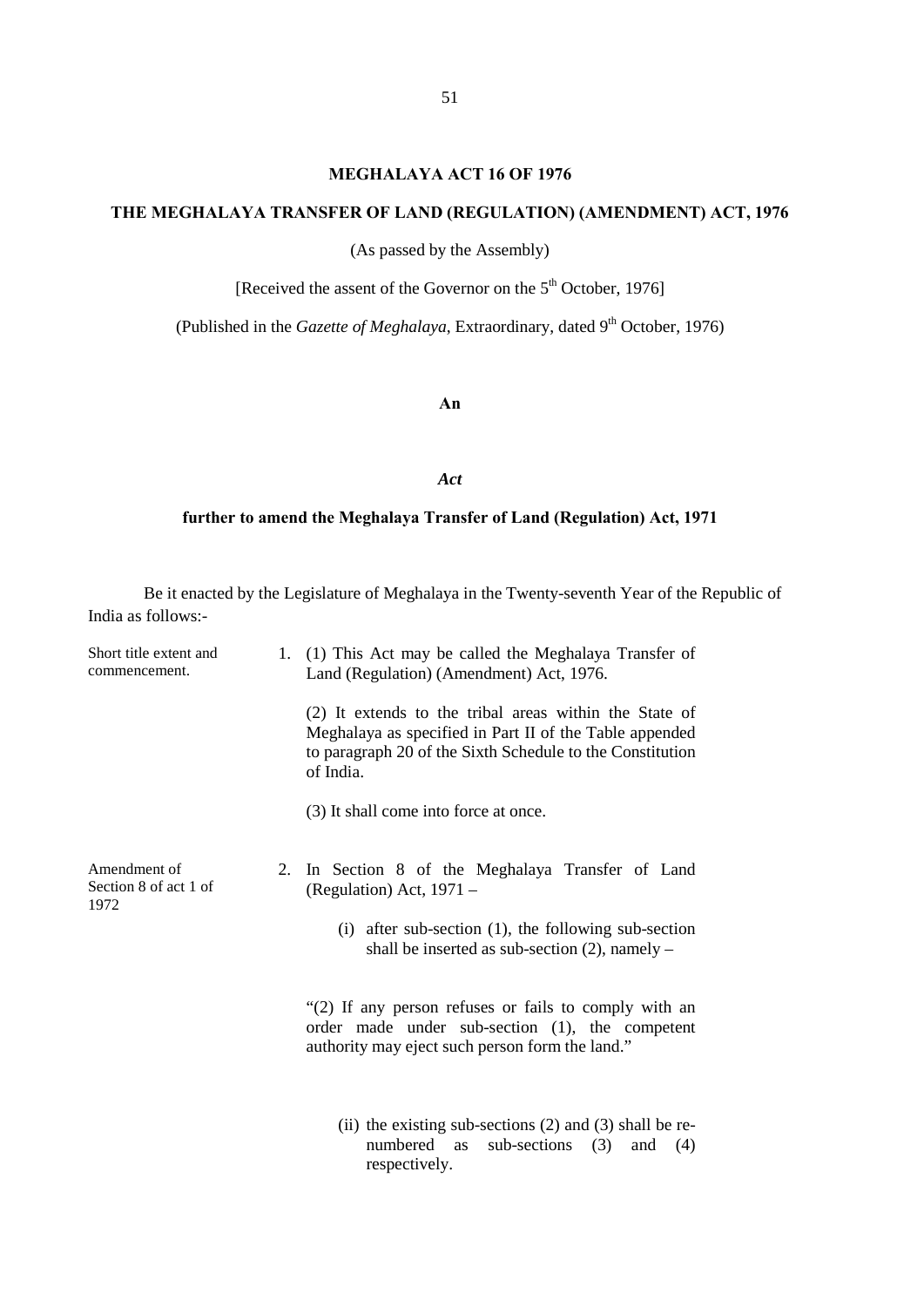(iii)in sub-section (3) as so re-numbered the fullstop "(.) at the end shall be substituted by a colon "(:)" and the following proviso to this sub-section shall be inserted, namely:-

"Provided that in case the original transferor or his successor-in-interest refuses or fails to refund the actual consideration to the transferee or any person claiming through him, the land shall be disposed of in a prescribed manner by the competent authority for the purpose aforesaid<sup>3</sup>

#### **MEGHALAYA ACT 17 OF 1976**

#### **THE MEGHALAYA APPROPRIATION (No. V) ACT, 1976**

 $\overline{\phantom{a}}$ 

(As passed by the Assembly)

[Received the assent of the Governor on the 22<sup>nd</sup> December, 1976]

(Published in the *Gazette of Meghalaya*, Extraordinary, dated 23rd December, 1976)

#### **An**

#### *Act*

# **to authorise payment and appropriation of certain further sums from and out of the Consolidated Fund of Meghalaya for the financial year 1976-77.**

Be it enacted by the Legislature of Meghalaya in the Twenty-seventh Year of the Republic of India as follows:-

Withdrawal of Rs, 7, 88,200 from and out of the Consolidated Fund of Meghalaya for the financial year 1976-77.

Short title 1. (1) This Act may be called the Meghalaya Appropriation (No. V) Act, 1976.

> 2. From and out of the Consolidated Fund of Meghalaya there may be paid and applied sums not exceeding those specified in column (3) of the schedule amounting in the aggregate to the sum of seven lakhs, eighty-eight thousand and two hundred rupees towards defraying the several charges which will come in course of payment during the financial year 1976-77 in respect of the services specified in column (2) of the Schedule.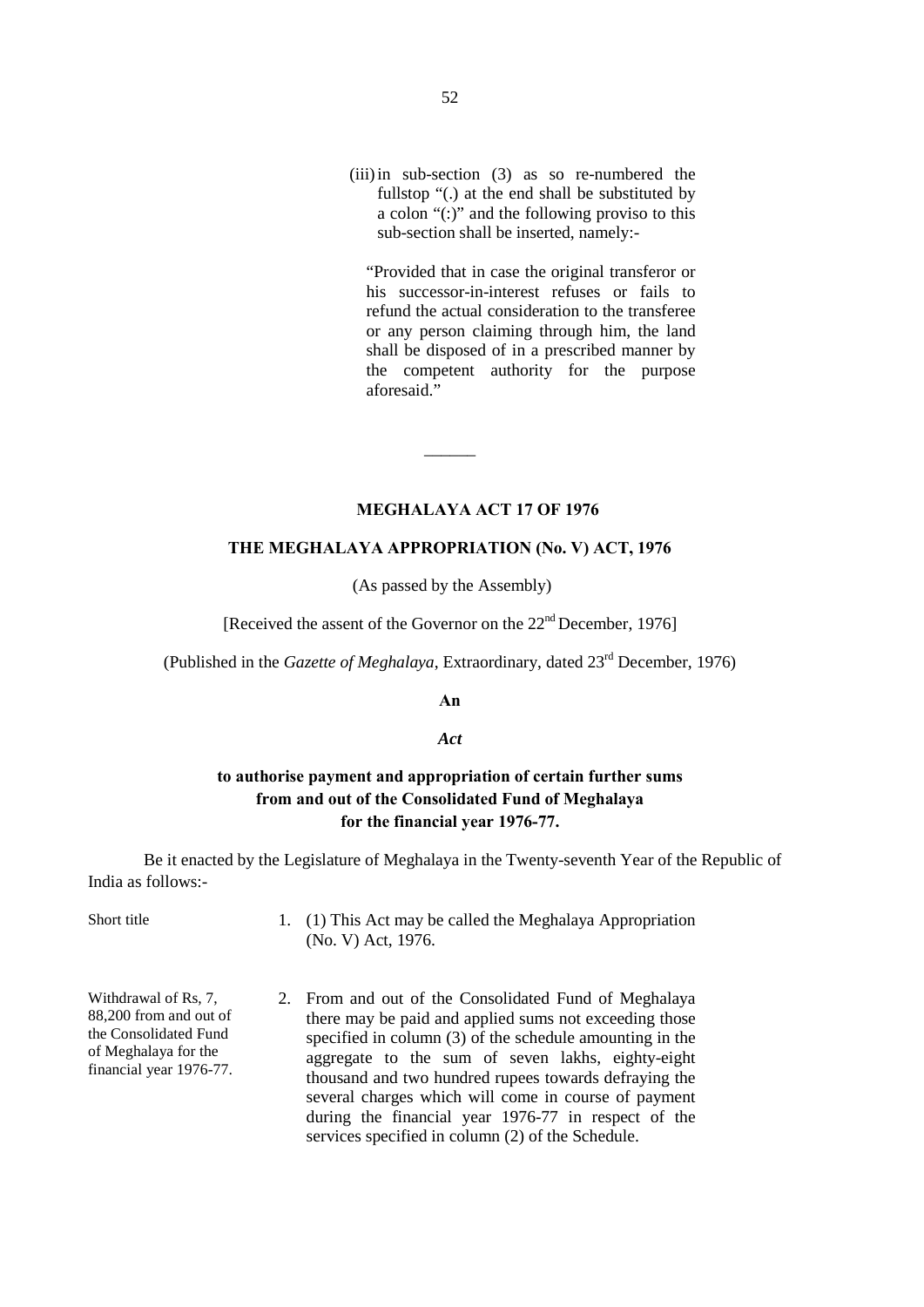| Appropriation. | 3. The sums authorised to be paid and applied from and out |
|----------------|------------------------------------------------------------|
|                | of the Consolidated Fund of Meghalaya by this Act,         |
|                | shall be appropriated for the services and purposes        |
|                | expressed in the Schedule in relation to the said year.    |

# **SCHEDULE**

# (*See* Sections 2 and 3)

| (1)          | (2) |                                                                                               | (3)                       | (4)                                    |              |
|--------------|-----|-----------------------------------------------------------------------------------------------|---------------------------|----------------------------------------|--------------|
| Grant<br>No. |     | <b>Services and purposes</b>                                                                  | <b>Sums not exceeding</b> |                                        | <b>Total</b> |
|              |     | (Major heads)                                                                                 | Voted by the<br>Assembly  | Charged on the<br>Consolidated<br>Fund |              |
|              |     |                                                                                               | Rs.                       | Rs.                                    | Rs.          |
| 17.          | 255 | -Police and 260-Fire Protection and<br>Control.                                               | 1,31,200                  |                                        | 1,31,200     |
| 24.          | 265 | -Other Administrative, Services - IV-<br>Census, Vital Statistics, Guest Houses,<br>etc.      | 22,000                    |                                        | 22,000       |
| 25.          | 265 | -Other Administrative Services-V-<br>Miscellaneous Administrative Services.                   | 2,000                     |                                        | 2,000        |
| 42.          | 284 | -Urban Development-A-General -II-<br>Town and Regional Planning.                              | 6,00,000                  |                                        | 6,00,000     |
| 101.         | 688 | - Loans for Social Security and Welfare<br>-I- Relief Measures and Rehabilitation<br>Schemes. | 3,000                     |                                        | 3,000        |
| $113-A$      | 767 | -Miscellaneous Loans-Loans for<br>improvement of Earle Sanatorium,<br>Shillong.               | 30,000                    |                                        | 30,000       |
|              |     | <b>Total</b><br>$\cdots$                                                                      | 7,88,200                  | $\cdots$                               | 7,88,200     |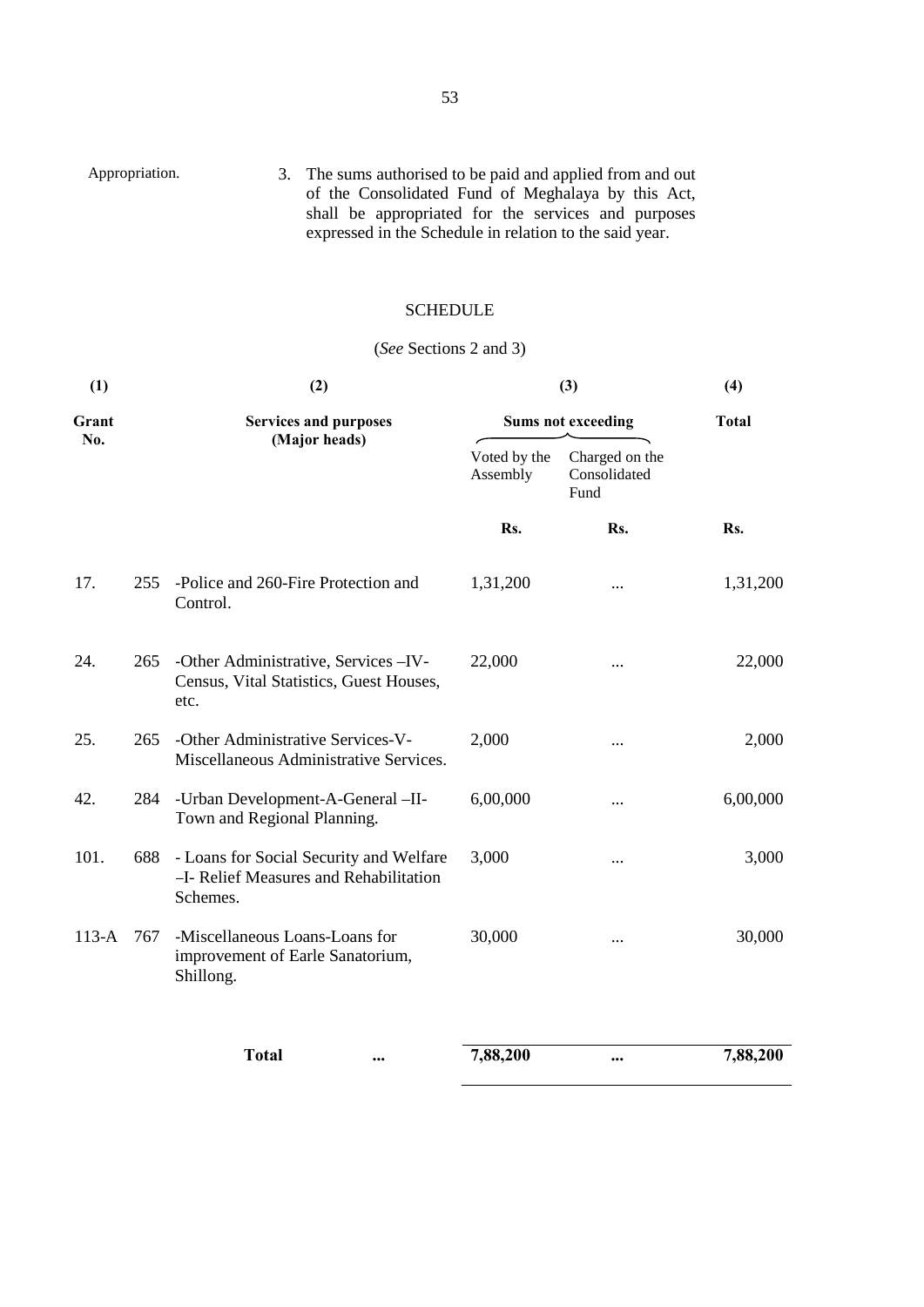#### **MEGHALAYA ACT 18 OF 1976**

#### **THE MEGHALAYA ADMINISTRATIVE OF JUSTICE (AMENDMENT) ACT, 1976**

(As passed by the Assembly)

# **[Received the assent of the Governor on the 22nd December, 1976]**

(Published in the *Gazette of Meghalaya*, Extraordinary, dated 23rd December, 1976)

**An** 

#### *Act*

# **further to amend the Rules for the Administration of Justice and Police in the Khasi Hills District and Jaintia Hills District and in the Garo Hills District (hereinafter referred to as the principal Rules), and the Khasi Syiemship (Administration of Justice) Order, 1950 (hereinafter referred to as the principal Order)**

Be it enacted by the Legislature of Meghalaya in the Twenty-seventh Year of the Republic of India as follows:-

| Short title and extent.                            | 1. | This Act may be called the Meghalaya<br>(1)<br>Administration of Justice (Amendment) Act, 1976.<br>(2) It shall have the like extent as the principal rules and<br>Order.                                                                                                                                                                                                                                                                                                                                                                                                                                                                                                                                                                                                                                      |
|----------------------------------------------------|----|----------------------------------------------------------------------------------------------------------------------------------------------------------------------------------------------------------------------------------------------------------------------------------------------------------------------------------------------------------------------------------------------------------------------------------------------------------------------------------------------------------------------------------------------------------------------------------------------------------------------------------------------------------------------------------------------------------------------------------------------------------------------------------------------------------------|
| Amendments of the<br>principal rules and<br>Order. | 2. | The Rules and Order herein below mentioned stand<br>amended as follows :-<br>1. On and from the $22nd$ day of October, 1976, in<br>the rules for the Administration of Justice and<br>Police in the Garo Hills District published with<br>Notification N.2816-AP, dated the 29 <sup>th</sup> March,<br>1937, as amended:-<br>(i) for the words "Garo Hills" wherever they<br>occur, other than in the title of the Rules,<br>the words "East Garo Hills District and<br>West Garo<br>Hills District"<br>shall<br>he<br>substituted;<br>(ii) in rule 1, for the words "District known as<br>the Garo Hills" the words "East Garo Hills"<br>District and West Garo Hills District" shall<br>be substituted; and<br>(iii) the word "District" occurring at the end of<br>the title of the Rules shall be omitted. |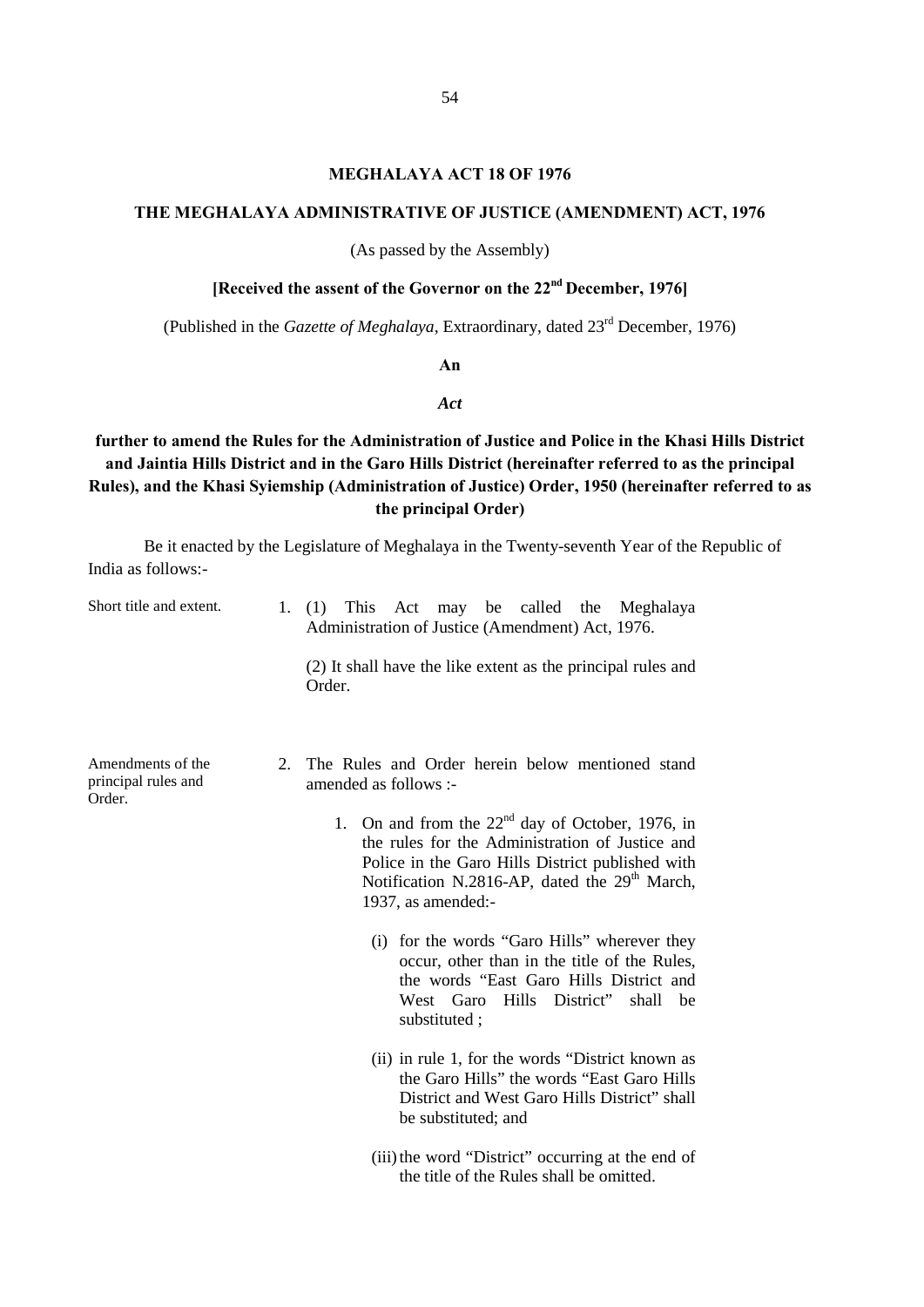- 2. On and form the  $28<sup>th</sup>$  day of October, 1976,-
	- (a) In the rules for the Administrative of Justice and Police in the Khasi Hills District and Jaintia Hills District published with Notification No.2618-AP, dated  $29<sup>th</sup>$  March, 1937, as amended,-
		- (i) For the words "Khasi Hills District" wherever they occur, other than in the title of the Rules, the words "East Khasi Hills District, West Khasi Hills District "shall be substituted ; and
		- (ii) For the words "Khasi Hills District and Jaintia Hills District" occurring in the title of the Rules, the words "Khasi and Jaintia Hills", shall be substituted.
	- (b) In the Khasi Syiemships (Administration of Justice) Order, 1950 published with Notification N.SK/140/49/8, dated the  $25<sup>th</sup>$ January, 1950 as amended,-
		- (i) for the words "United Khasi-Jaintia Hills District" wherever occurring in the Order, the words "East Khasi Hills District and West Khasi Hills District" shall be substituted ; and
		- (ii) in sub-rule (2) of Rule 1 for the words "said District" the words "said East Khasi Hills District" shall be substituted.
- 3. In the principal Rules and Order, all references therein to the Code of Criminal Procedure, 1898 or to any of the provisions of the said Code, shall be read as referring tot he Code of Criminal Procedure, 1973 (Act 2 of 1974) or to the corresponding provisions of the Code.

Construction of references.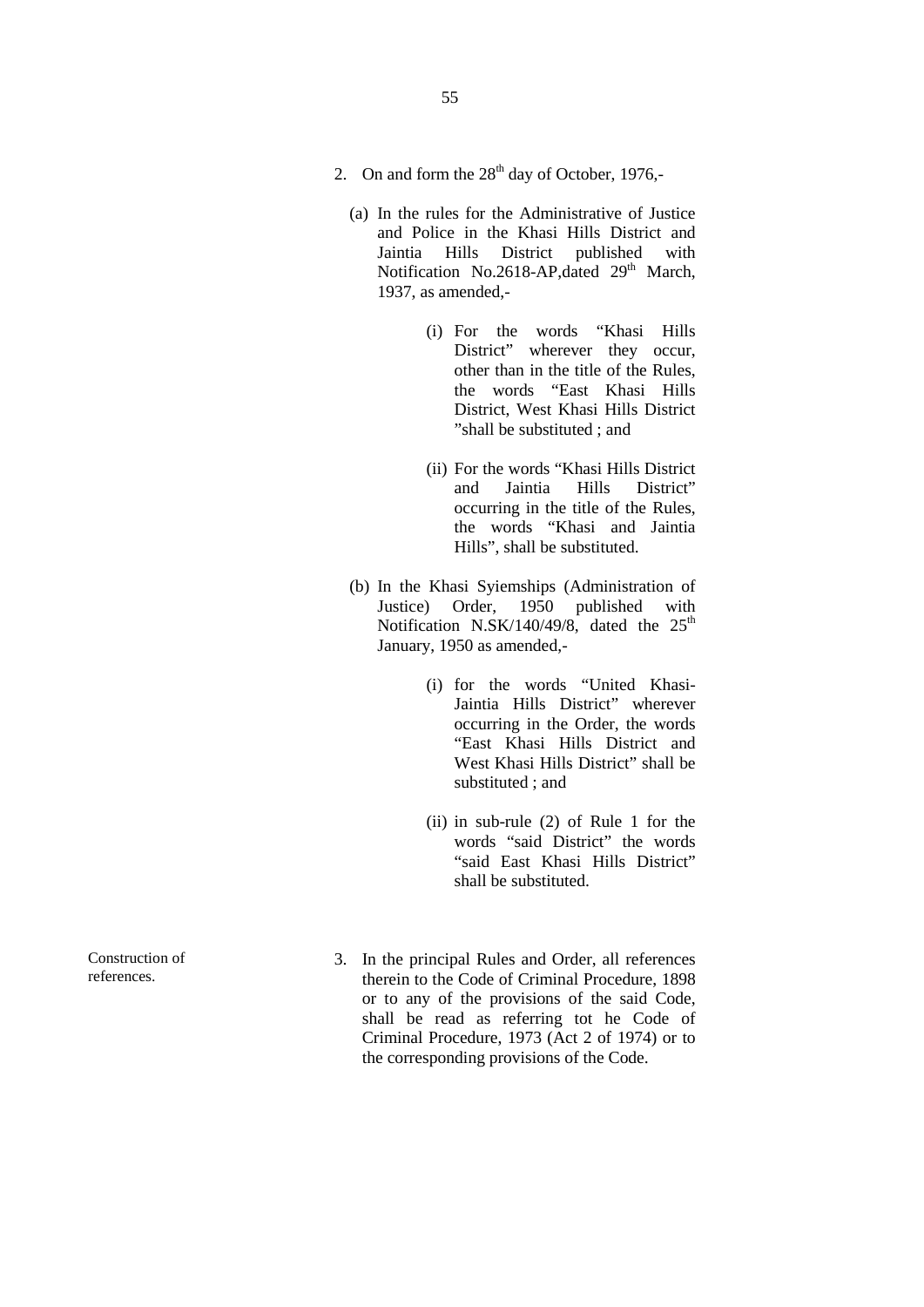Assimilation of laws.

Trial of cases and appeals.

Repeal of **Ordinance** 2 of 1976.

56

4. All laws which immediately before the  $22<sup>nd</sup>$  day of October, 1976 and the  $28<sup>th</sup>$  day of October, 1976, are in force in the Garo Hills District and the Khasi Hills District respectively, shall continue to be in force in the East and West Garo Hills Districts and in the East and West Khasi Hills Districts, as the case may be :

 Provided that except where the context otherwise requires all references therein to the Deputy Commissioner, Additional Deputy Commissioner or Assistant to the Deputy Commissioner of the Garo Hills District and the Khasi Hills District shall be read, on and from the dates aforesaid, as referring respectively to the Deputy Commissioner, Additional Deputy Commissioner or Assistant to the Deputy Commissioner of the East Garo Hills District, West Garo Hills, District, East Khasi Hills District and West Khasi Hills District.

- 5. Notwithstanding anything contained in this Act or in any other law for the time being in force the State Government may, by order, for the trial of cases or appeals generally, or for the trial of a particular class of cases or appeals, both Civil and Criminal, relating to any district, direct that the same be tried by the Court of the Deputy Commissioner, Additional Deputy Commissioner or Assistant to the Deputy Commissioner of any other District.
- 6. The Meghalaya Administration of Justice (Amendment) Ordinance, 1976 is hereby repealed.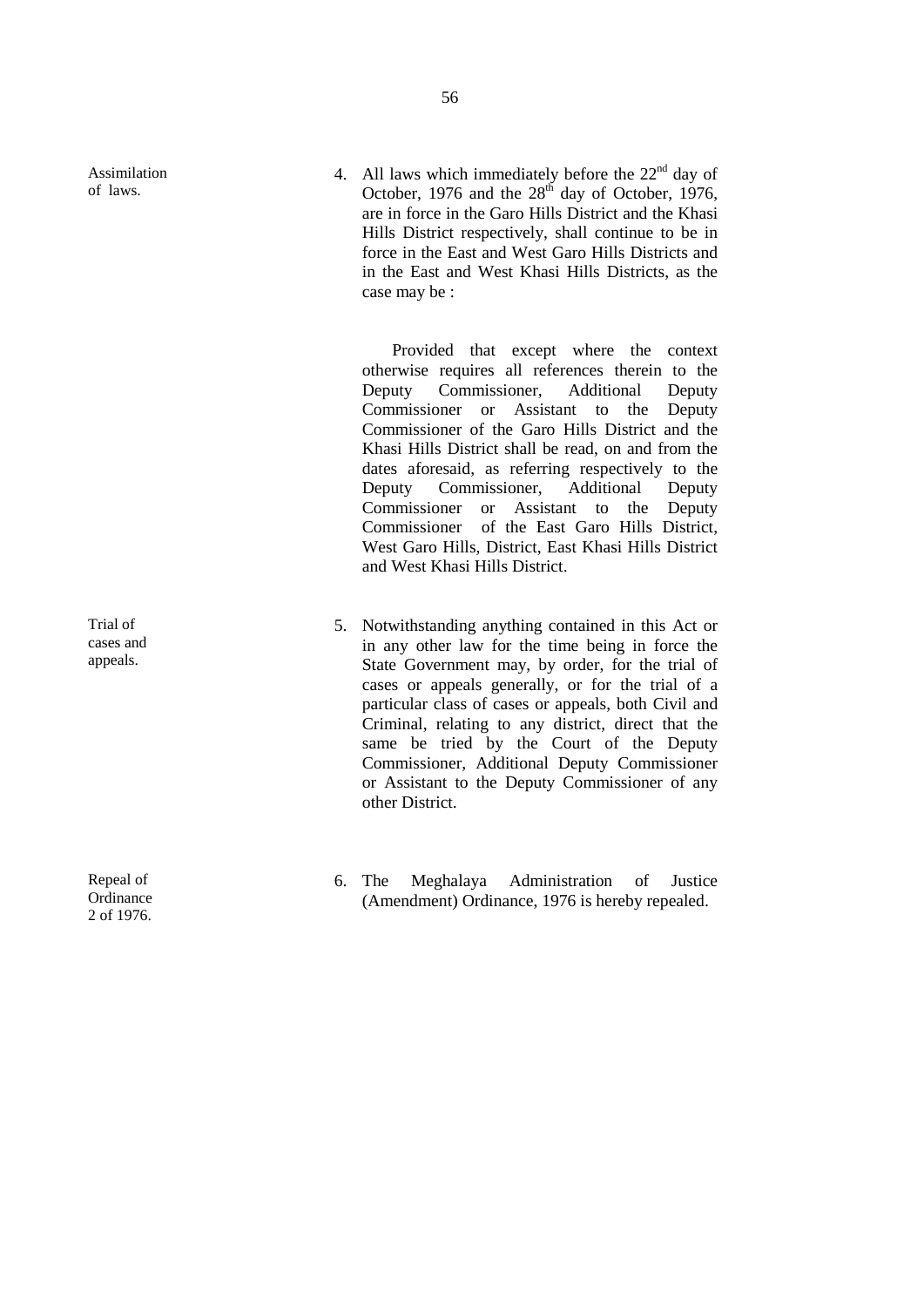#### **MEGHALAYA ORDINANCE 1 OF 1976**

#### **THE MEGHALAYA TREE (PRESERVATION) ORDINANCE, 1976**

(Published in the *Gazette of Meghalaya*, dated the  $20<sup>th</sup>$  May, 1976)

**An** 

**Ordinance**

# **to make provisions for regulating the felling of trees for the purpose of protection of catchment areas and soil from erosion and to preserve the special characteristics of the hilly areas as regards landscape, vegetal cover and climate and to provide for matters connected therewith and incidental thereto**

Whereas , the Legislative Assembly of Meghalaya is not in Session and the Governor of Meghalaya is satisfied that circumstance exist which render it necessary for him to take immediate action;

Now, therefore, in exercise of the powers conferred by clause (1) of article 213 of the Constitution of India, the Governor is pleases to promulgate in the Twenty-Seventh Year of the Republic of India the following Ordinance, namely:-

**1. Short, title, extent and commencement**.- (1) The Ordinance be called the Meghalaya Tree (Preservation) Ordinance, 1976.

(2) It shall extend to the Municipality and Cantonment areas of Shillong:

Provided that the State Government may, by notification, extend the Ordinance to other areas of Meghalaya.

(3) It shall come into force at once.

**2. Definitions**. - In this Ordinance, unless the context otherwise requires:-

- (a) "Government" means the Government of Meghalaya ;
- (b) "tree" means any tree specified in the Schedule to this Ordinance, and the State Government may, by notification, add to or modify, the Schedule ;
- (c) "to fell a tree" including burning , cutting, damaging, uprooting, or lopping a tree to cause substantial damage or destruction thereto.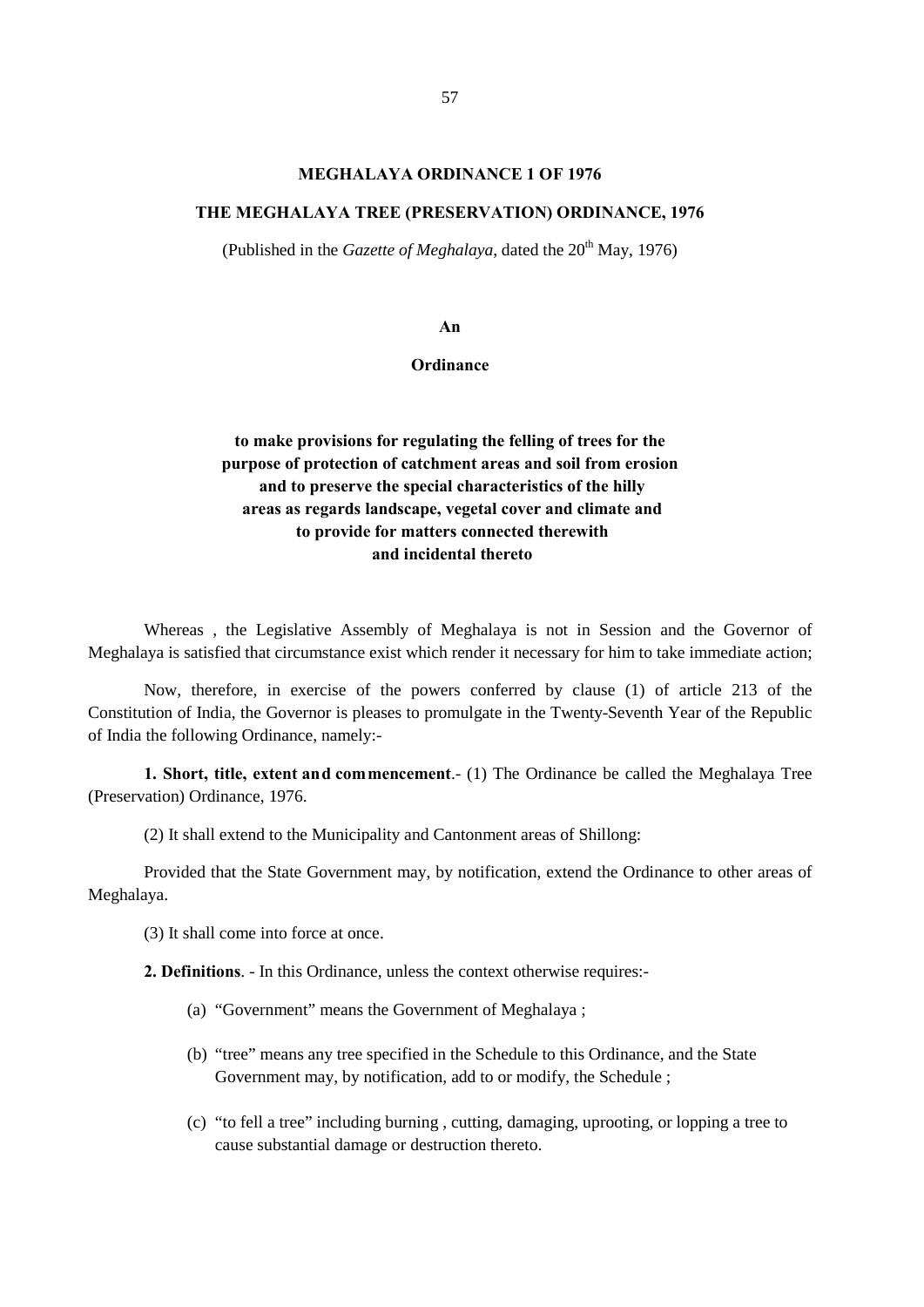**3. Restriction on felling of trees.**- (1) No person shall fell any tree or cause or permit such tree to be felled in any land, whether of his ownership or otherwise, except with the prior permission of the Divisional Forest Officer who may grant such permission subject to such conditions not inconsistent with the provisions of this Ordinance ;

Provided that such permission shall not be refused if the tree is dead, diseased, over-matured, windfallen, has become dangerous to life and property or if it is necessary for the purpose of preventing or abating a nuisance.

 (2) Every order granting or refusing permission shall be in writing and in the case of refusal shall contain reasons thereof.

(3) Every application for permission under this section shall be disposed of by the Divisional Forest Officer as early as possible and not later than two months from the date of submission of the application failing which permission shall be deemed to have been accorded.

**4. Appeal.**- Any persons aggrieved by an order of the Divisional Forest Officer refusing permission under this Ordinance may, within thirty days from the date of such order, prefer an appeal to the Conservator of Forests.

**5. Penalty for felling trees in contravention of Section 3**.- Any person who without obtaining prior permission as provided in the Ordinance, fells any such tree, or causes or permits it to be felled, shall be liable, on conviction before a Magistrate, to a fine not exceeding one thousand rupees; and the Court of such a Magistrate may further order that any such tree to felled together with all tools and other articles use in committing such contravention shall be forfeited to the State Government.

**6. Power of entry, search and seizure.**- (1) Any Forest Officer not below the rank of a Range Forest Officer and Police Officer not below the rank of a Sub-Inspector may enter upon any land, where he has reason to believe that any tree has been or being felled, in contravention of Section 3 and seize such felled tree or any loppings thereof together with its produce, tools implements and other articles used in the committing such contravention and shall make a report of such seizure to the Divisional Forest Officer.

(2) If the property to seize is not ordered to be forfeited to the State Government under Section 5, that property shall be returned to the person from whom it was seized.

(3) If any claim is set up by a third person to the property, seized as aforesaid, the Magistrate shall inquire into the claim and may admit or reject it after hearing such person in respect thereof.

**7. B ar aga inst p roceedings**:- No suit proceedings shall lie against the State Government or against any person empowered to exercise powers or to perform duties or discharge functions under this Ordinance, for anything in good faith done or purporting to be done under this Ordinance.

**8.Exemption.-** Notwithstanding anything contained in this Ordinance no permission shall be required for –

- 1) the trimming of laying of hedges ;
- 2) lopping of branches or pruning of any tree as required by ordinary agricultural or horticultural practices.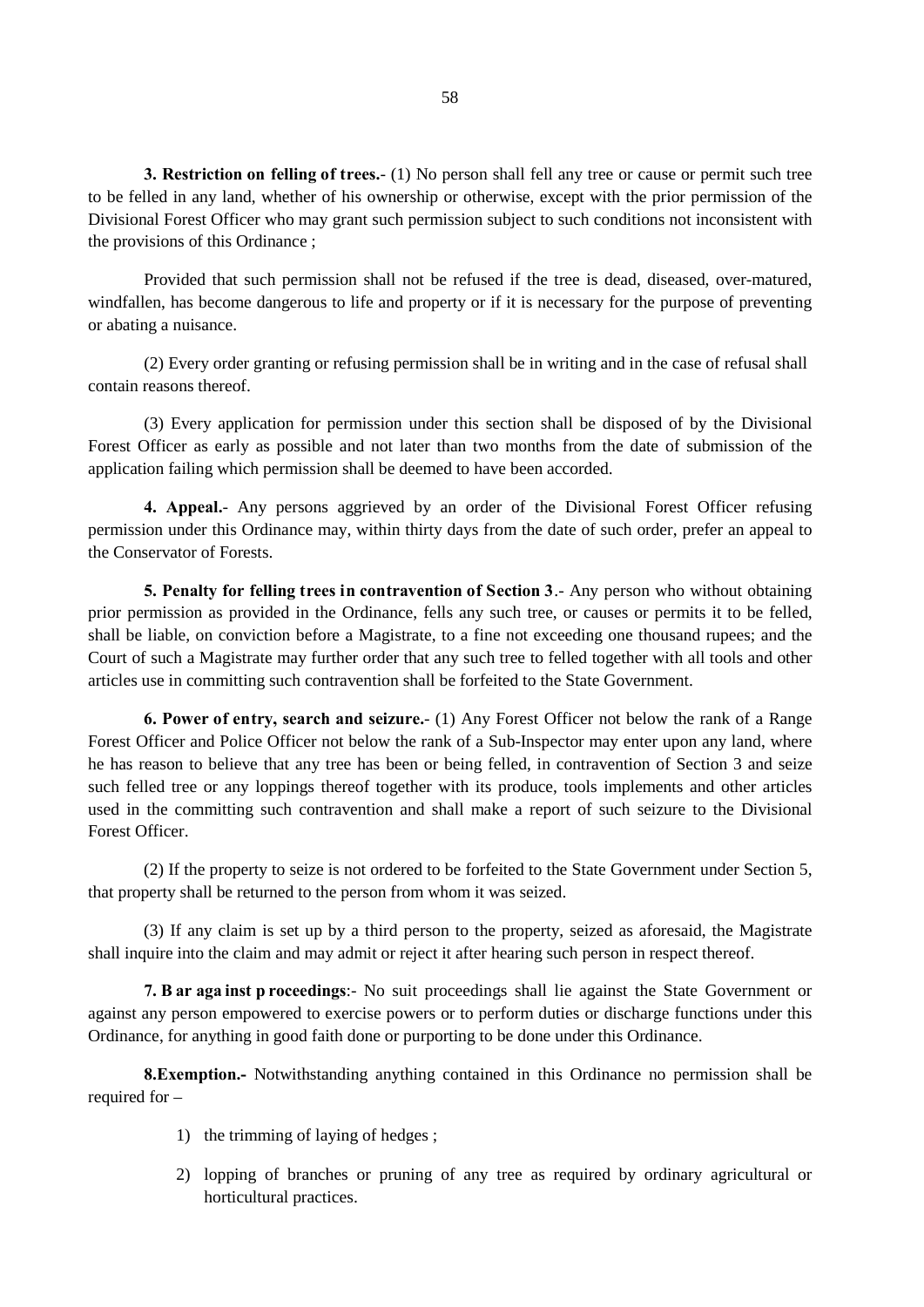**9. Provisions of this Ordinance to be in addition to any other law for the time being in force**.- The provisions of this Ordinance shall be in addition to the provisions of any other law for the time being in force prohibiting or regulating the felling of trees.

 **10**. **When court to take cognizance of offence**.- No court shall take cognizance of any offence punishable under this Ordinance:-

- 1) except on the complaint of the Divisional Forest Office or any other officer authorised by the Government in its behalf; and
- 2) unless the prosecution is instituted within three months from the date on which the offence is alleged to have been committed.

**11. Power to make rules**.- (1) The State Government may make rules to carry out the purposes of this Ordinance.

(2) In particular, and without prejudice to the generality of the foregoing provisions, such rules may provide for all or any of the following matters namely:-

- (a) the form and manner of applications to be made for permission under sub-section (1) of Section 3 and disposal thereof; appeals tot he Conservator of Forest and fees payable thereof ;
- (b) the procedure to be followed in hearing and deciding appeals under Section 4 ;
- (c) any other matter.

#### SCHEDULE<sub>.</sub>

[See Section 2 (b)]

1. Pine 2. 3. 4. 5. 6.

Raj Bhavan Shillong: LALLAN PRASAD SINGH,<br>The 18<sup>th</sup> May , 1976 Covernor of Meghalaya. Governor of Meghalaya.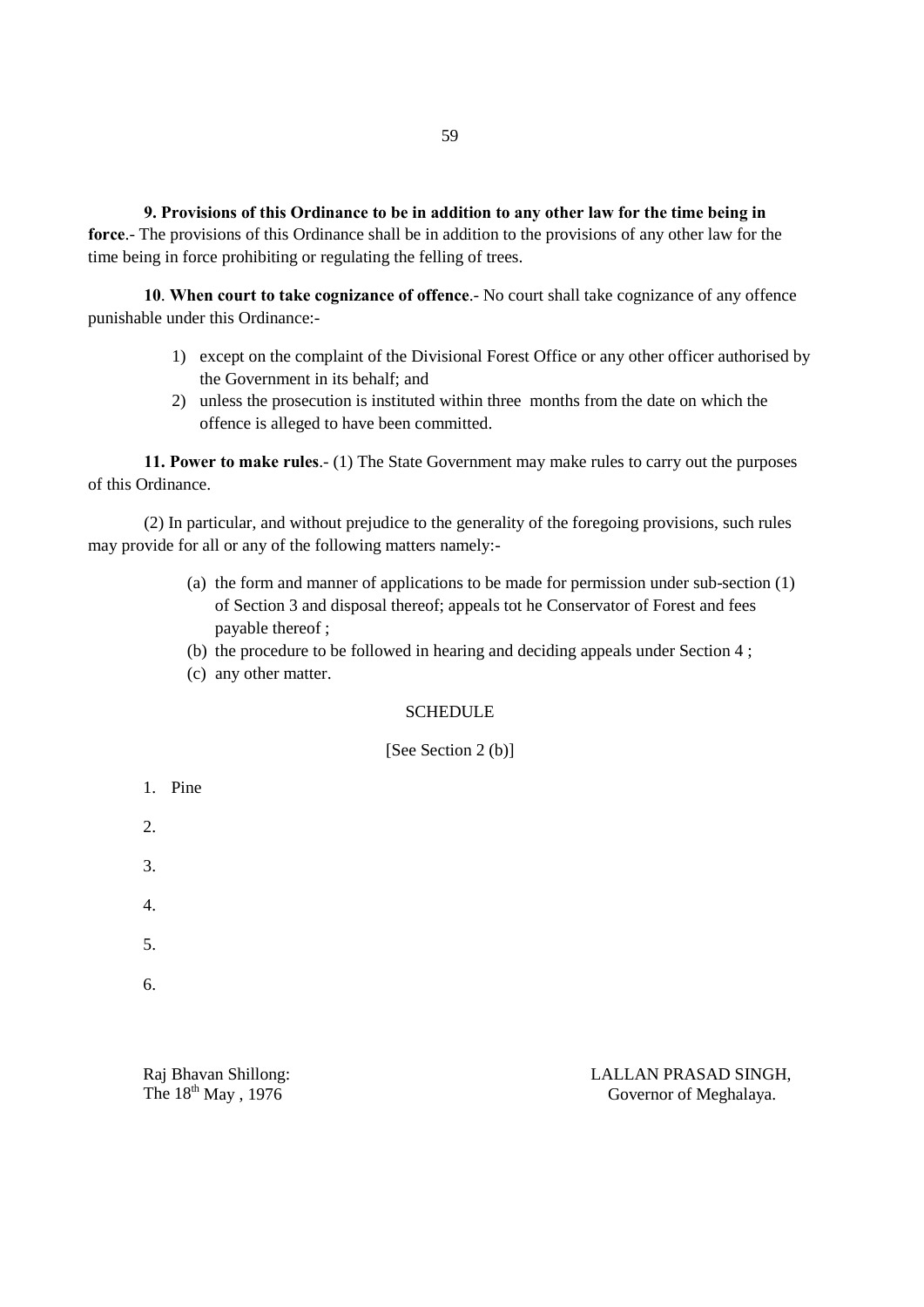#### **MEGHALAYA ORDINANCE 2 OF 1976**

# **THE MEGHALAYA ADMINISTRATION OF JUSTICE (AMENDMENT) ORDINANCE, 1976**

(Published in the Gazette of Meghalaya, Extraordinary, dated the  $20<sup>th</sup>$  October, 1976)

#### **An**

#### **Ordinance**

# **further to amend the Rules for the Administration of Justice and Police in the Khasi Hills District and Jaintia Hills District and in the Garo Hills District (hereinafter referred to as the principal Rules), and the Khasi Syiemship (Administration of Justice) Order, 1950 (hereinafter referred to as the principal Order).**

Whereas, the Legislative Assembly of Meghalaya is not in Session and the Governor of Meghalaya is satisfied that circumstances exist which render it necessary for him to take immediate action;

Now, therefore, in exercise of the powers conferred by clause (1) of article 213 of the Constitution of India, the Governor is pleased to promulgate in the Twenty-seventh Year of the Republic of India of India the following Ordinance, namely:-

**1. Short title and extent**.- (1) This Ordinance may be called Meghalaya Administration of Justice (Amendment) Ordinance, 1976.

(2) It shall have the like extent as the principal Rules and Order.

**2.Amendments of the principal Rules and Order.**- The Rules Order herein below mentioned shall stand amended as follows:-

(1) On and from the 22nd day of October, 1976 in the Rules for the Administration of Justice and Police in the Garo Hills District published with Notification No. 2816-AP, dated the 29<sup>th</sup> March, 1937, as amended,-

- (i) for the words "Garo Hills" wherever they occur, other than in the title of the Rules, the words "East Garo Hills District" and "West Garo Hills District" shall be substituted ;
- (ii) in rule 1 for the words "district known as the Garo Hills" the words "East Garo Hills District and West Garo Hills District" shall be substituted ; and
- (iii) the words "District" occurring at the end of the title of the Rules shall be omitted.

(2) On and from the  $28<sup>th</sup>$  day of October, 1976-

(a) In the Rules for the Administration of Justice and Police in the Khasi Hills District and Jaintia Hills District published with Notification N.2618-AP, dated  $29<sup>th</sup>$  March, 1937, as amended .-